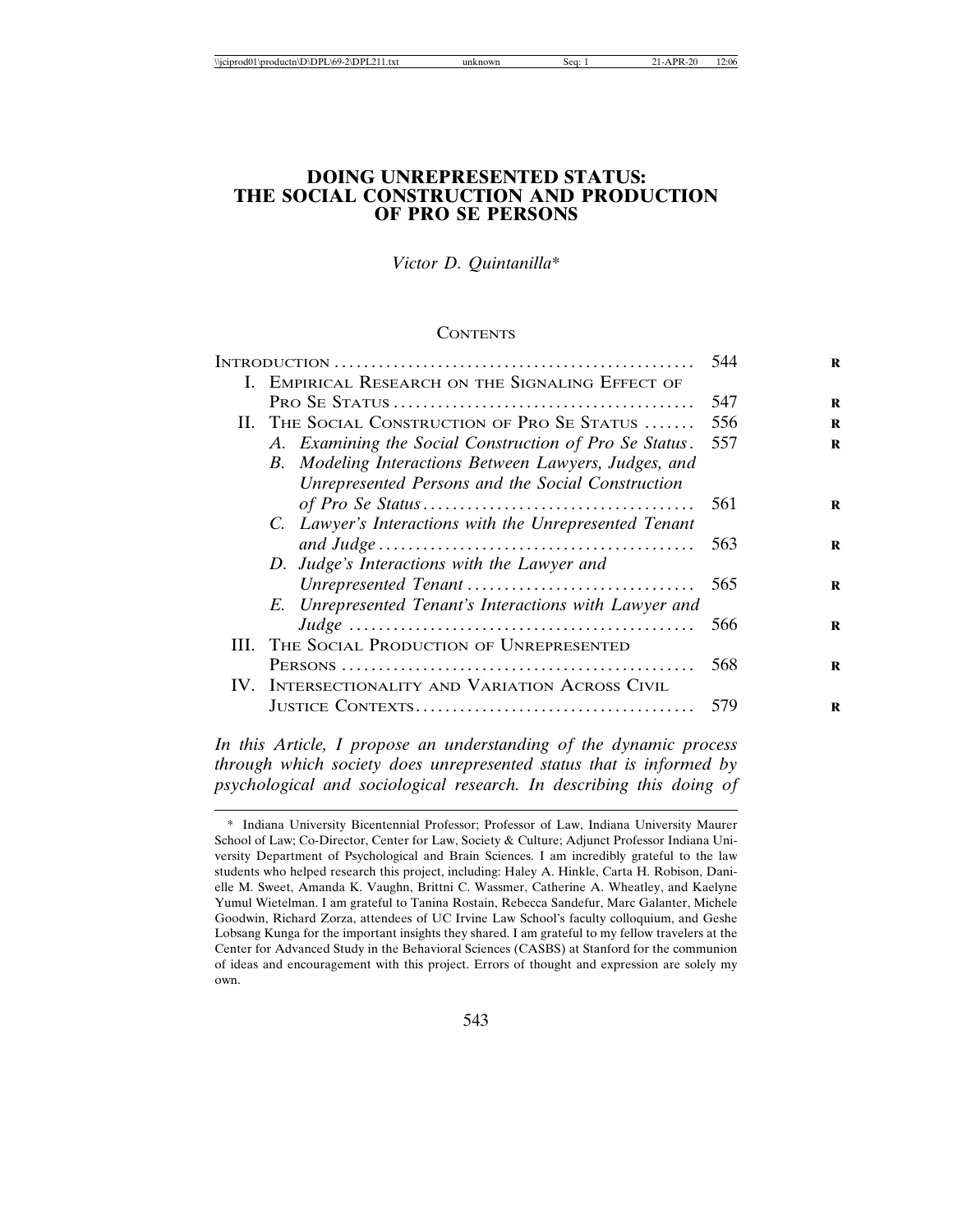*unrepresented status, I elaborate on two new concepts: the social construction of pro se status and the social production of unrepresented persons. These concepts illuminate ways in which the doing of unrepresented status is a routine, recurring feature in how court officials, lawyers, and law-trained persons perceive and interact with unrepresented persons within our civil justice system. That is, a pro se party is not something that an unrepresented person is; rather, pro se status is socially constructed.*

*In describing this doing of unrepresented status, I describe a dynamic process in which societal decisions influence the very presence and prevalence of unrepresented persons within our civil justice system (the social production of unrepresented persons) and the way in which the meaning of these unrepresented persons is, in turn, socially constructed into pro se persons—such as through the application of stereotypes, schemas, biases, expectations, and labels onto these unrepresented persons (the social construction of pro se persons). This dynamic process—this doing of unrepresented status—varies with and depends on the contexts and social identities of the persons involved (Part IV). This novel understanding of the doing of unrepresented status stands in contrast to the belief that unrepresented persons are natural, inherent, or fixed features of a civil justice system or that pro se status is a stable essence, or an essential nature, that explains the presence of unrepresented persons in the civil justice system.*

#### **INTRODUCTION**

In this Article, I propose an understanding of the dynamic process through which society "does unrepresented status" that is informed by psychological and sociological research. In describing this doing of unrepresented status, I elaborate two new concepts: *the social construction of pro se status* and *the social production of unrepresented persons*. These concepts illuminate ways in which the doing of unrepresented status is a routine, recurring feature in how court officials, lawyers, and law-trained persons perceive and interact with unrepresented persons within our civil justice system.

A pro se party is not something that an unrepresented person is; rather, pro se status is socially constructed.1 Within our civil justice system, court officials and lawyers apply stereotypes, schemas, biases, expectations, and labels about pro se parties onto unrepresented per-

<sup>1.</sup> *See* discussion and notes *infra* Part II.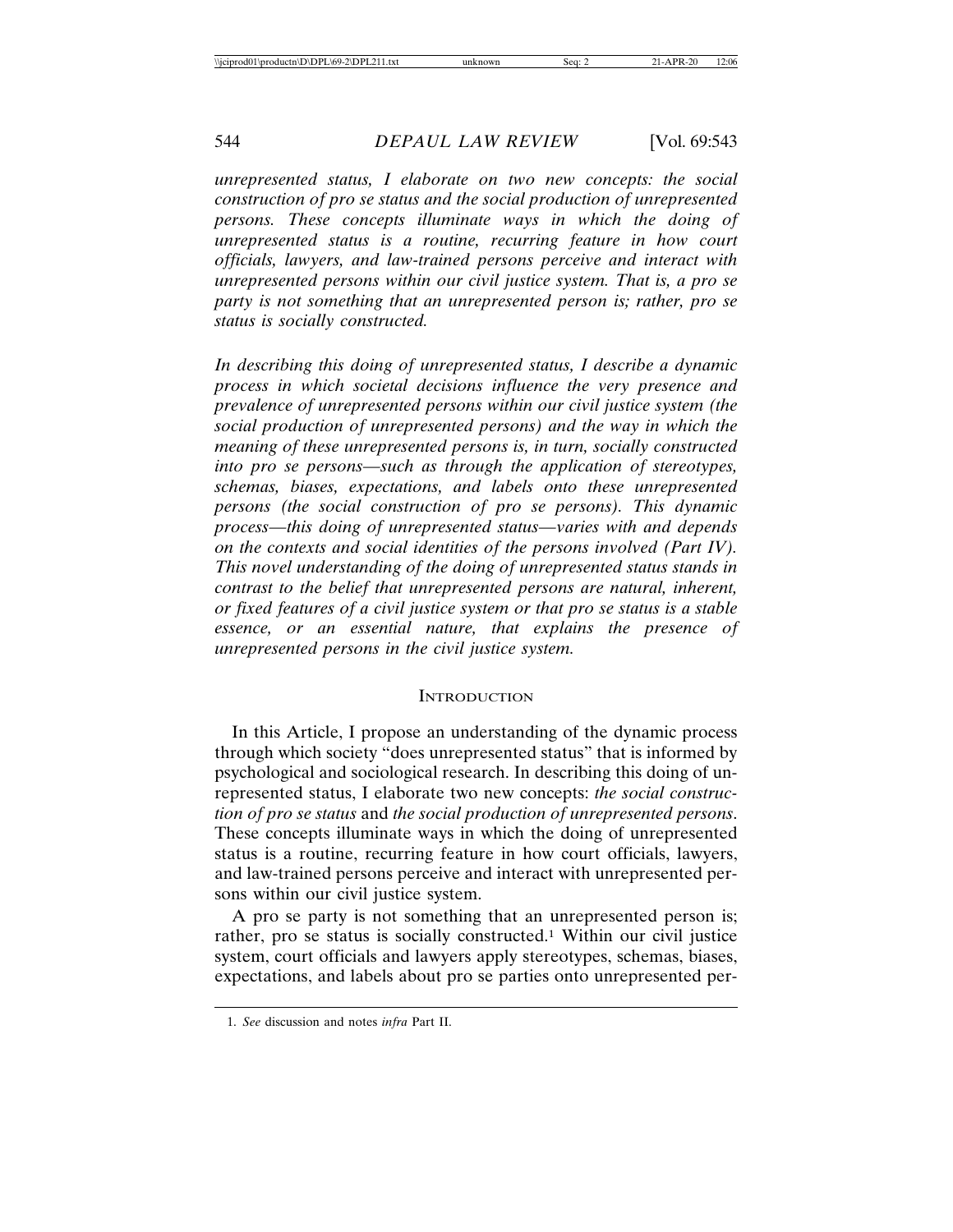sons.2 This process of social construction unfolds in interactions among court officials, repeat-player lawyers, and unrepresented persons, and it varies with the contexts and conditions of these interactions.3

Pro se status is a social identity recreated and performed in both actual and anticipated social interactions.4 It is something done by others onto persons who are unrepresented and who interact with the civil justice system. It is a category label applied to people who are unrepresented in the civil justice system. This social construction of pro se status involves a series of attributions, expectations, stereotypes, biases, thoughts, feelings, and related behaviors toward these individuals.5 Many court officials and lawyers believe that being represented within the civil justice system is necessary for its health and stable functioning. While represented status is constructed as natural and normal, being pro se is conceived of as a problem category something abnormal and potentially deviant.

The social construction of pro se status depends upon context: the social identities, roles, unique power, privilege, capabilities, and vulnerabilities of the persons involved.6 Rather than a static binary of doing pro se status or not, this process involves a continuum of doings of pro se status that varies based on other conditions. For example, there are intersectional consequences of the label depending on other social identities of these unrepresented persons, including their relative power and capabilities, and the prejudices they experience in society. The net effect of this dynamic process of doing pro se status is that our society does unrepresented status in ways that disempower lowincome members of society, outsiders, and persons from subordinated groups who interact with legal institutions.

At the same time, the presence and prevalence of unrepresented persons in a civil justice system are not natural, inherent, or fixed features of such a system.7 Rather, we socially produce unrepresented persons within our civil justice system through societal decisions and public policy decisions that shape the structures, processes, and design of our civil justice system. These societal decisions affect the operation of our civil justice system and materially affect the enforcement of rights, powers, and privileges, through the use of our civil justice sys-

<sup>2.</sup> *See* discussion in text and notes *infra* Part I; *see also* Victor D. Quintanilla et al., *The Signaling Effect of Pro se Status*, 42 LAW & SOC. INQUIRY 1091, 1093 (2017).

<sup>3.</sup> *See* discussion and notes *infra* Part IV.

<sup>4.</sup> *See* discussion and notes *infra* Part II.

<sup>5.</sup> *See* discussion and notes *infra* Part I.

<sup>6.</sup> *See* discussion and notes *infra* Part IV.

<sup>7.</sup> *See* discussion and notes *infra* Part III.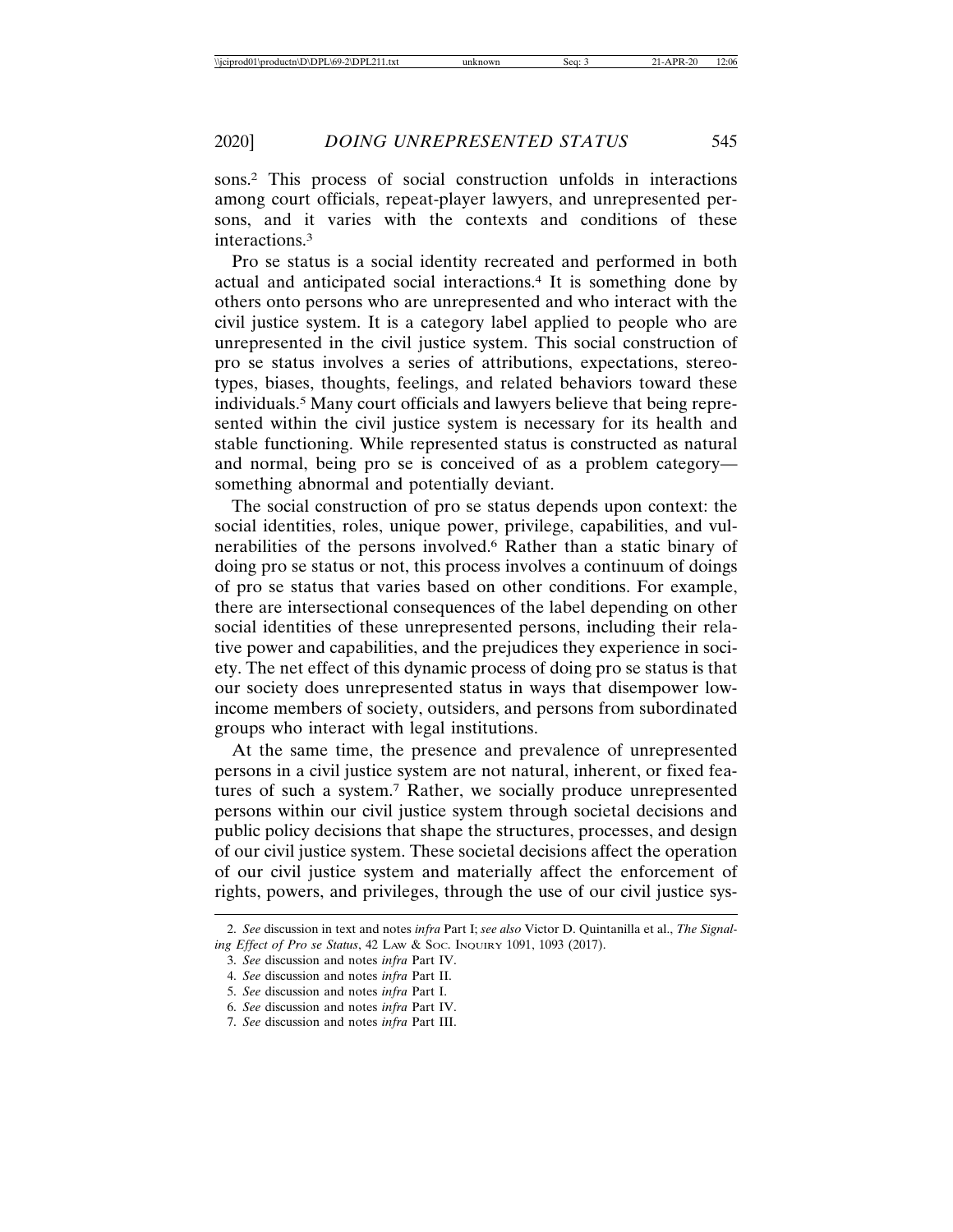tem.8 These decisions are also often influenced by political, ideological, psychological, and economic factors.9 When these decisions materially increase the presence or prevalence of unrepresented persons in our civil justice system—whether intended or not—unrepresented persons are socially produced.10

Having offered broad outlines of this proposed theory of doing unrepresented status,<sup>11</sup> this Article proceeds as follows: Part I introduces a series of psychological experiments that reveal how the mere presence or absence of legal representation affects not only evaluations and judgments about the "meritoriousness" and worthiness of a case, but also stereotypes and biases about unrepresented persons. I refer to this psychological phenomenon as the "signaling effect" of pro se status. Part II describes the social construction of these unrepresented persons into pro se parties. Contrary to what many court officials and lawyers believe about unrepresented people, pro se status is not an attribute or a thing that people are. Rather, we socially construct unrepresented persons into pro se parties by applying mental categories, labels, schemas, stereotypes, and expectations onto unrepresented persons, which affect their treatment, experiences, and outcomes in the civil justice system. Part III then describes the social production of unrepresented persons: That is, contrary to what many legal professionals believe, unrepresented persons are not an inherent, natural feature of a civil justice system. Rather, we socially produce unrepresented persons through societal and public policy decisions that shape the operation of our civil justice system and materially lead to the presence and prevalence of unrepresented persons. Finally, Part IV describes how both the social construction of pro se parties and the social production of unrepresented persons are not inherent or fixed. For example, these dynamic processes vary with contexts and conditions, which can be exacerbated, such as when an unrepresented person's pro se status intersects with other social identities belonging to

<sup>8.</sup> *See* discussion and notes *infra* Part III.

<sup>9.</sup> *See* discussion and notes *infra* Part III.

<sup>10.</sup> *See* discussion and notes *infra* Part III.

<sup>11.</sup> By *doing pro se* status, I mean to connote a dynamic process in which societal decisions influence the presence and prevalence of unrepresented persons within our civil justice system (the social production of unrepresented persons, Part II) and the way in which the meaning of these unrepresented persons is socially constructed into pro se persons, including through the application of stereotypes and biases onto unrepresented persons (the social construction of pro se persons, Part III). This dynamic process—this doing pro se status by social production and social construction—varies and depends on contexts and the social identities of the persons involved (Part IV) and stands in stark contrast to the belief that unrepresented persons are natural features of a civil justice system or that unrepresented persons have a stable essence, an inherence, or an essential nature that explains their presence in the civil justice system.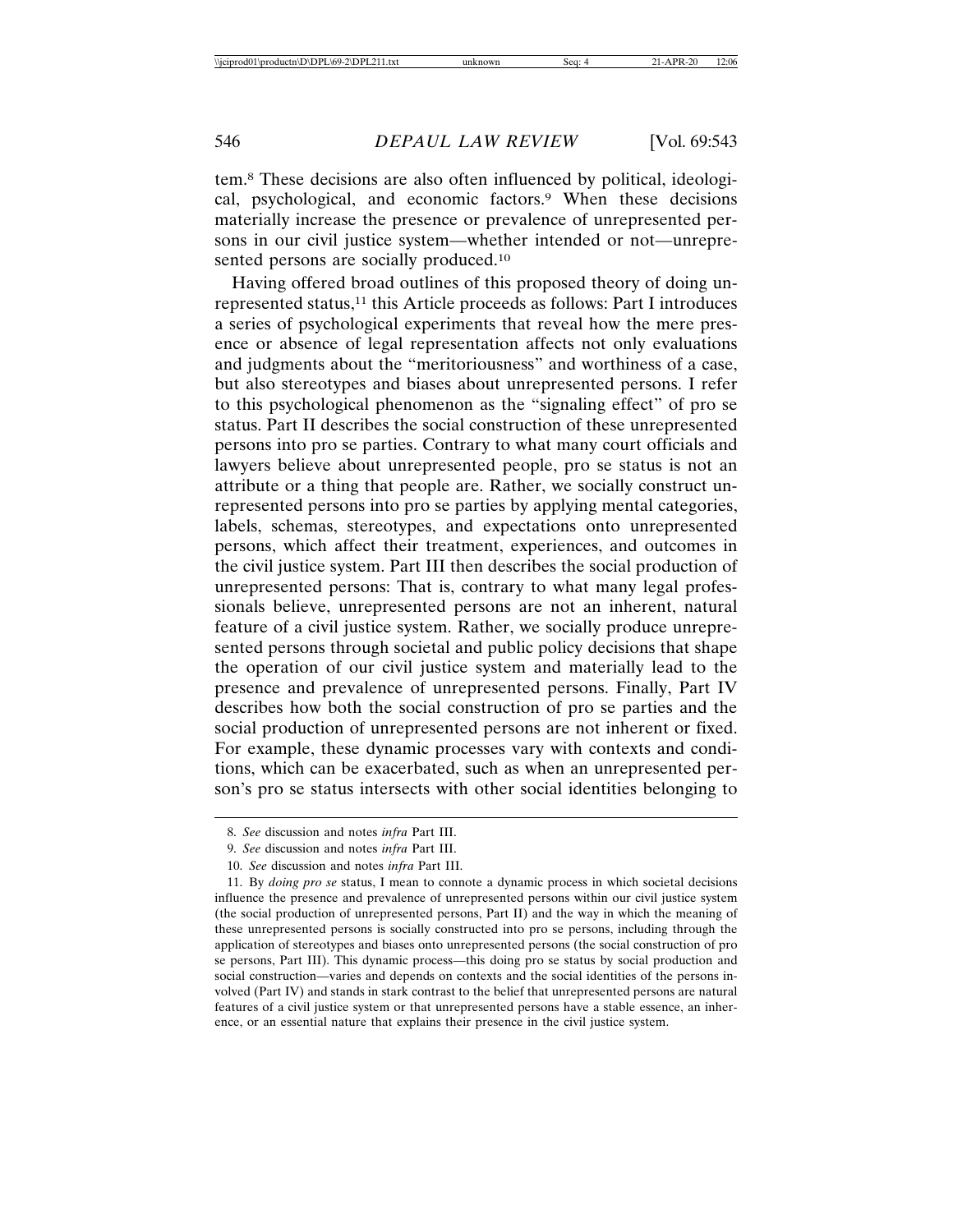socially disadvantaged groups. I also describe how institutional design changes, such as altering ethical proscriptions that preclude court officials from helping unrepresented persons, affect the social construction of pro se status.

# I. EMPIRICAL RESEARCH ON THE SIGNALING EFFECT OF PRO SE STATUS

Before discussing psychological and structural explanations of the social construction and production of pro se persons, I first turn to empirical research on the signaling effect of pro se status.<sup>12</sup> The signaling effect of pro se status is a theory that explains the treatment and outcomes that unrepresented persons receive within the civil justice system as based upon the schemas, mental categories, stereotypes, expectations, and biases that court officials and lawyers hold about pro se parties.13

This theory differs from several other accounts of why unrepresented people fare worse than counseled parties in the civil justice system. For example, when explaining why counseled parties receive better outcomes than unrepresented persons, scholars often theorize that lawyers confer forms of legal and professional expertise: procedural, substantive, and relational.14 Lawyers raise arguments, prepare pleadings, and ensure compliance with court procedures.15 One implication of this explanation is that, if unrepresented persons receive sim-

15. *See* Emily S. Taylor Poppe & Jeffrey J. Rachlinski, *Do Lawyers Matter? The Effect of Legal Representation in Civil Disputes*, 43 PEPP. L. REV. 881, 934 (2016).

<sup>12.</sup> As this article largely discusses the social construction of *pro se* parties and the social construction of unrepresented persons, I provide less detail in this section than I desire. For readers interested in more detail on these empirical effects see Quintanilla et al., *supra* note 2, at 1092; *see also* Kathryn M. Kroeper & Victor D. Quintanilla et al., *Underestimating the Unrepresented: Cognitive Biases Disadvantage Pro se Litigants in Family Law Cases*, PSYCHOL. PUB. POL'Y & L. (2020) (on file with author).

<sup>13.</sup> *See* Quintanilla et al., *supra* note 2; Rebecca L. Sandefur, *Elements of Professional Expertise: Understanding Relational and Substantive Expertise through Lawyers' Impacts*, 80 AM. SOCIOL. REV. 909, 910, 925 (2015) [hereinafter Sandefur, *Elements of Professional Expertise*] ("In the lower courts and administrative tribunals studied here, reputation is but one mechanism behind the impact of lawyers, but only in the barest sense: the presence of *any* lawyer, as opposed to no lawyer at all, signals something important about a case to the people involved in processing it.").

<sup>14.</sup> *See* Sandefur, *Elements of Professional Expertise*, *supra* note 13, at 909; HERBERT M. KRITZER, LEGAL ADVOCACY: LAWYERS AND NONLAWYERS AT WORK 15 (1998). Professor Sandefur describes these three kinds of expertise in this excellent paper. While substantive and procedural expertise differ from the psychological account provided, relational expertise as described partially overlaps with the signaling effect of pro se status. For example, Sandefur states that "[i]n some instances, lawyers appear to affect outcomes because their presence on a case acts as an endorsement of its merits, and their presence in a courtroom encourages that court to follow its own rules." Sandefur, *Elements of Professional Expertise*, *supra* note 13, at 910.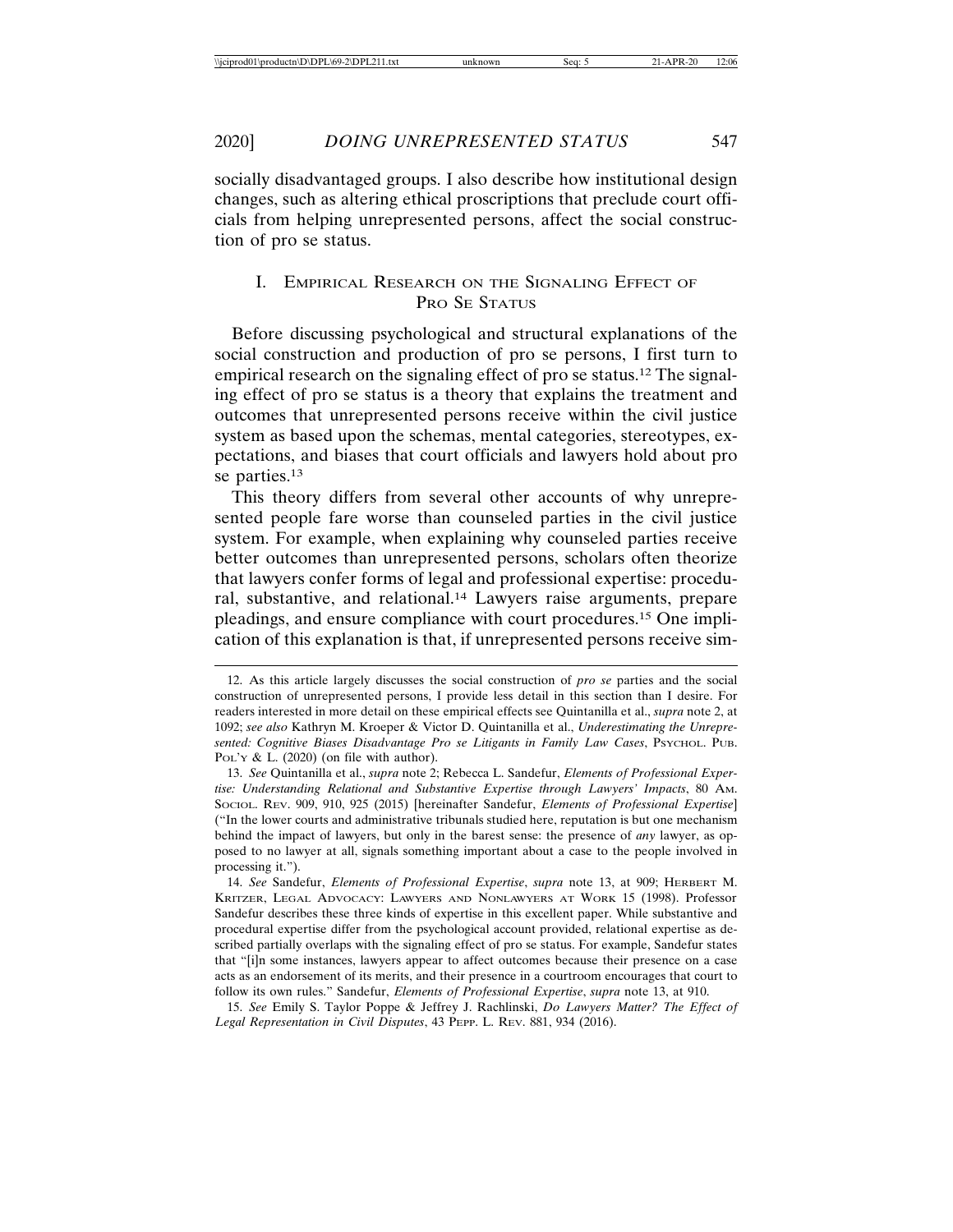ilar kinds of legal expertise without lawyers, then the divergent treatment and outcomes that unrepresented persons obtain within the civil justice system will narrow or close.

Others theorize that divergent outcomes between unrepresented persons and counseled parties within the civil justice system are explained by attorney case-selection effects.16 Some contend that plaintiffs' lawyers choose to represent claimants with more meritorious, higher-quality cases; therefore, unrepresented claimants have less meritorious, lower quality cases.17 This theory predicates the divergent outcomes obtained by unrepresented persons on these underlying differences in case quality.18 Under this view, while court officials apply the same legal criteria to all cases and engage in neutral, objective decision-making, regardless of whether parties are unrepresented or not, unrepresented parties fare worse because they have less meritorious cases. One implication of this theory is that, when the quality and "meritoriousness" of two cases are otherwise equal, regardless of whether one claimant has legal representation and the other does not, both claimants should obtain similar material outcomes.

Relatedly, others believe that personality-based differences best explain the ability of persons to secure legal representation.19 In this form of endogeneity, litigants with certain kinds of cases and characteristics are thought to be more likely to obtain representation.20 They contend that the kind of people who secure counsel in civil cases have different personalities or dispositional characteristics than those who are unable to secure counsel.21 Under this view, people who obtain

19. *See* Michael Millemann et al., *Limited-Service Representation and Access to Justice: An Experiment*, 11 AM. J. FAM. L. 1, 5 (1997) (attributing observed differences to "a basic intelligence level; the absence of emotional and mental disabilities, and some degree of self-motivation, among other qualities").

<sup>16.</sup> *See* Greiner & Pattanayak, *Randomized Evaluation in Legal Assistance,* 121 YALE L.J. 2118, 2194 (2012); Poppe & Rachlinski, *supra* note 15, at 888 ("Notably, litigants with more plausible claims might be more likely to obtain representation . . . because attorneys might be more likely to take more promising cases."); *see* KRITZER, *supra* note 14, at 21.

<sup>17.</sup> *See* 1 JOHN E. ROLPH ET AL., AUTOMOBILE ACCIDENT COMPENSATIOn 24, 26 (1985) (discussing attorney case selection effects).

<sup>18.</sup> Under this theory, counseled plaintiffs obtain more favorable outcomes than unrepresented claimants because of case screening decisions by plaintiffs' lawyers. This theory is predicated on the incentives that plaintiffs' lawyers encounter when choosing cases due to contingency fee arrangements and fee-shifting awards, which lead them to separate wheat from chaff. These forms of fee arrangements, however, rarely apply to defense counsel who often bill based on a flat fee or by the hour. As such, the theory of case-selection effects does not explain why counseled defendants fare better than unrepresented defendants.

<sup>20.</sup> *See* Poppe & Rachlinski, *supra* note 15, at 934 ("Endogeneity is unlikely to account for the observed benefits of representation across the many different areas of law.").

<sup>21.</sup> *See id.*; *see also* Quintanilla et al., *supra* note 2; Kroeper & Quintanilla et al., *supra* note 12.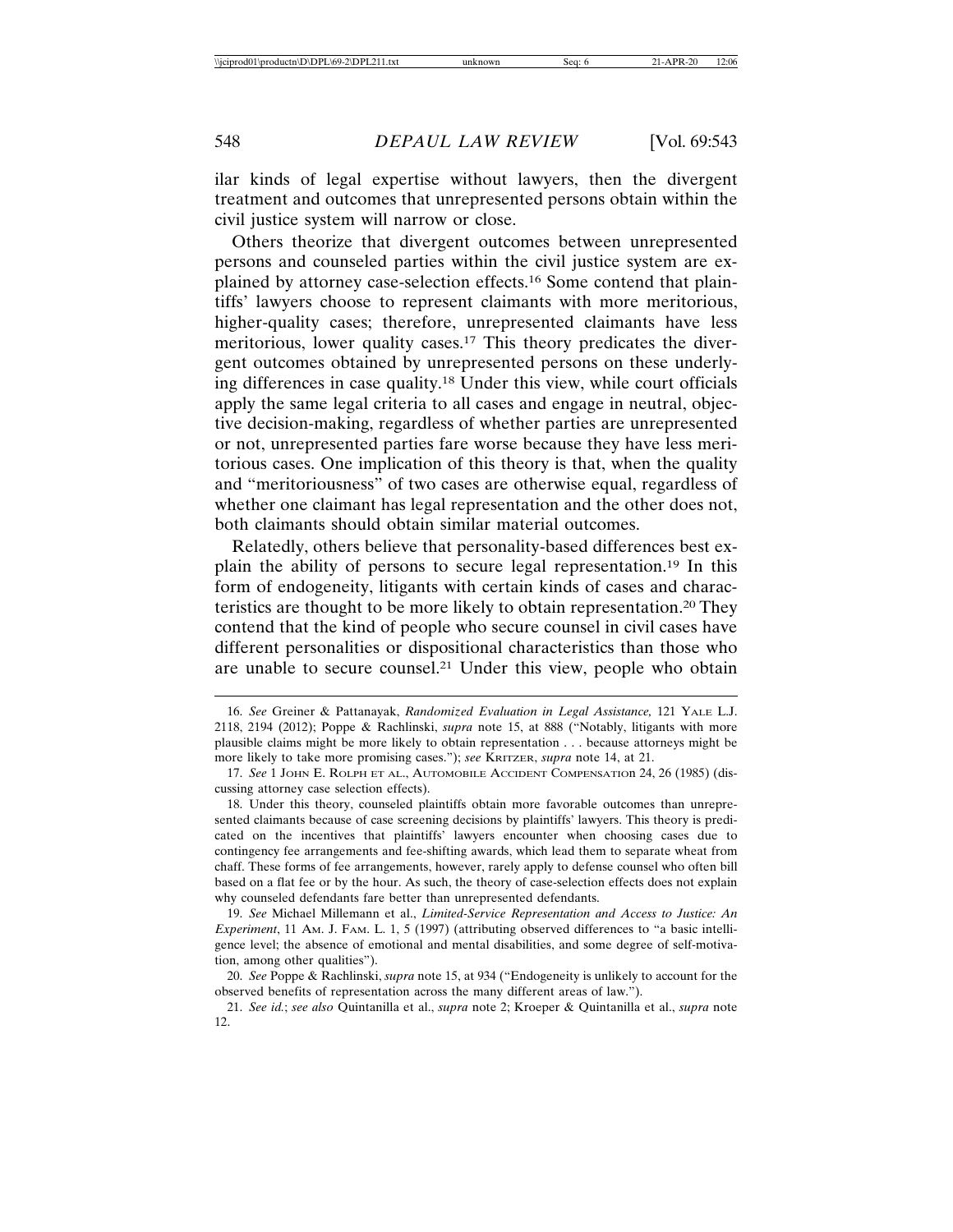legal representation may be more diligent, more persuasive, and more sophisticated than those who do not.<sup>22</sup> These underlying dispositional or personality-based differences between unrepresented persons and represented parties predicate the divergent material outcomes received by unrepresented persons within the civil justice system. An implication of this theory is that, when the quality of two persons' cases are otherwise comparable, two persons with similar personality and dispositional characteristics will be equally likely to secure legal representation, regardless of whether other circumstances differ—including their relative power, privilege, social networks, and socioeconomic status.23

The signaling effect of pro se status departs from these explanations and theorizes that, when members of the public navigate the civil justice system as unrepresented persons, the system and the people within the system behave *differently* toward them relative to counseled parties.24 These differences emerge regardless of whether the merit or quality of an unrepresented person's case is comparable, or even equal, to a case brought by a party with legal representation.25 In addition, these differences do not stem merely from the material advantages, and substantive and procedural expertise that having legal counsel confers. Rather, these differences emerge from the very presence or absence of counsel, which alters the psychological dynamic of decision-making and subsequent behaviors of court officials, lawyers, and law-trained individuals.26 Court officials and lawyers impute onto unrepresented persons a variety of schemas, scripts, stereotypes, preconceptions, and biases about pro se parties that change the way in which these officials and lawyers think, feel, and behave toward unrepresented persons.27 When viewed cumulatively and structurally

27. *See* Quintanilla et al., *supra* note 2; Kroeper & Quintanilla et al., *supra* note 12.

<sup>22.</sup> *See* Greiner & Pattanayak*, supra* note 16, at 2191.

<sup>23.</sup> When this theory is applied narrowly to case selection by lawyers, the explanation no longer explains *why* counseled and unrepresented parties obtain divergent material outcomes. It instead explains *that* divergent material outcomes are produced from whether a person secures counsel or not. In this way, the theory collapses into the theory that lawyers confer professional expertise, previously discussed, but adds a predicate that *who* receives counsel varies based upon personality-based factors.

<sup>24.</sup> *See, e.g.*, Quintanilla et al., *supra* note 2, at 1103–07; Kroeper & Quintanilla et al., *supra* note 12.

<sup>25.</sup> *See, e.g.*, Quintanilla et al., *supra* note 2, at 1111; Kroeper & Quintanilla et al., *supra* note 12.

<sup>26.</sup> *See, e.g.*, Quintanilla et al., *supra* note 2, at 1107; Kroeper & Quintanilla et al., *supra* note 12; Sandefur, *Elements of Professional Expertise*, *supra* note 13, at 925 ("Lawyers also appear to help courts follow their own rules . . . Evidence of some of the largest potential impacts of lawyers on case outcomes emerges from settings in which cases are often treated perfunctorily or in an ad hoc fashion by judges, hearings officers, and clerks.").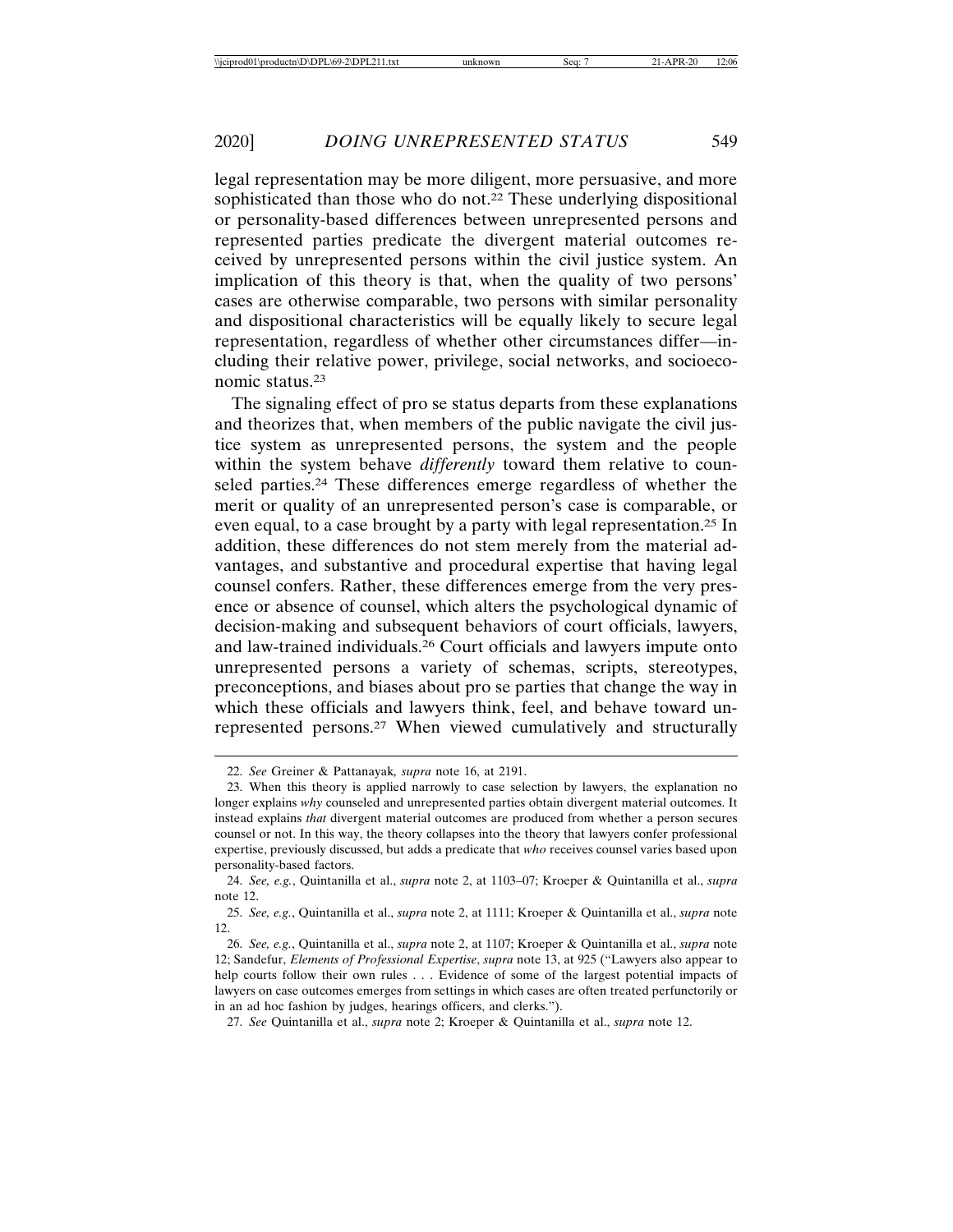across the millions of interactions that court officials, lawyers, and law-trained persons have with unrepresented people each year, this psychological phenomenon systematically changes the way the civil justice system behaves toward unrepresented persons relative to counseled parties.

Moreover, an unrepresented person's status as a pro se party intersects with other social identities, affecting the psychology of decisionmaking by court officials and lawyers. For example, while court officials and lawyers may be uncomfortable expressing bias toward subordinated groups or stigmatized members of society—including persons living in poverty, racial and ethnic minorities, or L.G.B.T.Q.I.A.+ persons—the mere fact that these persons are unrepresented may psychologically license and legitimize negative treatment toward them.28 While lawyers are uncomfortable expressing bias toward persons on the basis of some social identities, other social identities, such as pro se status, serve as seemingly legitimate or rationalizable bases to treat people differently.29 As a result, the signaling effect of pro se status may intersect, compound, and exacerbate existing societal biases.

The signaling effect of pro se status implies that, when two persons' cases are otherwise comparable (or held constant) in quality, and when one party has legal representation and the other does not, court officials and lawyers will think differently about and behave differently toward them.30 These differences emerge not merely because of the legal expertise provided by the lawyer representing the counseled party; the counseled party will often receive more favorable treatment than the unrepresented person because court officials and lawyers impute onto unrepresented persons a variety of schemas, scripts, and preconceptions about pro se parties that operate to the disadvantage of these unrepresented persons.31 In this regard, over the past five years, I have conducted a series of psychological experiments and randomized control trials (RCTs) to examine both the causal inferences implied by this hypothesis and the nature of these psychological processes that operate to the disadvantage of unrepresented persons.32

<sup>28.</sup> *See* discussion and notes *infra* Part IV.

<sup>29.</sup> *See* discussion and notes *infra* Part IV.

<sup>30.</sup> *See* Quintanilla et al., *supra* note 2, at 1095, 1097, 1099, 1111, 1116; Kroeper & Quintanilla et al., *supra* note 12.

<sup>31.</sup> *See* Quintanilla et al., *supra* note 2, at 1095, 1117–19; Kroeper & Quintanilla et al., *supra* note 12.

<sup>32.</sup> For a discussion of the importance of conducting randomized control trials (RCT) when examining causal influences, see D. James Griener, *The New Legal Empiricism & Its Application*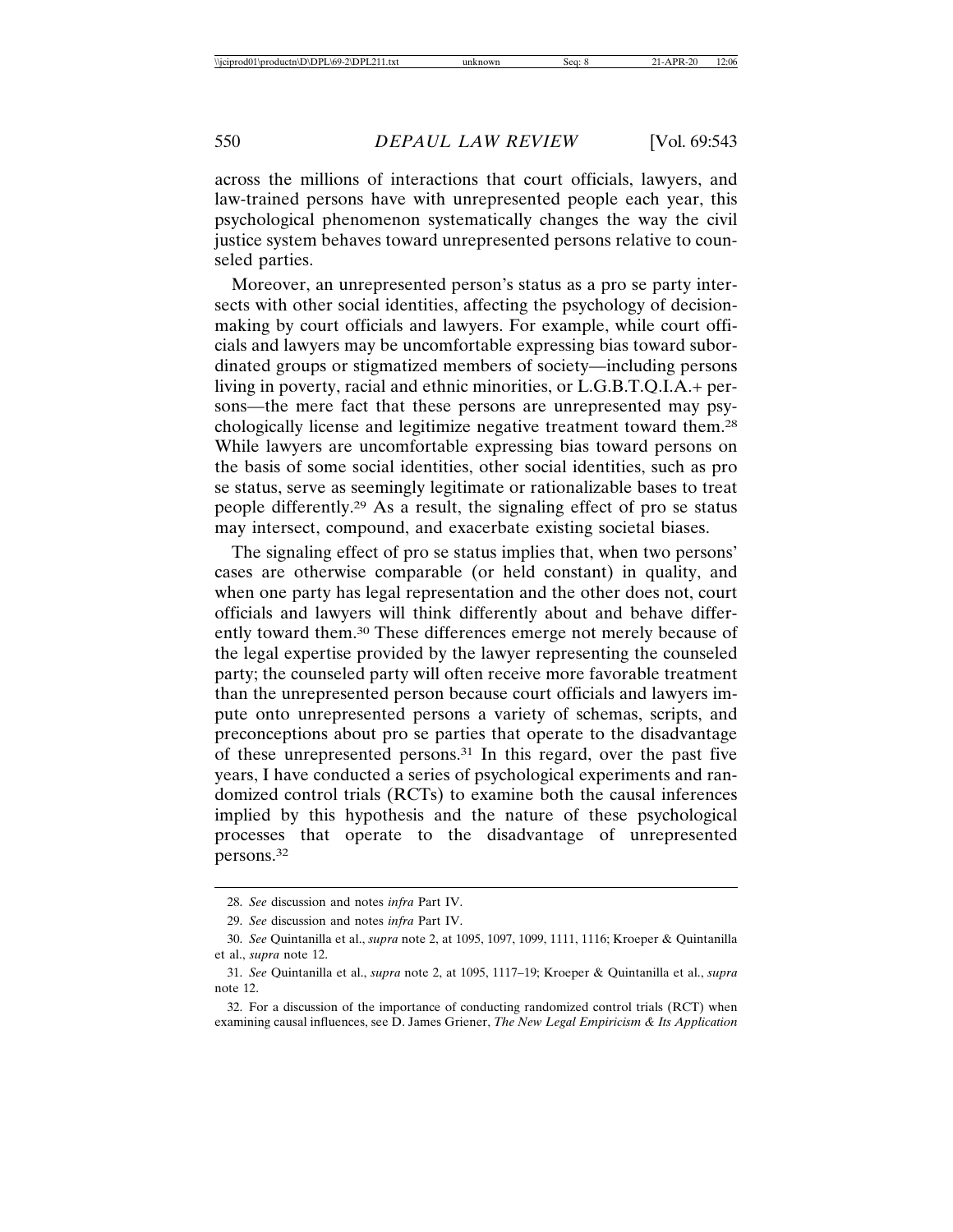This research reveals that the mere presence or absence of legal representation is a distinction that has a psychological, signaling, or labeling effect among court officials, lawyers, and law-trained persons, even when controlling for case quality and merit.<sup>33</sup> For example, many court officials and lawyers hold preconceptions and stereotypes about pro se parties that they apply to unrepresented persons. Among court officials and lawyers, moreover, the mere presence or absence of counsel can alter the perceived meritoriousness and value of a case, even when holding the quality of a case constant<sup>34</sup>—a psychological effect that, in turn, influences how court officials and lawyers behave toward parties. For example, some lawyers who litigate cases against unrepresented parties anticipate and exploit the unique vulnerabilities of unrepresented parties, including their lack of familiarity about procedures and the worth of their case.35 Finally, this research reveals that the schemas, scripts, stereotypes, preconceptions, and biases that court officials and lawyers hold about pro se parties emerge with socialization into the legal profession.36 That is, these stereotypes and cognitive categories about unrepresented persons are not prevalent within and widely shared among members of the lay public.

For example, a recent statewide legal needs study in Indiana, surveying over 100 members of Indiana's judiciary and clerks of court, examined the attitudes and expectations that these court officials hold about unrepresented parties (*see* Figure 1).37 Consistent with findings in studies conducted by the Conference of Chief Justices, the Conference of State Court Administrators, and the Federal Judicial Center,<sup>38</sup> these court officials reported negative attitudes and expectations about the degree to which unrepresented persons comply with court procedures.39 These court officials responded that unrepresented persons never or rarely follow court rules; that they never or rarely have

*to Access-to-Justice Inquiries*, DEADALUS, Winter 2019, at 64; *see also* Victor D. Quintanilla, *Human-Centered Civil Justice Design*, 121 PENN ST. L. REV. 745, 761 (2017).

<sup>33.</sup> *See* Quintanilla et al., *supra* note 2, at 1092, 1094–95, 1118; Kroeper & Quintanilla et al., *supra* note 12.

<sup>34.</sup> *See* Kroeper & Quintanilla et al., *supra* note 12.

<sup>35.</sup> *See* Quintanilla et al., *supra* note 2.

<sup>36.</sup> *See id.* at 1105, 1112, 1114.

<sup>37.</sup> *See* VICTOR D. QUINTANILLA & RACHEL THELIN, INDIANA CIVIL LEGAL NEEDS STUDY AND LEGAL AID SYSTEM SCAN 9, 51 (2019).

<sup>38.</sup> *See* CCJ/COSCA, The Importance of Funding for the Legal Services Corporation from the Perspective of the Conference of Chief Justices and the Conference of State Court Administrators, White Paper on LSC Funding 1, 7 (2013), http://ccj.ncsc.org/~/media/Microsites/Files/ CCJ/Web%20Documents/LSC\_WHTPR.ashx; Donna J. Stienstra et al., *Assistance to Pro Se Litigants in U.S. District Courts: A Report on Surveys of Clerks of Court and Chief Judges*, FED. JUD. CTR. 1, 35–36 (2011).

<sup>39.</sup> *See* QUINTANILLA & THELIN, *supra* note 37, at 51.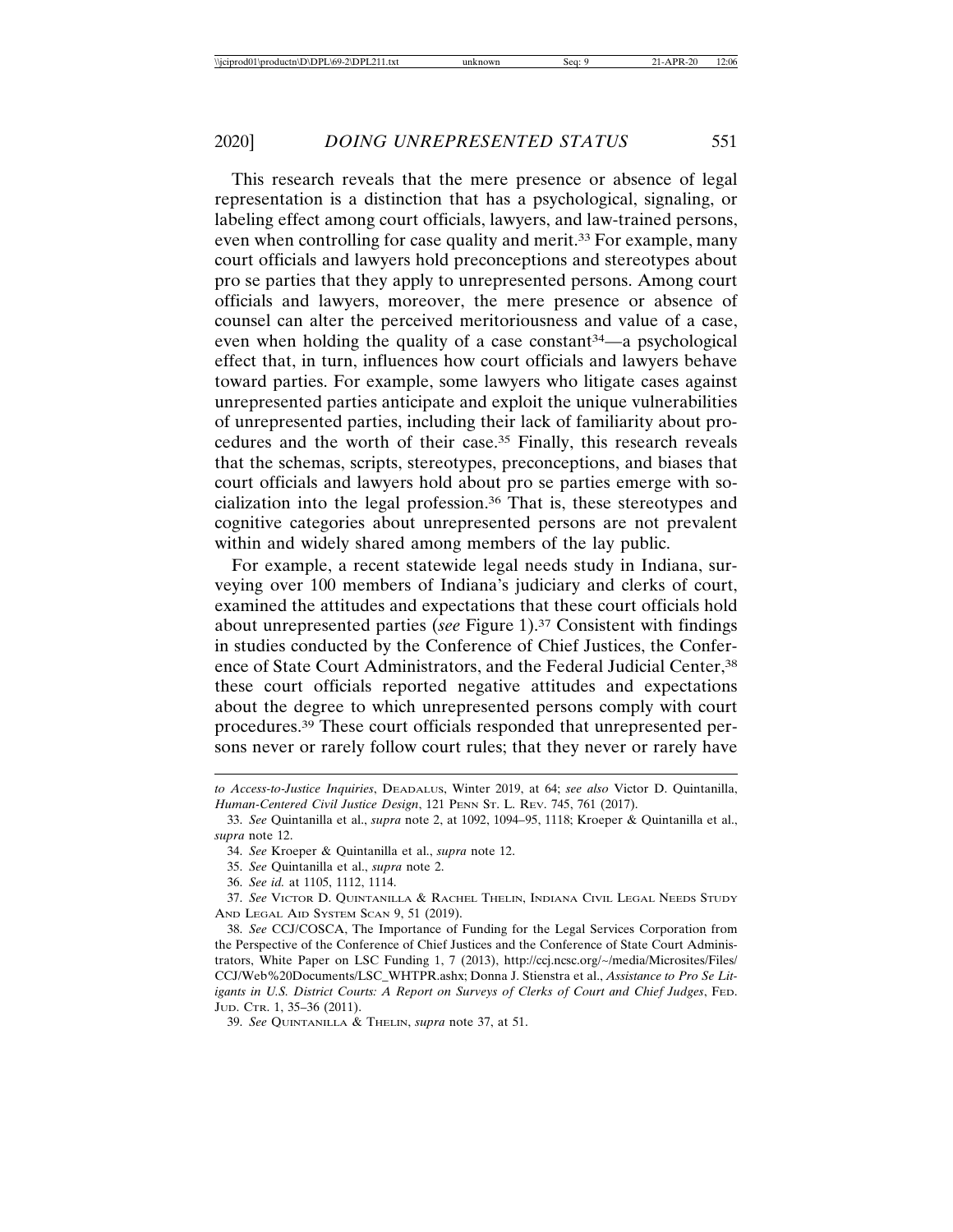documents prepared correctly; that they never or rarely tell their story effectively; and that they never or rarely have realistic expectations about likely outcomes.40 Moreover, these court officials reported that unrepresented persons always or usually need assistance and look to them for legal advice.<sup>41</sup> Further, they reported negative attitudes about unrepresented litigant trends, including the belief that unrepresented litigation trends put pressure on courts to assist unrepresented parties, result in case-progression delays, and lead to more contested hearings.42 These court officials overwhelmingly believed that the civil process was worse off because these persons were unrepresented parties.43

## FIGURE 1: Evaluations by Court Officials of Pro Se Compliance with Court Procedures



Source: Victor D. Quintanilla & Rachel Thelin, *Indiana Civil Legal Needs Study and Legal Aid System Scan* (2019)

Moreover, the mere quality of whether a person has legal representation or not produces stereotypes about that party among law-trained persons.44 These stereotypes operate to disadvantage people without legal representation. As discussed elsewhere, this pattern of results is troubling in light of research on the BIAS map45 given that a person's unrepresented status diminishes their perceived competence. Indeed,

<sup>40.</sup> *Id.*

<sup>41.</sup> *Id.*

<sup>42.</sup> *Id.* at 53.

<sup>43.</sup> *Id.*

<sup>44.</sup> *See* Quintanilla et al., *supra* note 2, at 1091, 1093–94, 1107, 1111, 1114, 1116–17.

<sup>45.</sup> *Id.* at 1117 (citing Amy J.C. Cuddy et al., *The BIAS Map: Behaviors from Intergroup*

*Affect and Stereotypes*, 92 J. PERSONALITY & SOC. PSYCHOL. 631, 638 (2007)).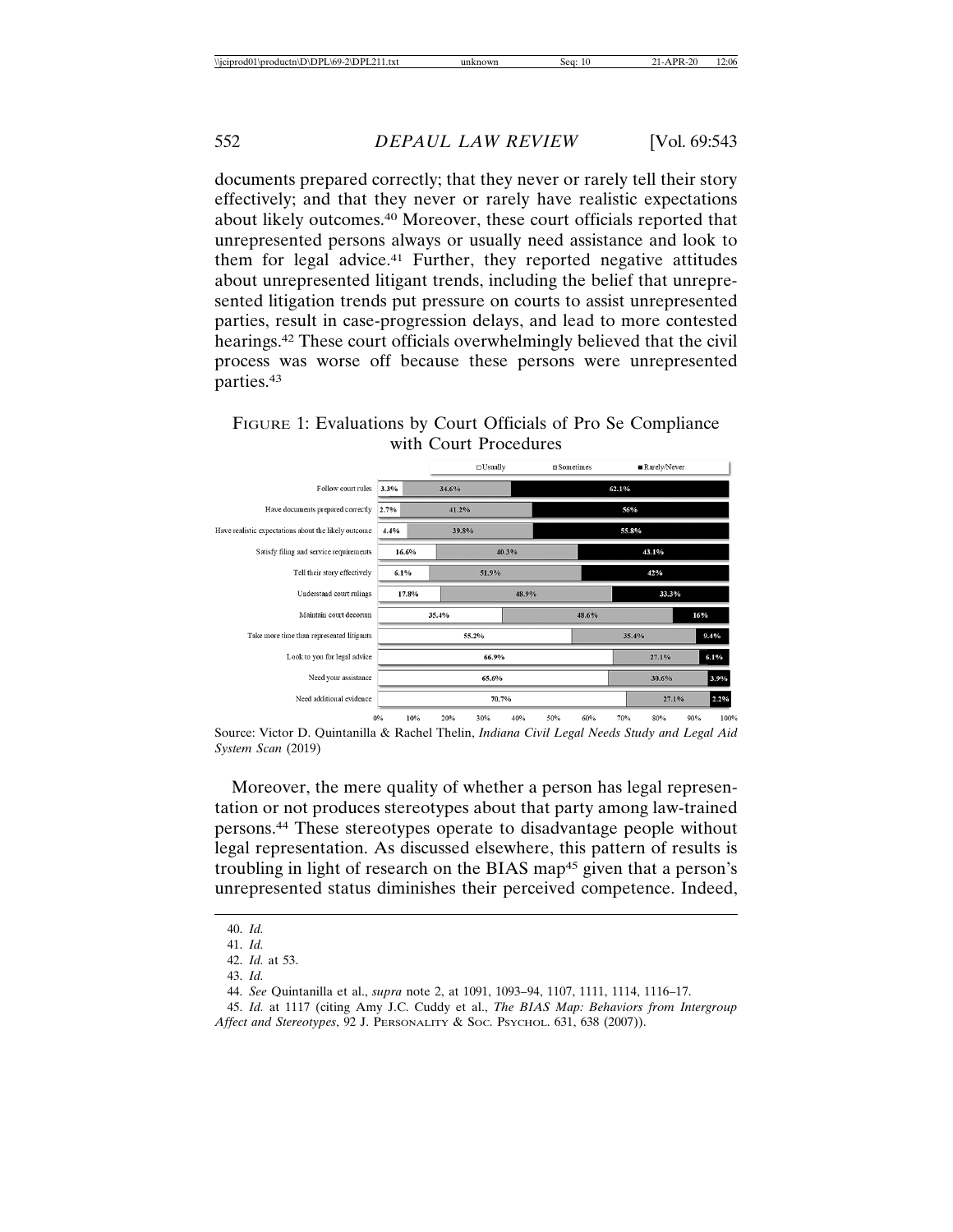my prior psychological experiments evidence that, when an unrepresented party is socially constructed into a pro se party, this dampens beliefs about that person's competence on the BIAS map.46 As a result, like welfare recipients and the poor, unrepresented parties may be treated with contempt, disgust, or neglect.<sup>47</sup>

In another study, I conducted a psychological experiment (an RCT) presenting to more than 200 Indiana judges and Indiana lawyers highly realistic filmed vignettes of initial hearings in family law matters that experimentally manipulated whether a wife and husband were provided legal representation.<sup>48</sup> The experiment entailed four conditions: one in which both parties were unrepresented, two with asymmetries of legal representation, and one in which both parties were counseled.49 Consistent with the theory of the signaling effect of pro se status, judges and lawyers perceived persons with legal counsel to have more meritorious cases than persons without legal counsel, even when controlling for other case-related factors (*see* Figures 2 and 3). These findings reveal that the mere presence or absence of counsel alters perceptions and evaluations about cases among judges and lawyers.50 Merely having counsel—even without factoring in the added legal expertise—alters the schemas, expectations, and preconceptions that persons with legal training hold in mind.





Source: Kroeper, et al., *Underestimating the Unrepresented: Cognitive Biases Disadvantage Pro Se Litigants in Family Law Cases*

- 49. *Id.*
- 50. *See* Kroeper & Quintanilla et al., *supra* note 12.

<sup>46.</sup> *Id.* at 1100, 1117.

<sup>47.</sup> *See* Cuddy et al., *supra* note 45, at 638.

<sup>48.</sup> *See* Kroeper & Quintanilla et al., *supra* note 12.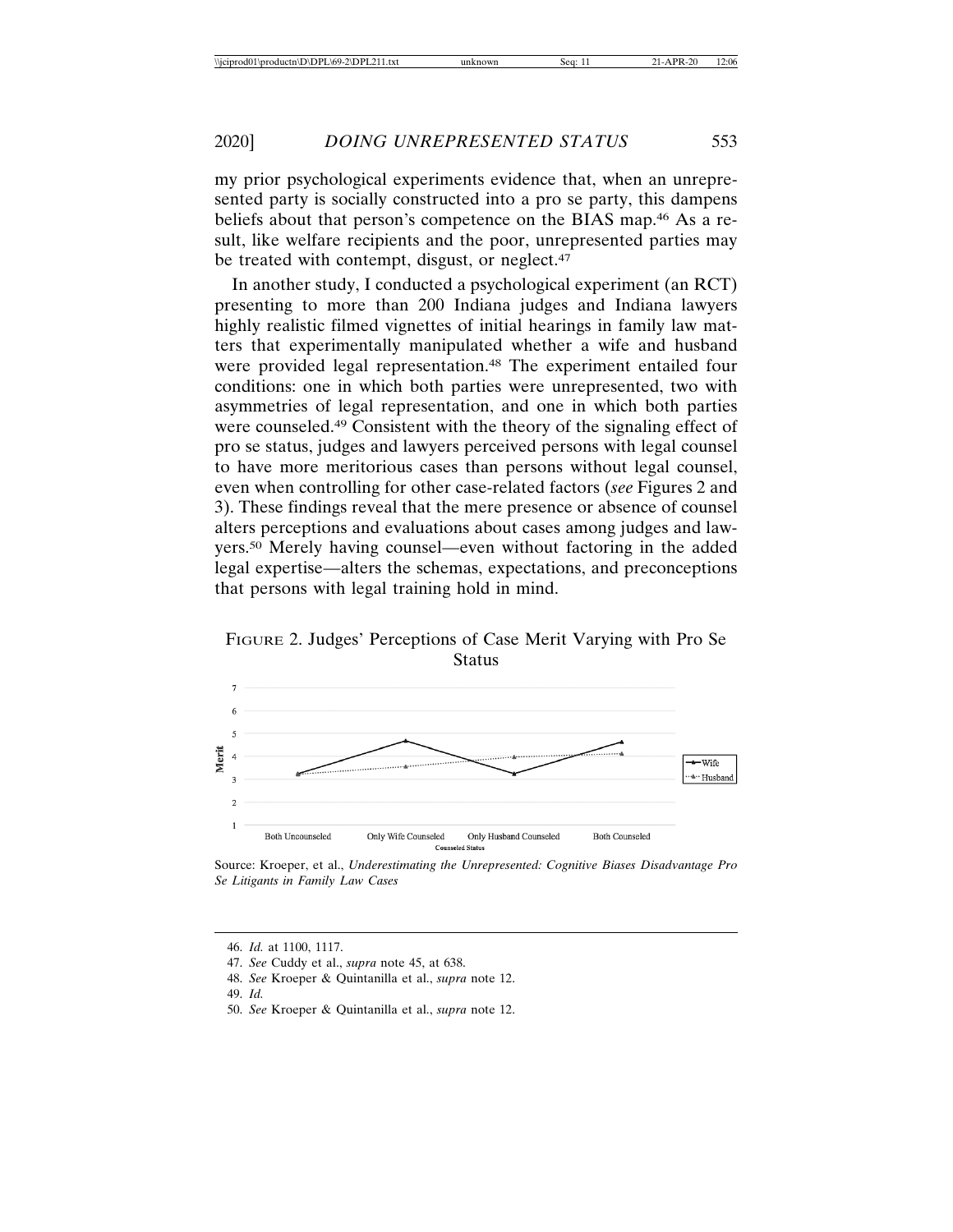FIGURE 3. Attorneys' Perceptions of Case Merit Varying with Pro Se Status



Source: Kroeper et al., *Underestimating the Unrepresented: Cognitive Biases Disadvantage Pro Se Litigants in Family Law Cases*

Moreover, in this psychological experiment, judges and lawyers predicted that unrepresented persons would experience the civil justice system as less fair and as less satisfying than counseled litigants, especially when resolving disputes with formal hearings or trials.51 In other words, judges and lawyers held schemas and expectations about who would win and who would lose, which coincided with their expectations about who would experience the resolution of this adversarial dispute as fairer and more satisfying.

Further, this research revealed that the schemas and stereotypes associated with pro se status emerge as a function of legal socialization. That is, these experiments evidenced the emergence of this signaling effect among law students and a substantial signaling effect among practicing lawyers when awarding settlement values.52 Among persons with legal training, the presence or absence of counsel altered the value of settlement awards provided, with unrepresented parties receiving lower settlement awards. In marked contrast, members of the public awarded persons higher settlement values when unrepresented than when counseled—perhaps championing and rewarding the scrappy, uncounseled persons who decided to go it alone.<sup>53</sup> This series of psychological experiments conducted across members of the public, law students, and lawyers suggests that the effect of pro se status may be a product of socialization in the legal profession—as only the lawtrained samples exhibited the effect and as the effect became sharper as law-trained individuals acquired more legal experience (*see* Figure 5).

<sup>51.</sup> *See* Kroeper & Quintanilla et al., *supra* note 12.

<sup>52.</sup> *See* Quintanilla et al., *supra* note 2, at 1107.

<sup>53.</sup> *Id.* at 1107, 1109, 1111.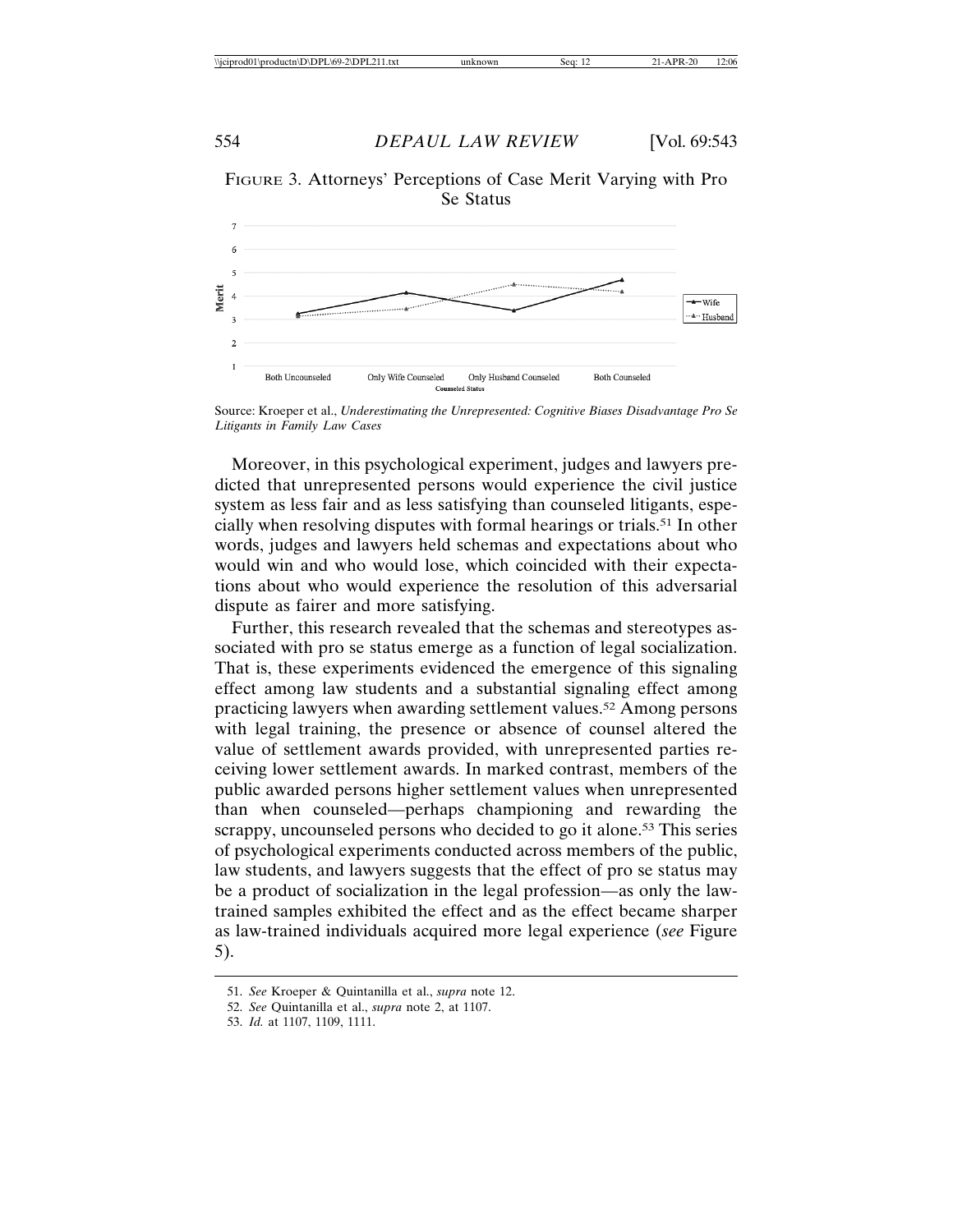

FIGURE 4. Legal Socialization and the Signaling Effect of Pro Se Status

*Two-way Interaction:*  $F(2, 379) = 5.82, p = .003, \eta_n^2 = .03$ .

Source: Victor D. Quintanilla, Rachel A. Allen, and Edward R. Hirt, *The Signaling Effect of Pro Se Status*, 42 Law & Social Inquiry 1091 (2017).<sup>54</sup>

Finally, these experiments also revealed examples of how this labeling effect influences associated thoughts and behavior. For example, many lawyers rationalized awarding lower settlement values to unrepresented persons in ways that suggest that schemas, scripts, and expectations about pro se parties affected their decision-making.55 Indeed, we found that the effect of pro se status on settlement awards was explained, in part, by the negative stereotypes law-trained persons held about pro se parties and their lack of competence (*see* Figure 5).

<sup>54.</sup> Estimated mean settlement values awarded by each group to the pro se/counseled claimant. Standard errors are represented by the error bars attached to each column.  $*p < .05$ , + *p* < .10.

<sup>55.</sup> *See* Quintanilla et al., *supra* note 2, at 1107, 1116.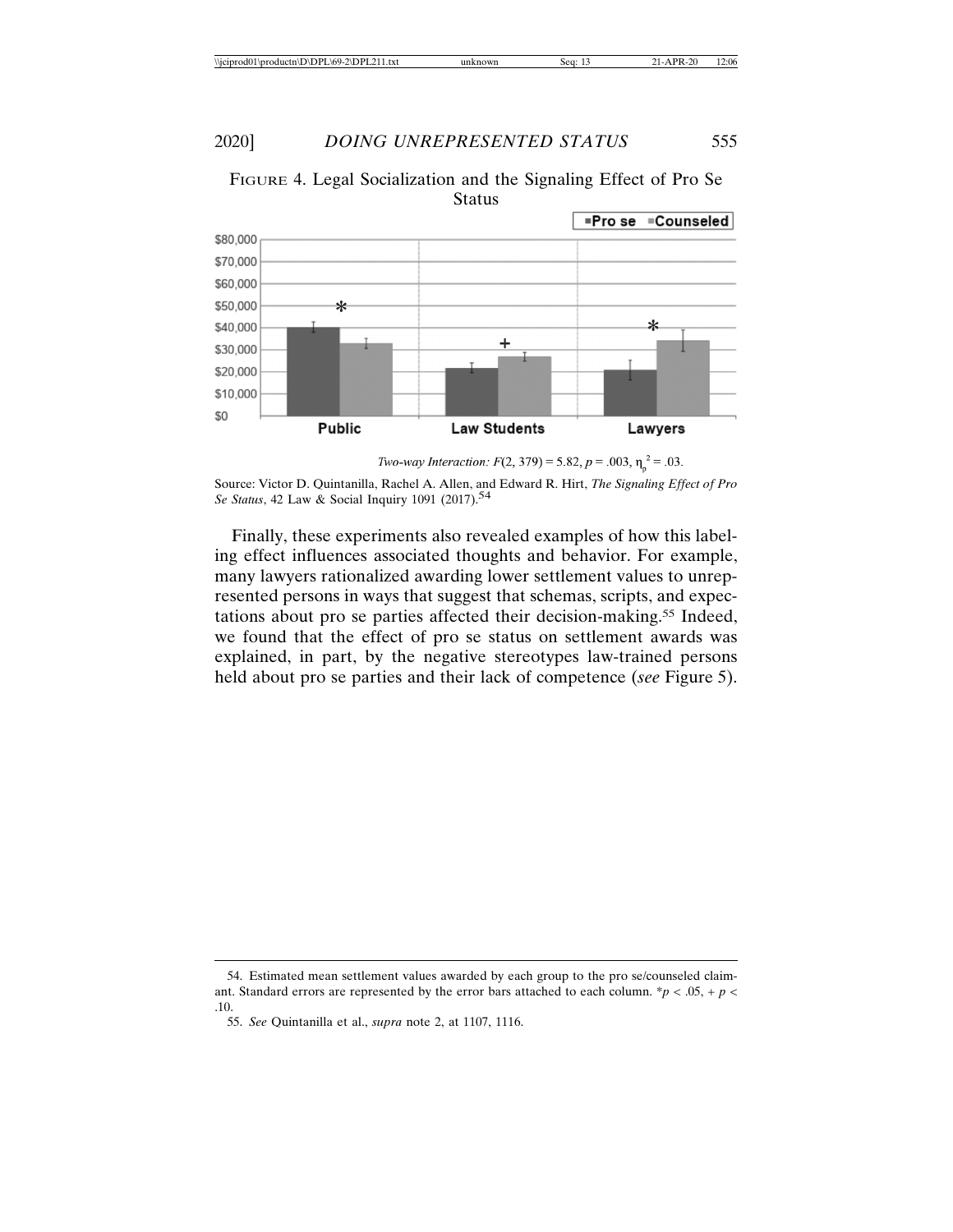

Source: Victor D. Quintanilla, Rachel A. Allen, and Edward R. Hirt, *The Signaling Effect of Pro se Status*, 42 Law & Social Inquiry 1091 (2017).56

When asked to explain their decision-making in open-ended responses, for example, one lawyer explained that "the procedural hurdles, hostile case law, overworked judges, and unsavvy pro se plaintiffs, along with the paucity of evidence in this case, make the entire scenario extremely unlikely to work out for [the claimant]."57 Another lawyer explained their behavior as follows: "Not represented by counsel. It's meaningful but not so large that it will cause her to reevaluate her claim and hire counsel."58 Another lawyer justified their behavior in the following way:

A settlement offer here needs to reflect the weight of the evidence and the relative weakness of [the defendant's] case. However, the fact that [the claimant] is a pro se plaintiff must be considered. The offer cannot be so substantial as to communicate to her that [the defendant] believes she has [won]. They want to keep alive in her mind the fear that she might lose and walk away with nothing—a fear that likely would be very small if she were represented.59

### II. THE SOCIAL CONSTRUCTION OF PRO SE STATUS

We do unrepresented status through a process of social construction, by applying thoughts, meanings, labels, and preconceptions about pro se parties onto unrepresented persons. This form of doing unrepresented status is best referred to as the "social construction of

<sup>56.</sup>  $* p < .05, ** p < .01, ** p < .001.$ 

<sup>57.</sup> Quintanilla et al., *supra* note 2, at 1117.

<sup>58.</sup> *Id.* at 1117–18.

<sup>59.</sup> *Id.* at 1118.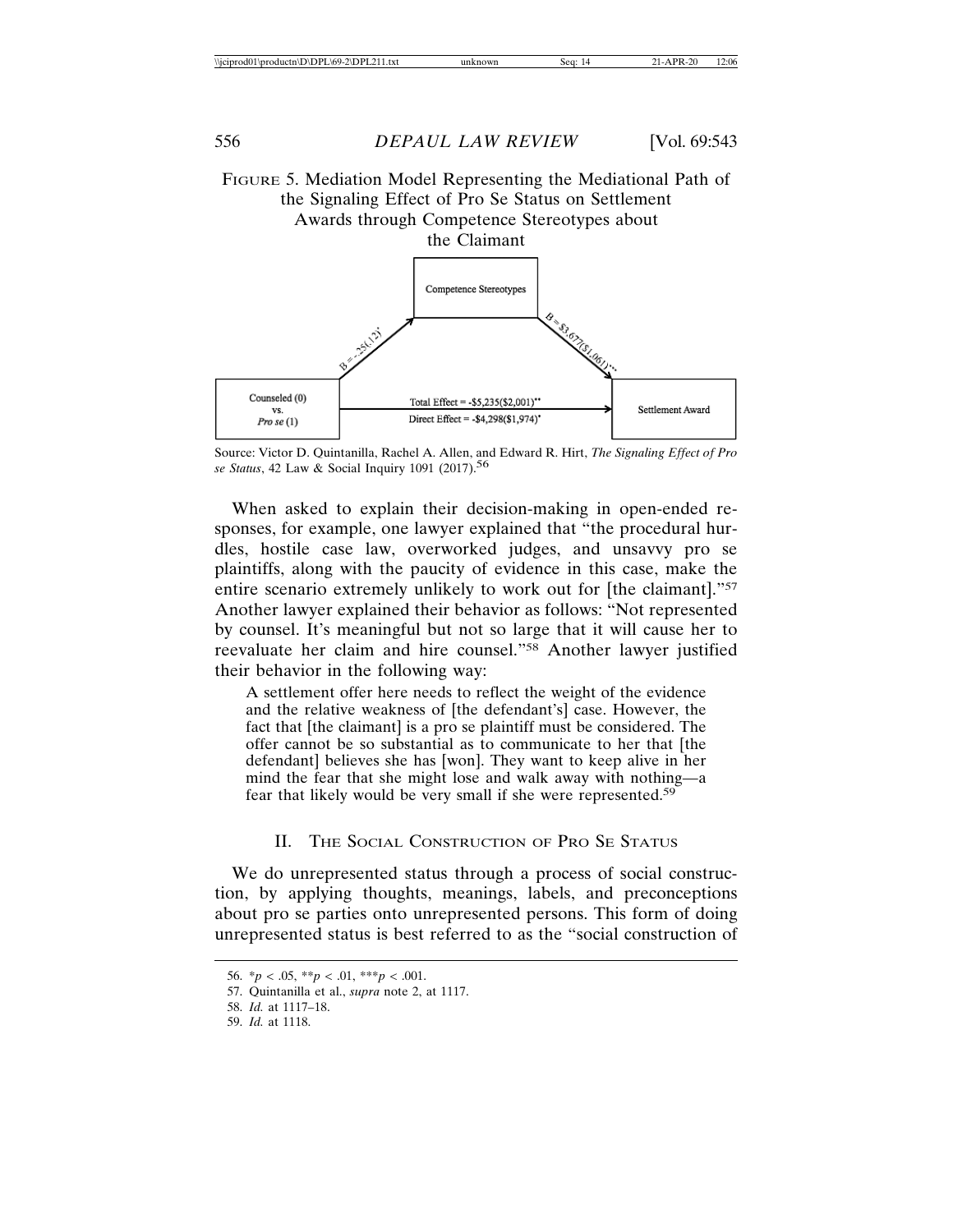pro se status",60 which involves, at the psychological level, imputing schemas, mental categories, stereotypes, attributions, expectations, and biases onto unrepresented persons and then treating them differently than counseled parties.<sup>61</sup> From this angle, a pro se party is not something that one is; rather, pro se status is a socially constructed category laden with thoughts, meanings, and expectations about unrepresented people who seek to resolve legal problems within the civil justice system.

### *A. Examining the Social Construction of Pro Se Status*

Court officials and lawyers engage in the social construction of pro se status when interacting with unrepresented people in particular settings and contexts within the civil justice system.62 Unrepresented people become pro se parties when court officials and lawyers label,

<sup>60.</sup> *See* PETER L. BERGER & THOMAS LUCKMAN, THE SOCIAL CONSTRUCTION OF REALITY: A TREATISE IN THE SOCIOLOGY OF KNOWLEDGE (1967); Setha M. Low, *Spatializing Culture: The Social Production and Social Construction of Public Space in Costa Rica*, 23 AM. ETHNOLOGIST 861 (1996) ("The materialist emphasis of the term *social production* is useful in defining the historical emergence and political and economic formation of urban space. The term *social construction* may then be conveniently reserved for the phenomenological and symbolic experience of space as mediated by social processes . . ."); Martha Minow, *Identities*, 3 YALE L.J. & HUM. 97, 111 (1991).

<sup>61.</sup> *See supra* Part I. Scholars in neighboring disciplines have written about similar processes when studying the social construction of social identities and the self. *See* PAULA M. L. MOYA & HAZEL ROSE MARKUS, DOING RACE: 21 ESSAYS FOR THE 21ST CENTURY 20 (2010) ("As depicted, race and ethnicity are social, relational processes that take place over time and across space."); Candace West & Don H. Zimmerman, *Doing Gender*, 1 GENDER & SOC'Y 125, 126 (1987) ("[O]ur attention shifts from matters internal to the individual and focuses on interactional and, ultimately, institutional arenas. In one sense, of course, it is individuals who "do" gender. But it is a situated doing, carried out in the virtual or real presence of others who are presumed to be oriented toward its production."). *See also* MICHEL FOUCAULT, THE HISTORY OF SEXUALITY: AN INTRODUCTION 43 (1990); Judith Butler, GENDER TROUBLE: FEMINISM AND THE SUBVERSION OF IDENTITY (1990); BERGER & LUCKMAN, *supra* note 60, at 173–83; JOHN DEWEY, DEMOCRACY AND EDUCATION 16–39 (2004); *see generally* GEORGE HERBERT MEAD, MIND, SELF, & SOCIETY FROM THE STANDPOINT OF A SOCIAL BEHAVIORIST 135–226 (1963). *Cf.* ROBERT A. F. THURMAN, THE CENTRAL PHILOSOPHY OF TIBET, A STUDY AND TRANSLATION OF JEY TSONG KHAPA'S ESSENCE OF TRUE ELOQUENCE 89–100 (1984) (comparing Ludwig Wittgenstein's and Tsong Khapa's philosophical analysis); NAGARJUNA, THE ROOT STANZAS OF THE MIDDLE WAY 154 (Padmakara Translation Group, trans. 2016) ("Whatever is dependently arisen This has been explained as empty. In dependence upon something else it is imputed [as existent]. This is the Middle Way indeed.").

<sup>62.</sup> These socially constructed meanings among occur from the systematic interaction between court officials, lawyers, and pro se litigants. *See* Paris Baldacci, *A Full and Fair Hearing: The Role of the ALJ in Assisting the Pro se Litigant*, 27 J. NAT'L ASS'N ADMIN. L. JUDICIARY 447, 450 (2007) ("The fundamental problem for *pro se* litigants in having their claims or defenses heard is not primarily their lack of information or understanding, but the structural dynamics in the evidentiary hearing process which work to silence the pro se litigant even when she has some knowledge regarding her legal claims or defenses.").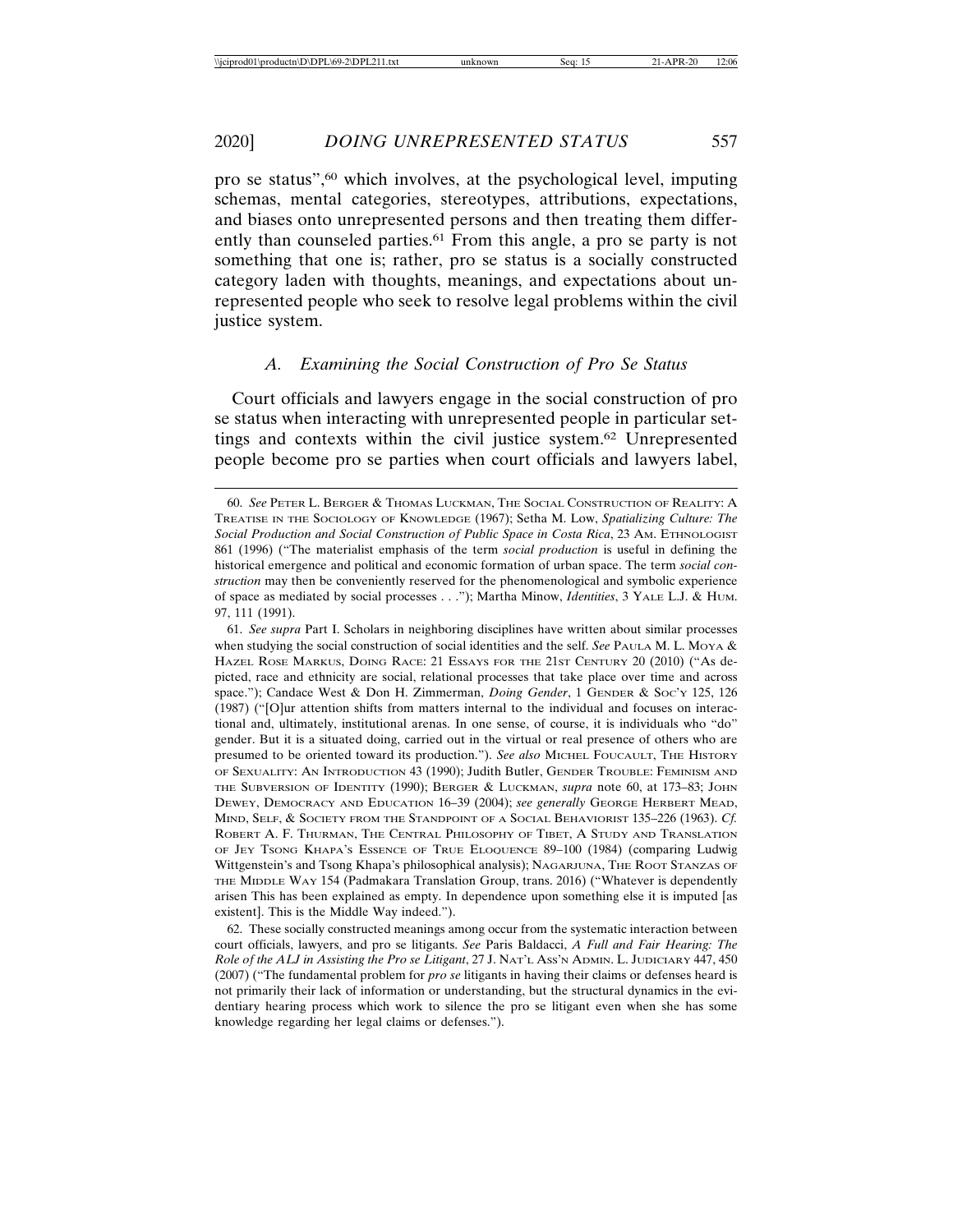categorize, and treat them as such.63 The social construction of pro se status occurs when law-trained persons presume that such people and their explanations have negative or frivolous qualities and behave accordingly.64

This doing of pro se status occurs when legal professionals interpret the challenges that unrepresented people experience as stemming from character flaws, personal failure, or a lack of competence, and when they draw negative inferences about the blameworthiness, unworthiness, or unimportance of pro se parties relative to counseled parties.65 Through this social construction of pro se parties, all else being equal, persons represented by counsel are perceived as more credible, more worthy of time and attention, and more important than persons without legal representation.66 They are therefore treated differently.<sup>67</sup>

This social construction of pro se status also occurs when lawtrained persons share stereotypical ideas and meanings about pro se parties with one another outside the presence of unrepresented persons; for example, within law offices, judicial chambers, or within courthouses.68 This social construction of pro se status also occurs

65. *See, e.g.*, John Doyle et al., *Report of the Working Committees to the Second Circuit Task Force on Gender, Racial and Ethnic Fairness in the Courts*, 1997 ANN. SURV. AM. L. 117, 126, 343 (1997) (revealing that "some judges who agree that their colleagues are unhappy with [employment discrimination] cases attribute the discontent to the fact that plaintiffs in them often appear *pro se,* and do not understand the law or the court's procedures. Many federal judges also appear to believe that the proliferation of small cases involving individual claimants clog up the federal courts and divert judges' attention from larger, purportedly more significant, civil cases.").

66. Pro se litigants are more often interrupted than represented litigants, which creates additional hurdles to accessing justice. Baldacci, *supra* note 62, at 454 (2007) (discussing how claimants were treated in administrative hearings; the ALJ "frequently had the effect of silencing the claimant, rather than assisting her in developing the factual record in the only way she knew how.").

67. *Id.*

68. *See* Russell Engler, *Approaching Ethical Issues Involving Unrepresented Litigants*, CLEARINGHOUSE REV. J. POVERTY L. & POL'Y 377, 378 (2009) [hereinafter Engler, *Approaching Ethical Issues Involving Unrepresented Litigants*] ("The rules on paper bear little relation to what occurs daily in courts that handle housing, family, and other civil cases in which litigants are often unrepresented.").

<sup>63.</sup> *See* Russell Engler, *And Justice For All–Including The Unrepresented Poor: Revisiting the Roles of the Judges, Mediators, and Clerks*, 67 FORDHAM L. REV. 1987, 1992 (1999) [hereinafter Engler, *And Justice For All–Including The Unrepresented Poor*]; Baldacci, *supra* note 62, at 451–53.

<sup>64.</sup> *See* JONA GOLDSCHMIDT ET AL., MEETING THE CHALLENGE OF PRO SE LITIGATION: A REPORT AND GUIDEBOOK FOR JUDGES AND COURT MANAGERS 118, 121 (1998) (quoting judges describing pro se litigants as "pest[s]," "nut[s]," "an increasing problem," "clogging our judicial system," and "no one likes [them]"); Baldacci, *supra* note 62, at 452 ("[T]he judicial process in most tribunals, even in relatively informal settings such as small claims courts and administrative hearings, rejects both the form and substance of the inevitable manner in which pro se litigants speak, i.e., narrative.").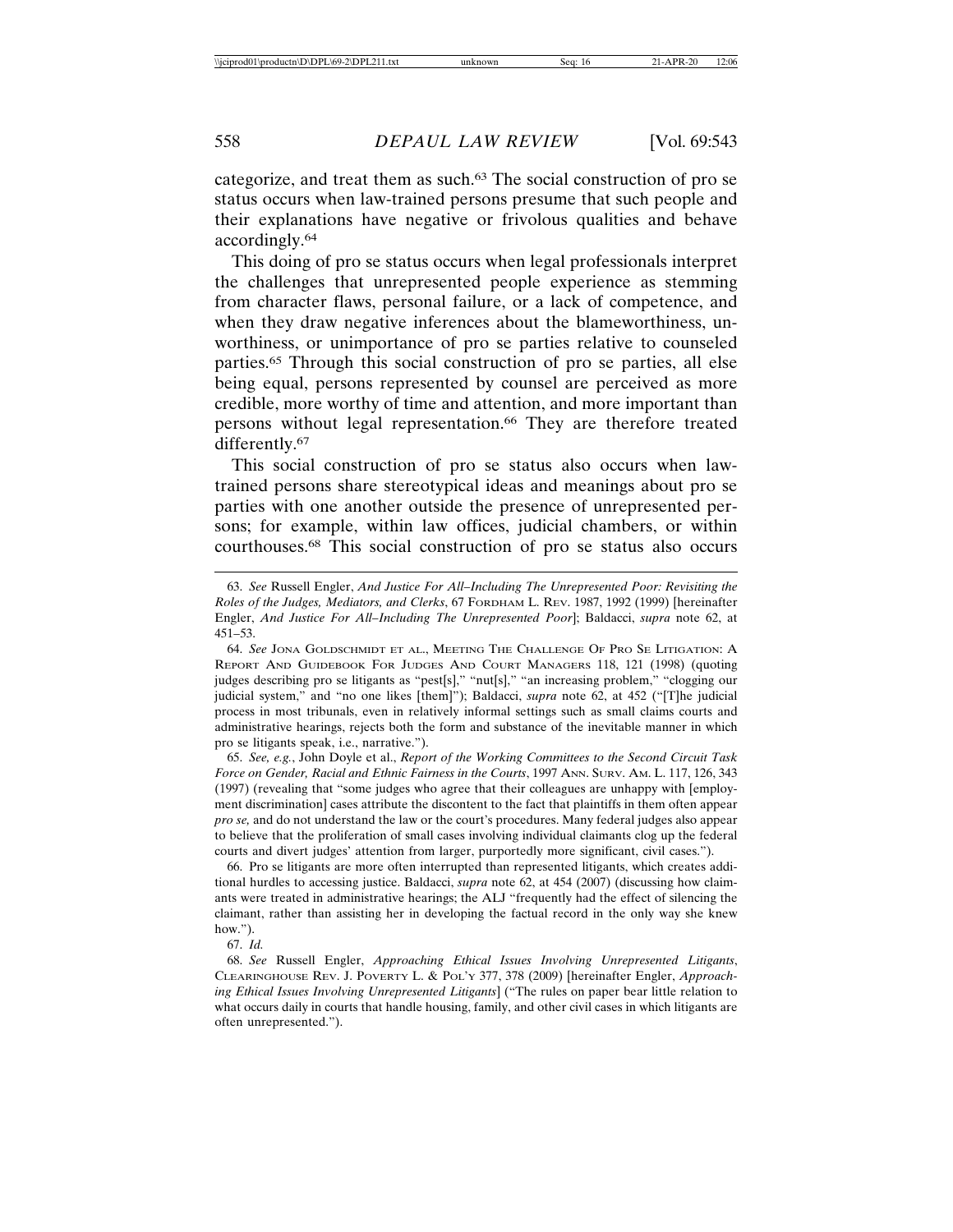when these meanings and messages subtly leak into the self-concepts of unrepresented persons and their beliefs about their own self-worth. These meanings and messages lead unrepresented persons to experience non-belonging within the civil justice system and alter the perceived legitimacy and justice of the system among unrepresented people. That is, court officials, lawyers, and persons with legal training construct unrepresented people into pro se parties.

Our civil justice system functions, and a person's interactions with others in the civil justice system unfold, *differently* when a person is unrepresented.69 This difference is not attributable merely to the professional skills of lawyers. Court officials and lawyers generally conceive of being represented as necessary for the healthy, stable functioning of the civil justice system70 because they conceive of being represented as natural, normal, and normative. In contrast, being unrepresented is often conceived of as abnormal, problematic, blameworthy, and potentially deviant.<sup>71</sup> Many court officials and lawyers believe that there is something unique and inherently different about people who are unrepresented in the civil justice system.72 For example, many believe that lawyers choose not to represent unrepresented people because they have less meritorious cases or because they have more worrisome personality characteristics.

The social construction of pro se parties occurs, in part, because legal professionals are socialized into a different habitus and experience life from a different social strata than unrepresented persons, including low-income persons (e.g., indigent debtors and low-income tenants).73 This habitus shapes how legal professionals perceive the

<sup>69.</sup> *See* Sandefur, *Elements of Professional Expertise*, *supra* note 13, at 910 (finding that the representation in the courtroom encourage the court to follow its own rules); Baldacci, *supra* note 62, at 451–53; *see also* Elizabeth L. MacDowell, *Reimagining Access to Justice in the Poor People's Courts*, 22 GEO. J. POVERTY L. & POL'Y. 473, 509 (2015); Engler, *Approaching Ethical Issues*, *supra* note 68, at 378.

<sup>70.</sup> Judges have noted that the increase of pro se litigants creates a significant burden on the courts. *See Judges' Views of Pro Se Litigants' Effects on Courts*, 40 CLEARINGHOUSE REV. J. POVERTY L. & POL'Y 228 (2006).

<sup>71.</sup> *See, e.g.*, Doyle et al., *supra* note 65, at 343. These problematic stereotypes parallel negative stereotypes of indigent families. *See* Valerie Strauss, *Five Stereotypes About Poor Families and Education*, WASH. POST (Oct. 28, 2013), at 1, 2, 9–10, https://www.washingtonpost.com/news/ a-nswer-sheet/wp/2013/10/28/five-stereotypes-about-poor-families-and-education/?noredirect= on-&utm\_term=.4b67ace14719/.

<sup>72.</sup> *See* Engler, *And Justice For All–Including The Unrepresented Poor*, *supra* note 63, at 1988.

<sup>73.</sup> *See* PIERRE BOURDIEU, DISTINCTION: A SOCIAL CRITIQUE OF THE JUDGMENT OF TASTE (1979) (describing theory of habitus, as a system of dispositions, perceptions, thoughts, and behaviors acquired and embodied by navigating within social structures and social fields); Pierre Bourdieu, *The Force of Law: Toward a Sociology of the Juridical Field*, 38 HASTINGS L.J. 805, 807 (1987) ("[T]he practices within the legal universe are strongly patterned by tradition, educa-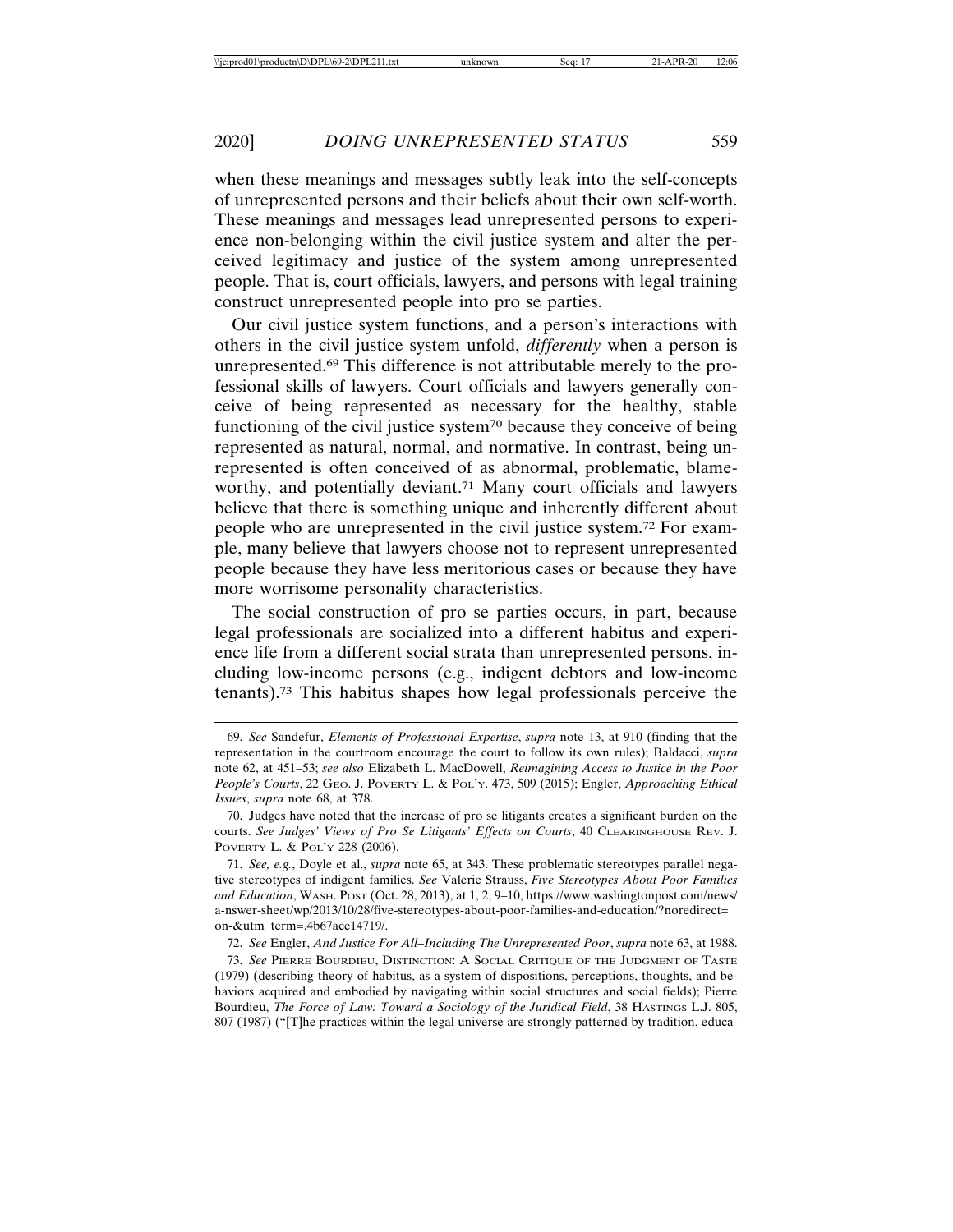world around them, the language they employ, and their mannerisms and patterns of behavior. It also orients their perspectives and feelings about the responsibilities of legal professionals toward the civil justice system. This habitus differs greatly from the lived experiences of unrepresented parties from low-income households. At times, this gap is so wide that unrepresented persons may feel, when interacting with legal professionals, as if they are interacting with persons from a foreign culture who use a foreign language and who hold different conceptions about justice.74

Despite the adversities that unrepresented persons face within the civil justice system, many court officials and lawyers refer to unrepresented persons as "self-represented litigants."75 This double-edged linguistic frame implies choice and volition, and metaphorically connotes self-empowerment. On one hand, some unrepresented parties freely and purposefully choose to engage in self-representation rather than hiring counsel;<sup>76</sup> on the other, many do not.<sup>77</sup> Troublingly, this linguistic frame obscures the structural dimensions of doing unrepresented status and the societal choices that cause the presence and prevalence of unrepresented persons within the civil justice system.78 That is, the term "self-represented litigant" obscures the deep structural dimensions and inequalities within our legal and economic systems that lead many low-income members of the public to become unrepresented in

75. *See, e.g.*, *Self-Represented Litigants*, California Courts, https://www.courts.ca.gov/7648.htm (last visited Nov. 12, 2019). *But see* Engler, *And Justice For All–Including The Unrepresented Poor*, *supra* note 63, at 1992 ("The concept of self-representation connotes the choice to forego counsel and probably some perceived ability to carry out the representation of oneself . . . . This does not describe the predicament of most of the unrepresented poor . . . .").

76. *See* Nourit Zimerman & Tom R. Tyler, *Between Access to Counsel and Access to Justice: A Psychological Perspective*, 37 FORDHAM URB. L.J. 473 (2010) (arguing that some pro se litigants do choose to represent themselves to preserve "voice.").

77. *See* Richard Zorza, *The Disconnect Between the Requirements of Judicial Neutrality and Those of the Appearance of Neutrality when Parties Appear Pro se*, 17 GEO. J. LEGAL ETHICS 423, 425 (2004) ("[T]hose who appear in court without lawyers are, as a general matter, only 'choosing' to do so in the most formal sense. Rather, that 'choice' is a product of their economic situation and the cost of counsel."); Engler, *And Justice For All–Including The Unrepresented Poor*, *supra* note 63, at 2024 ("[C]ourts routinely, and swiftly, conclude that the waivers are knowing, intelligent, and voluntary.").

78. *See supra* Part III and accompanying text.

tion, and the daily experience of legal custom and professional usage. They operate as learned yet deep structures of behaviors within the juridical field—as what Bourdieu terms *habitus*.").

<sup>74.</sup> *See* MATTHEW DESMOND, EVICTED: POVERTY AND PROFIT IN THE AMERICAN CITY 362 n.17 (2016) ("Tenants may have the right argument but wrong presentation: too rough or meandering, too angry or meek. It would be naive to think these considerations are uninformed by class, gender, racial dynamics between tenants, landlords, and court actors . . . And even if landlords are new to eviction, many are educated members of the middle class, just like the court clerks, commissioners, and judges, who on account of their similar class position all speak the same language and speak it in the same way.").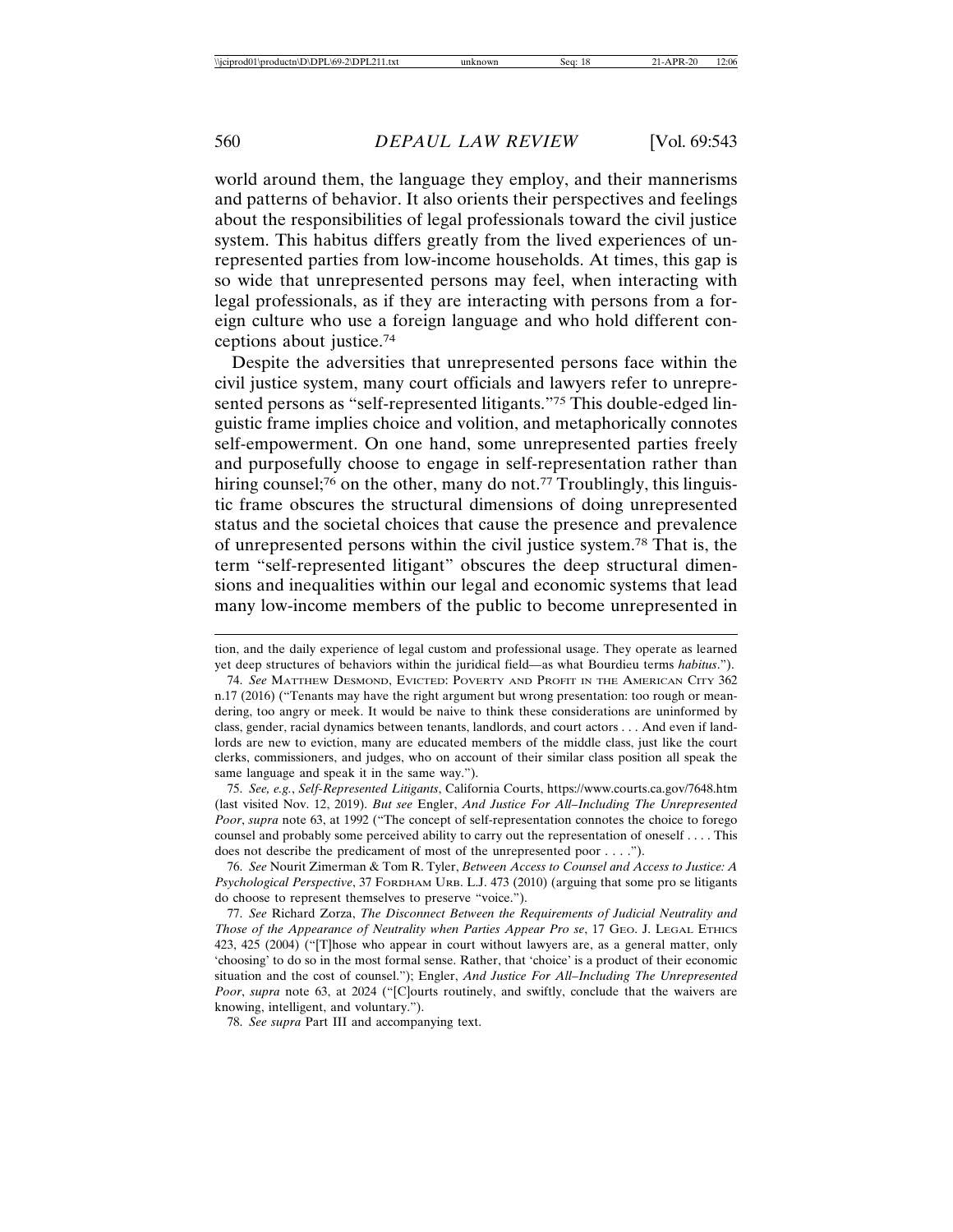the first place. On one hand, this label casts the problem as the need to empower persons who choose to represent themselves; on the other, the label elides the power imbalances confronted by unrepresented persons whose adversaries litigate against them with legal representation, and the negative schemas and stereotypes that lawyers hold toward them. As such, this double-edged linguistic frame may subtly rationalize and license court officials' and lawyers' negative behavior toward unrepresented persons, especially when these unrepresented persons litigate against repeat players with counsel.<sup>79</sup>

The social construction of pro se status emerges within social interactions between court officials, lawyers, and law-trained persons and unrepresented persons in particular civil justice contexts. These meanings emerge as court officials, lawyers, and unrepresented people interact with one another and make sense of their experiences within the civil justice system. The court officials and legal professionals with whom unrepresented persons interact with represent the immediate social context of unrepresented persons. While outside this immediate social context, other people, including leaders of the bar and legal educators may influence the ideas, stereotypes, and expectations that these court officials and legal professionals ultimately hold about what it means to be a pro se party.

# *B. Modeling Interactions Between Lawyers, Judges, and Unrepresented Persons and the Social Construction of Pro Se Status*

I now turn to a model depicting how court officials and lawyers may consciously or unconsciously socially construct pro se status by applying thoughts, meanings, labels, and preconceptions about pro se parties onto unrepresented persons. That is, I briefly depict the psychological process of imputing schemas, mental categories, stereotypes, attributions, expectations, and biases onto unrepresented persons. I also discuss the manner in which an unrepresented person may experience this particular interaction with court officials and lawyers in their immediate social context.

<sup>79.</sup> *See generally* Engler, *And Justice for All–Including the Unrepresented Poor*, *supra* note 63, at 1988 (discussing the view of judges and other "players" that unrepresented parties as people who have "chosen" to be unrepresented; noting that some lawyers and judges think "unrepresented litigants are using their status to gain an unfair advantage over represented parties" who are just "play[ing] by the rules"); Marc Galanter, *Why the "Haves" Come out Ahead: Speculations on the Limits of Legal Change*, 9 LAW & SOC'Y REV. 95 (1974) ("The term ["repeat player"] includes a party who makes or resists claims which may occupy any sector of the entire range of dispute processing mechanisms . . . Perhaps the most successful RPs are those whose antagonists opt for resignation.").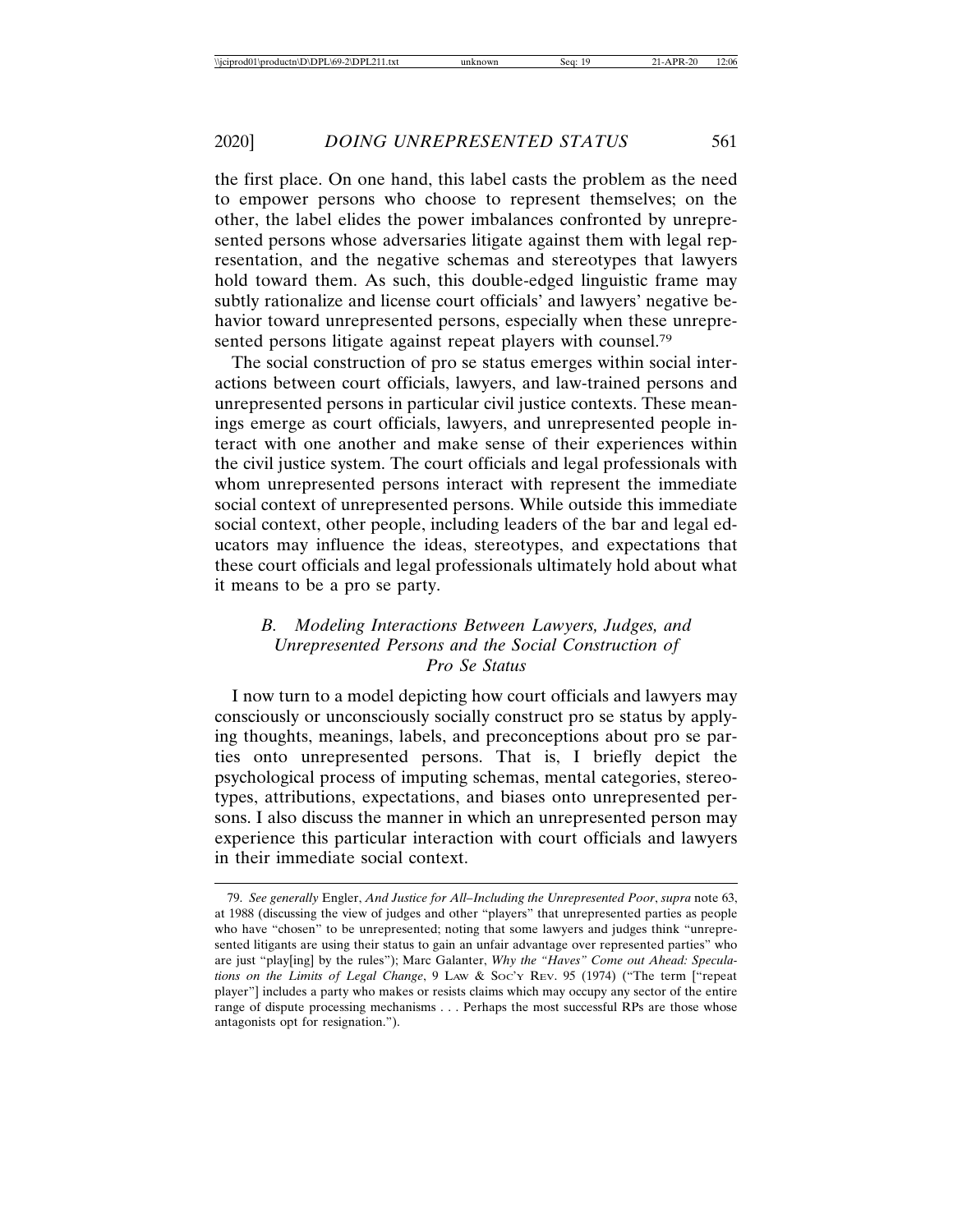I illustrate this interaction with the all too common example of an unrepresented person drawn into the civil justice system as a defendant-tenant in an eviction case by a repeat-player landlord who has legal representation.80 In 2016, 2.3 million evictions cases were filed in the United States.81 That year, in New York City, ninety percent of landlords were represented, while ninety percent of tenants were not.82 As is common, the unrepresented tenant may, in theory, have valid defenses to defeat the eviction.83 Yet in these cases, dockets on any day are bulging with cases, hearing times are exceedingly short, and the adversarial process is totally broken.84 In Milwaukee, the sound of eviction court is "the soft hum of dozens of people sighing, coughing, murmuring, and whispering to children interspersed with the cadence of a name, a pause, and three loud thumps of a stamp."85

82. Legal Services Corporation, *supra* note 81; Task Force to Expand Civil Legal Services in New York, *supra* note 80; NYU Furman Center, *supra* note 81.

83. *See* DESMOND, *supra* note 74 ("Between 2009 and 2011, nearly half of all renters in Milwaukee experienced a serious and lasting housing problem. More than 1 in 5 lived with a broken window; a busted appliance; or mice, cockroaches, or rats for more than three days.").

84. *See id.*; David Latham Eldridge, The Making of a Courtroom: Landlord-Tenant Trials in Philadelphia's Municipal Court (2001) (unpublished Ph.D. dissertation, University of Pennsylvania), https://repository.upenn.edu/cgi/viewcontent.cgi?article=2811&context=edissertations; Jessica K. Steinberg, *In Pursuit of Justice? Case Outcomes and the Delivery of Unbundled Legal Services*, 18 GEO. J. POV. L. & POL'Y 453, 463 (2011) [hereinafter Steinberg, *In Pursuit of Justice?*]; Engler, *And Justice for All-Including the Unrepresented Poor*, *supra* note 63, at 1991; Sandefur, *Elements of Professional Expertise*, *supra* note 13, at 925.

85. DESMOND, *supra* note 74, at 97.

<sup>80.</sup> *See* Task Force to Expand Civil Legal Services in New York, 2010 Report to the Chief Judge 1 (2010) (finding that 99% of tenants in eviction cases, 99% of borrowers in consumer credit cases, and 97% of parents in child support matters are unrepresented in New York City).

<sup>81.</sup> *See* Legal Services Corporation, Budget Request Fiscal Year 2020, at 25 (2019) (2.3 million evictions were filed in 2016, a rate of four per minute, 90% of landlords are represented while 90% of tenants are not; when tenants represent themselves in NYC, they are evicted in nearly 50% of cases, by contrast when they are represented by a lawyer, tenants win 90% of the time); Task Force to Expand Civil Legal Services in New York, *supra* note 80, at 1 (providing statistic that 44% of homeowners in New York State are unrepresented in foreclosure cases). In 2017, New York City guaranteed an attorney for certain civil cases through the University Access to Counsel program (UAC), including to all tenants facing eviction by 2022. *See* NYU Furman Center, *Implementing New York City's Universal Access to Counsel Program: Lessons for Other Jurisdictions*. Recent analyses suggest that tenant representation in housing court has increased in New York City following the enactment of the UAC and that tenants who receive this right to counsel are more likely to remain in their homes.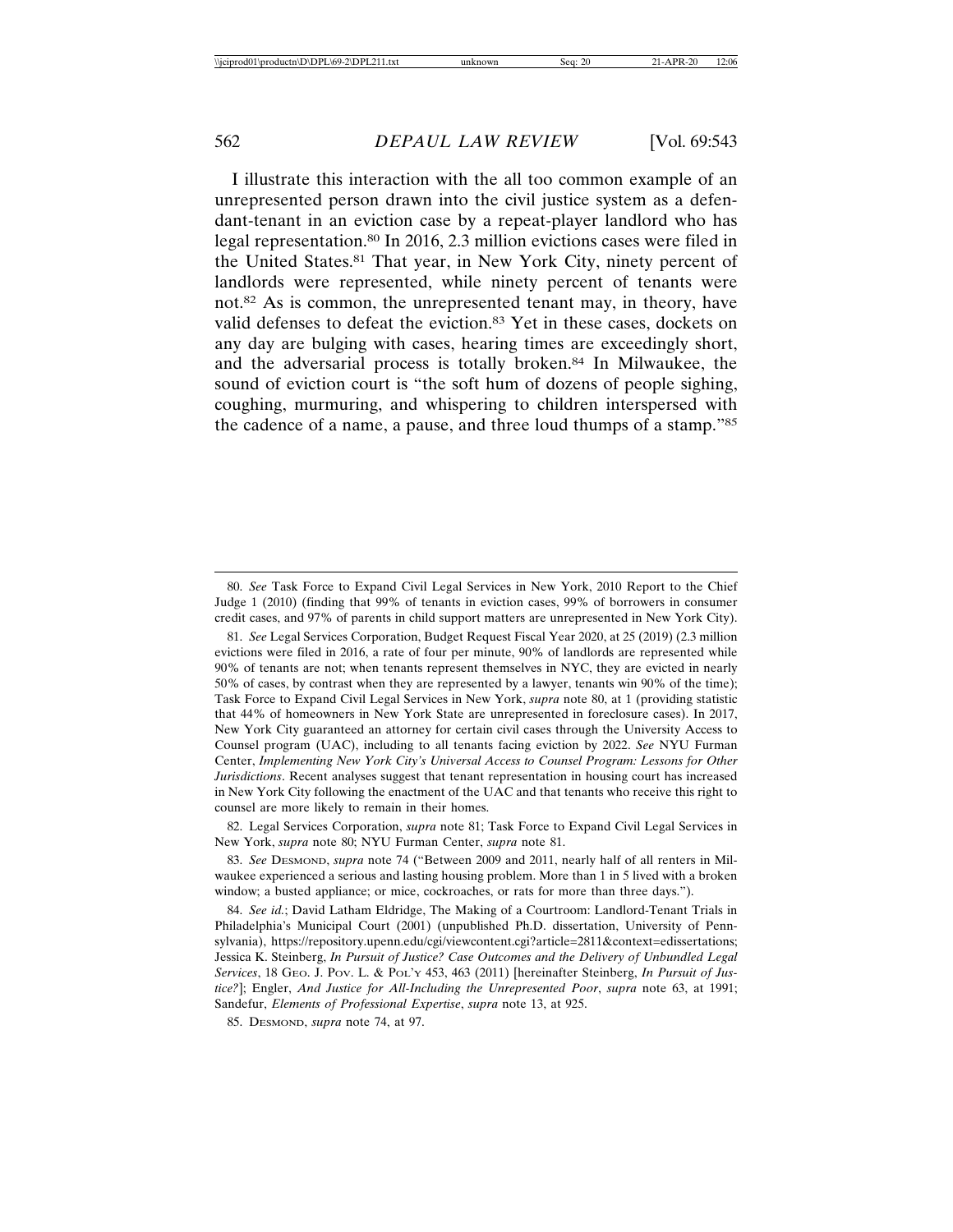# *C. Lawyer's Interactions with the Unrepresented Tenant and Judge*



FIGURE 6.86 The Social Construction of Pro Se Status

The first and second arrows in Figure 6 represent the repeat-player lawyer's interactions with the unrepresented tenant and the judge. In Milwaukee, landlord lawyers sit "[t]oward the front of the room, in a reserved space with tables and plenty of empty chairs . . . wearing pinstripe suits and power ties."87 Here, the lawyer for the landlord will apply schemas, stereotypes, and expectations about what it means for this person to be a pro se party in this kind of eviction case.88 For example, the landlord-lawyer will impute onto the unrepresented tenant stereotypes and expectations about pro se parties, about the perceived merit of the pro se tenant's defenses to this suit, and the likelihood that the pro se tenant will be able to successfully raise any valid defense—including about whether the landlord has refused a repair making the dwelling uninhabitable. The landlord-lawyer will also make attributions about the persuasiveness and sophistication of this pro se party and decide whether and how hard to press the pro se

<sup>86.</sup> Part II.A through Part II.C will refer to Figure 6.

<sup>87.</sup> *See id.* at 96.

<sup>88.</sup> *See* Engler, *And Justice for All–Including the Unrepresented Poor*, *supra* note 63.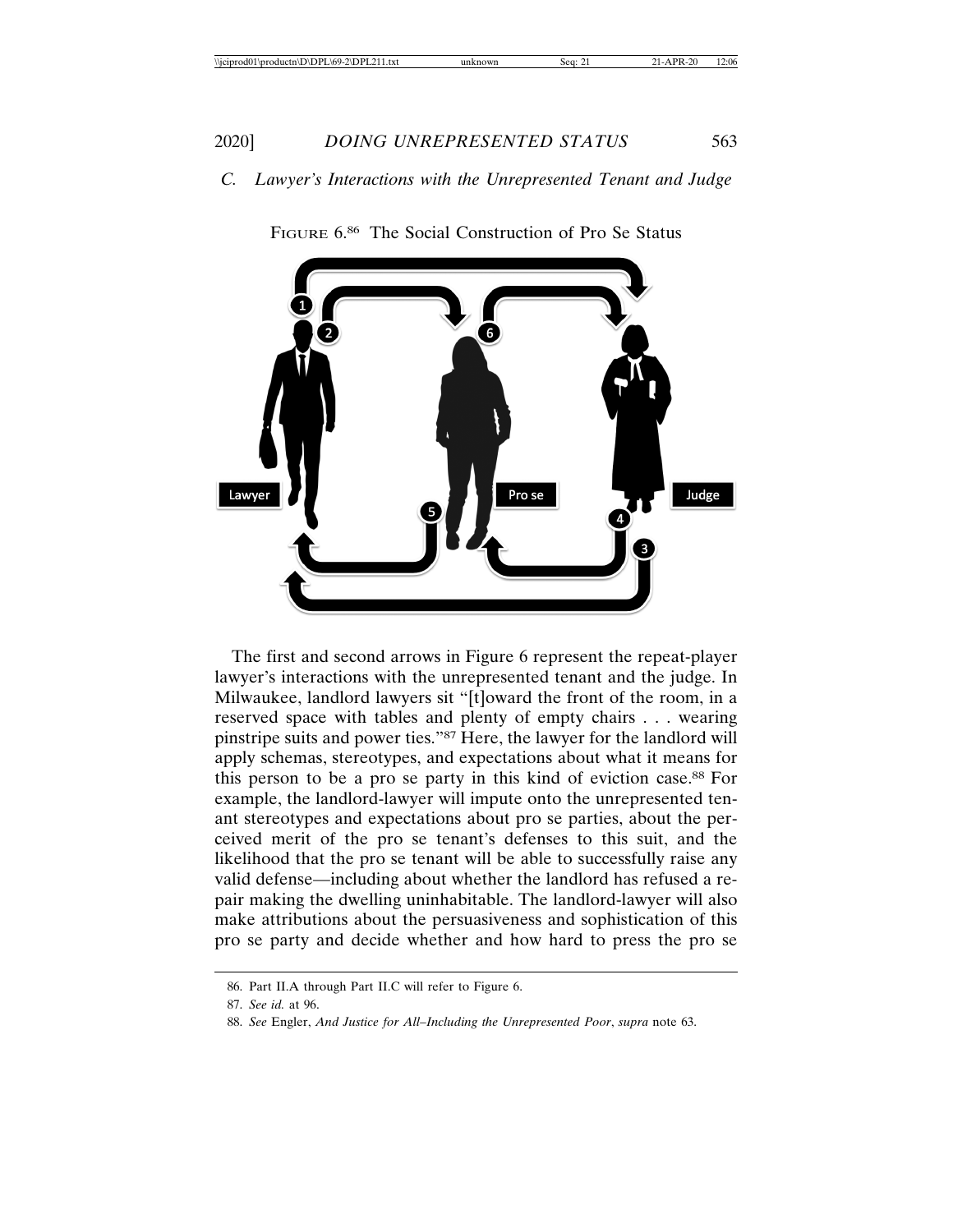party in "hallway negotiations."89 Moreover, the repeat-player lawyer will engage in meta-perception, meaning that the landlord lawyer will make predictions about what this pro se party likely knows about the eviction case and what the party thinks about the landlord lawyer.<sup>90</sup> The repeat-player lawyer will also think about how susceptible this unrepresented tenant will be to adversarial tactics and persuasion, particularly in informal "negotiations" about stipulations with tight payment schedules and mounting late fees.<sup>91</sup>

Further, the landlord lawyer will engage in meta-perception vis-àvis the judge and predict how the judge will likely treat the opposing party and rule in this case as the landlord lawyer is litigating against a pro se party. Further, the landlord lawyer will likely have a variety of negative associations and feelings toward pro se parties, which may subtly justify treating the unrepresented tenant poorly and with less dignity and respect. These evaluations and negative attitudes, when coupled with an adversarial orientation, may lead the lawyer to use language and terminology that may be unfamiliar to the unrepresented debtor and may seem like a foreign language. Worse yet, the lawyer may offer harmful legal advice to the unrepresented tenant.<sup>92</sup> All else being equal, in this all too common example of adversarialism and asymmetric representation within the civil justice system, the landlord lawyer will seek to take advantage of the unrepresented tenant *because* the tenant is unrepresented and vulnerable as a pro se party.93

<sup>89.</sup> *See generally* Drew A. Swank, *The Pro Se Phenomenon*, 19 BYU J. PUB. L. 373, 384 (2005).

<sup>90.</sup> *See* DESMOND, *supra* note 74, at 40, 358 ("Tobin offered them both stipulation agreements, a civil court's version of a plea bargain. If they stuck to a tight payment schedule, Tobin would dismiss the eviction. If they deviated, Tobin could obtain a judgment of eviction and activate the sheriff's eviction squad."); Russell Engler, *Out of Sight and Out of Line: The Need for Regulation of Lawyers' Negotiations with Unrepresented Poor Persons*, 85 CALIF. L. REV. 79 (1997) [hereinafter Engler, *Out of Sight and Out of Line*] (Although ethical rules prohibit lawyers from giving advice to unrepresented persons, it is commonplace in certain civil legal situations such as housing court. Because the unrepresented litigants are often poor, people of color, and are women, these ethical violations fall most heavily on these groups. The author calls for several responses, including expanded provision of counsel in civil actions to address this issue.).

<sup>91.</sup> *See* DESMOND, *supra* note 74, at 40, 358; Engler, *Out of Sight and Out of Line*, *supra* note 90.

<sup>92.</sup> Engler, *Out of Sight and Out of Line*, *supra* note 90 (discussing ethical rules that prohibit lawyers from giving advice to unrepresented persons in housing court).

<sup>93.</sup> *See* Colleen F. Shanahan & Anna E. Carpenter, *Simplified Courts Can't Solve Inequality*, DAEDALUS, Winter 2019, at 128.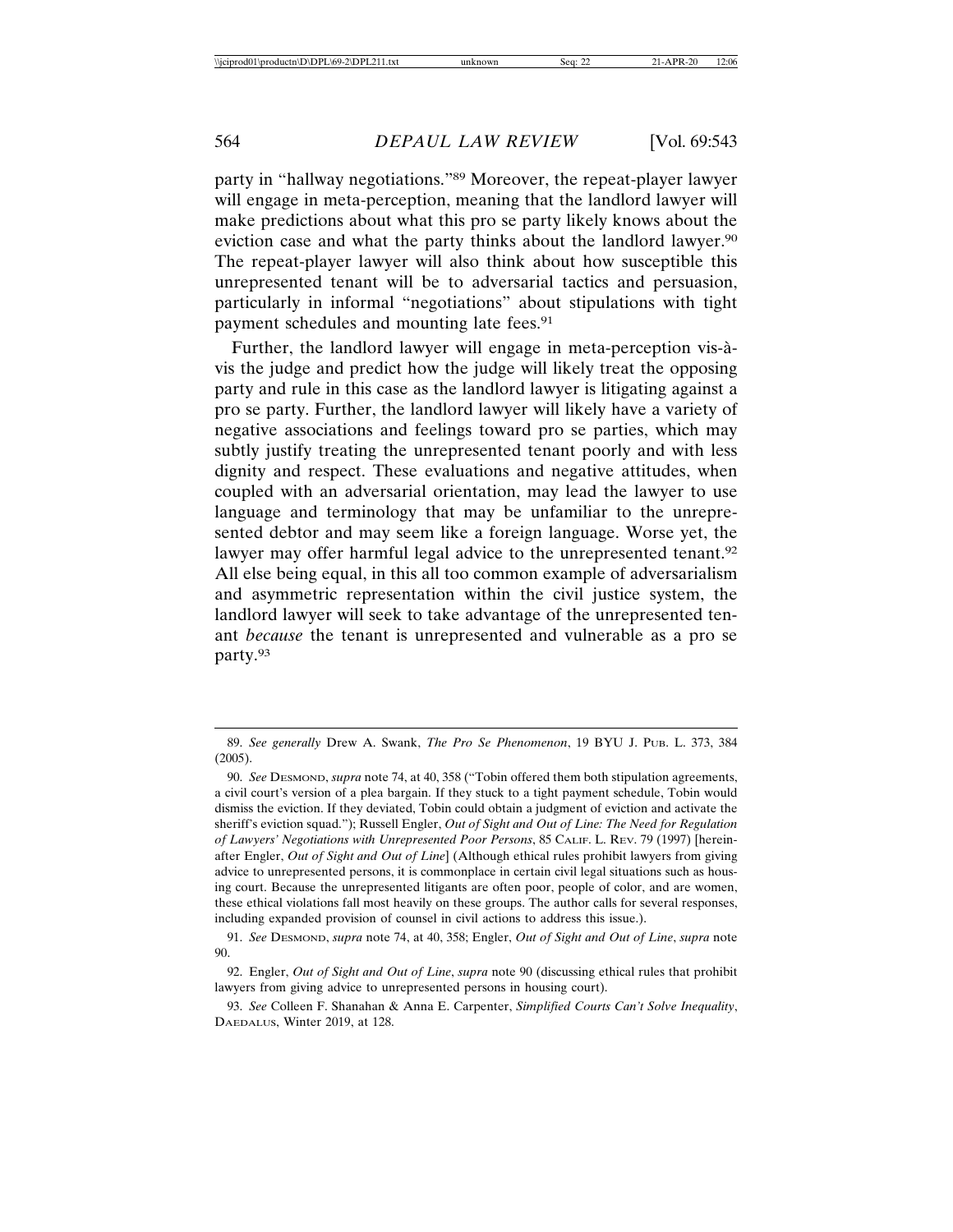## *D. Judge's Interactions with the Lawyer and Unrepresented Tenant*

The third and fourth arrows in the diagram represent the judge's interactions with the unrepresented tenant and the landlord lawyer. Here too, the judge will apply schemas, stereotypes, and expectations about what it means to be a pro se party in this kind of eviction case.94 For example, the judge may hold stereotypes and expectations about pro se parties and the perceived merit of their defenses, and also about the likelihood that the unrepresented tenant will successfully raise those valid defenses.<sup>95</sup> The judge may also have beliefs about the likely outcome of the dispute against this unrepresented tenant that depend on, and vary with, the judge's schemas and stereotypes about the tenant's pro se status.96

The judge will also engage in meta-perception, making predictions about what the landlord lawyer expects from the judge in this case. Moreover, the judge will also make predictions about what the unrepresented tenant expects from the judge in the case and about what the tenant may be thinking about the interactions between the judge and the landlord lawyer.

The judge may, moreover, have a variety of explicit and implicit attitudes—likely negative—and aversive feelings toward pro se parties and, for example, low-income African American female tenants, which may subtly justify treating the unrepresented tenant with ambivalence.97 These negative attitudes are sometimes coupled with the role of ethical orientation toward impartiality<sup>98</sup> and judicial concerns about expediency with court time and resources. This may lead the judge to adopt a detached bureaucratic orientation, despite the asym-

96. *See* discussion and notes *infra* Part I.

<sup>94.</sup> *See* Conference of Chief Justices and the Conference of State Court Administrators, *The Importance of Funding for the Legal Services Corporation from the Perspective of the Conference of Chief Justice and the Conference of the State Court Administrator*s (2013); Donna Stienstra et al., *Assistance to Pro Se Litigants in U.S. District Courts: A Report on Surveys of Clerks of Court and Chief Judges* (2011).

<sup>95.</sup> *See* Jessica Steinberg, *Demand Side Reform in the Poor People's Court*, 47 CONN. L. REV. 741, 756 (2015) [hereinafter Steinberg, *Demand Side Reform in the Poor People's Court*]; JONA GOLDSCHMIDT ET AL., MEETING THE CHALLENGE OF PRO SE LITIGATION: A REPORT AND GUIDEBOOK FOR JUDGES AND COURT MANAGERS 121 (1998) (quoting judges describing pro se litigants as "pest[s]," "nut[s]," "an increasing problem," "clogging our judicial system," and "no one likes [them]").

<sup>97.</sup> Jonathan D. Rosenbloom, *Exploring Methods to Improve Management and Fairness in Pro Se Cases: A Study of the Pro Se Docket in the Southern District of New York*, 30 FORDHAM URB. L.J. 305, 381 (2002); Sara Sternberg Greene, *Race, Class, and Access to Civil Justice*, 101 IOWA L. REV. 1263 (2016) (discussing the difficult experiences of minority litigants in civil litigation).

<sup>98.</sup> *See* Anna E. Carpenter et al., *Studying the New Civil Judges*, 2018 WIS. L. REV. 249 (2018).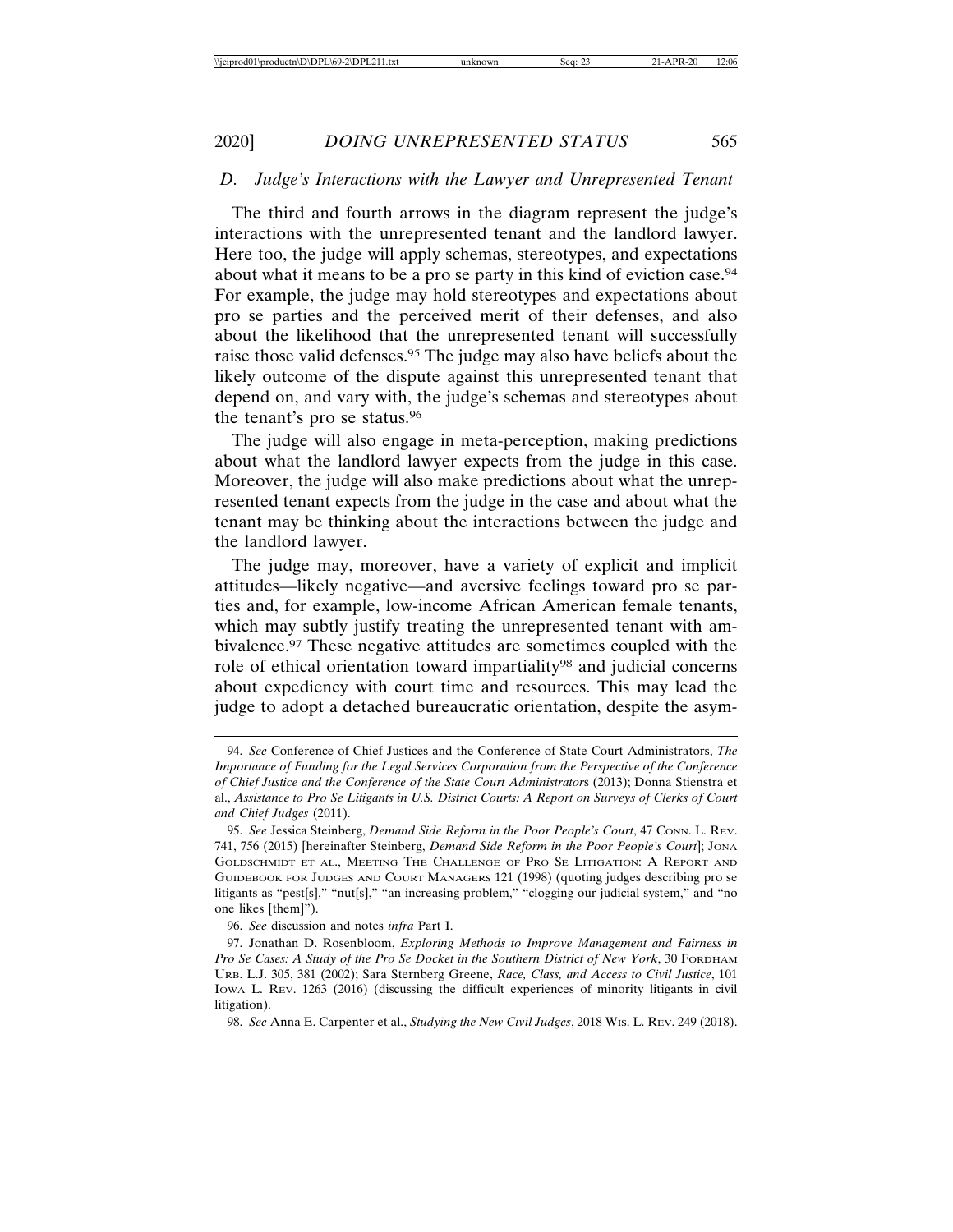metries of representation in this case.<sup>99</sup> Indeed, the court official may be more concerned with simply getting through the pile of backed-up cases because the "next day another pile will be waiting."100 Relatedly, research reveals that judges often do not hold landlords to statutory burdens of proof, that they fail to examine eviction notices to confirm their validity, and that they often fail to recognize defenses raised by unrepresented tenants.101 Further, the judge may mirror back unfamiliar terminology used by the landlord lawyer when interacting with the unrepresented tenant. When the unrepresented tenant asks for guidance about how and whether to raise defenses, the judge may shed little insight on such defenses, due to the notion that the unrepresented tenant has "chosen" to be a self-represented litigant. Additionally, many unrepresented persons believe court officials are rude.102 Worse yet, the court official may threaten the unrepresented tenant with an eviction record to induce them to enter into a bad stipulation to save the court time.103 The net effect is that this process does little to level the playing field between the parties, while the repeat-player lawyer seeks to extract adversarial advantages and value from the tenant *because* the unrepresented tenant is a pro se party.104

# *E. Unrepresented Tenant's Interactions with Lawyer and Judge*

The fifth and sixth arrows in Figure 6 represent the unrepresented tenant's interactions with the lawyer for the landlord and the judge. "In a typical month, [three] in [four] people in Milwaukee eviction court were [African American]." Of those in court, the majority were African American women.105 Here, the unrepresented tenant will have attributions about why they are unrepresented in this case, which may differ from the attributions made by the landlord lawyer and the judge. Moreover, the unrepresented tenant may hold beliefs about

<sup>99.</sup> *See generally* Russell Engler, *The Toughest Nut: Handling Cases Pitting Unrepresented Litigants Against Represented One*s, 62 JUV. & FAM. CT. J. 10, 31 (2011) [hereinafter Engler, *The Toughest Nut*]; *see also* NATIONAL CENTER FOR STATE COURTS, CIVIL JUSTICE INITIATIVE: THE LANDSCAPE OF CIVIL LITIGATION IN STATE COURTS (2015) (noting that most judicial code of ethics prevent judges from "giving the appearance of providing assistance").

<sup>100.</sup> *See* DESMOND, *supra* note 74, at 304.

<sup>101.</sup> *See* Sandefur, *Elements of Professional Expertise*, *supra* note 13, at 925.

<sup>102.</sup> *See* DESMOND, *supra* note 74, at 99.

<sup>103.</sup> *See id.* at 398.

<sup>104.</sup> *See* Zimerman & Tyler, *supra* note 76, at 475–77 (discussing how lawyers create and serve the "basic structure of the adversary system, allowing judges to preserve a passive role and sparing them the potential complexities of dealing with unprofessional litigants who are not invested in long-term relations with other legal actors that motivate people to adhere to rules of appropriate conduct when dealing with legal authorities").

<sup>105.</sup> DESMOND, *supra* note 74, at 97.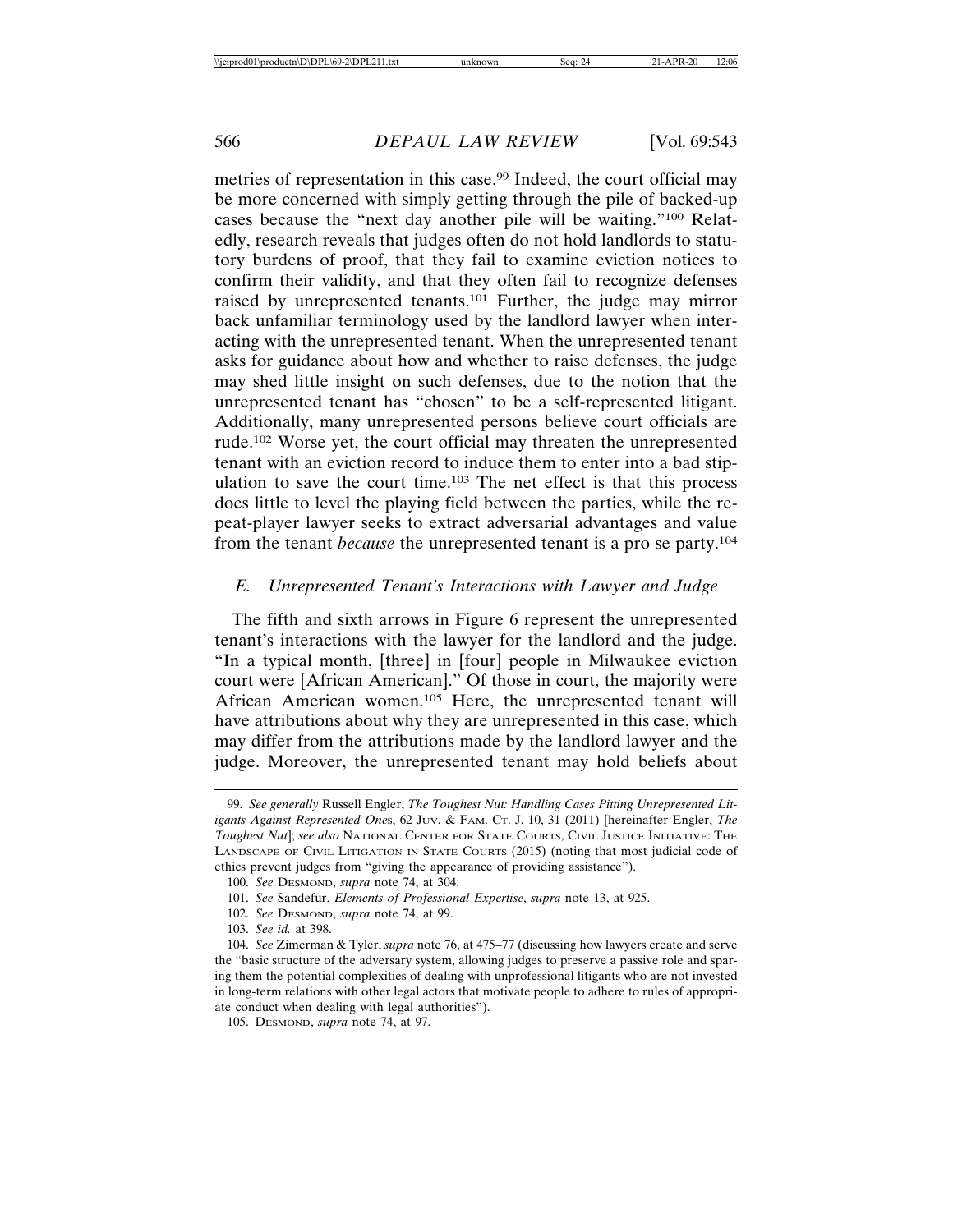equal justice under the law or mistaken expectations about the likely success of self-represented litigants who litigate against repeat-players with legal representation.<sup>106</sup> While some unrepresented persons may start off with a reasonable sense of confidence, many often become disillusioned, frustrated, terrified, and overwhelmed by the complexity of their case and the prospect of speaking in court and interacting with opposing counsel.107

The unrepresented tenant will also engage in meta-perception, meaning that the unrepresented tenant will make predictions about what the landlord lawyer and judge think about their case. Moreover, the unrepresented party will seek to predict what the judge is thinking about the repeat-player lawyer when the judge interacts with the lawyer for the landlord. Further, the unrepresented tenant may have a variety of negative associations about the civil justice process, given their unfamiliarity with the setting and the language being used, even if they may have valid defenses against the threatened eviction.

The unrepresented tenant may attempt to use plain language to explain their predicament, which is inconsistent with the legal terminology used by the repeat-player lawyer and the judge. As a result, the unrepresented tenant may ask the judge, and perhaps the repeatplayer lawyer, for clarification, guidance, or advice on whether and how to raise defenses.108 Yet the unrepresented tenant may feel that this help is insufficient and even may vent about the unfairness of the process to the landlord lawyer and judge. This behavior may merely confirm and harden the negative preconceptions that many lawyers and judges hold about pro se parties. Conversely, the mere presence of a lawyer for the tenant may curb a frivolous eviction and unchecked abuses, and help prevent tenants from signing bad stipula-

<sup>106.</sup> *See* Zimerman & Tyler, *supra* note 76 (discussing the connection between being SRL and having voice).

<sup>107.</sup> *See* Julie Macfarlane, *The National Self-Represented Litigants Project: Identifying and Meeting the Needs of Self-Represented Litigants: Final Report* 1, 95 (May 2013), https://representingyourselfcanada.com/wp-content/uploads/2016/09/srlreportfinal.pdf ("Many SRL's described themselves are terrified about the prospect of appearing in court. Some broke into tears in our interviews just thinking about it. Many recounted being unable to sleep for several or many nights before their appearance, shaking with nerves as they stood to speak; leaving court feeling upset, shaken and even humiliated, and experiencing stress-related symptoms for days afterward."); Natalie Anne Knowlton et al., *Cases Without Counsel: Research on Experiences of Self-Representation in U.S. Family Court* 40–41 (May 2016), https://iaals.du.edu/sites/default/files/documents/publications/cases\_without\_counsel\_research\_report.pdf (discussing interactions with court officials and opposing counsel).

<sup>108.</sup> *See* DESMOND, *supra* note 74, at 304.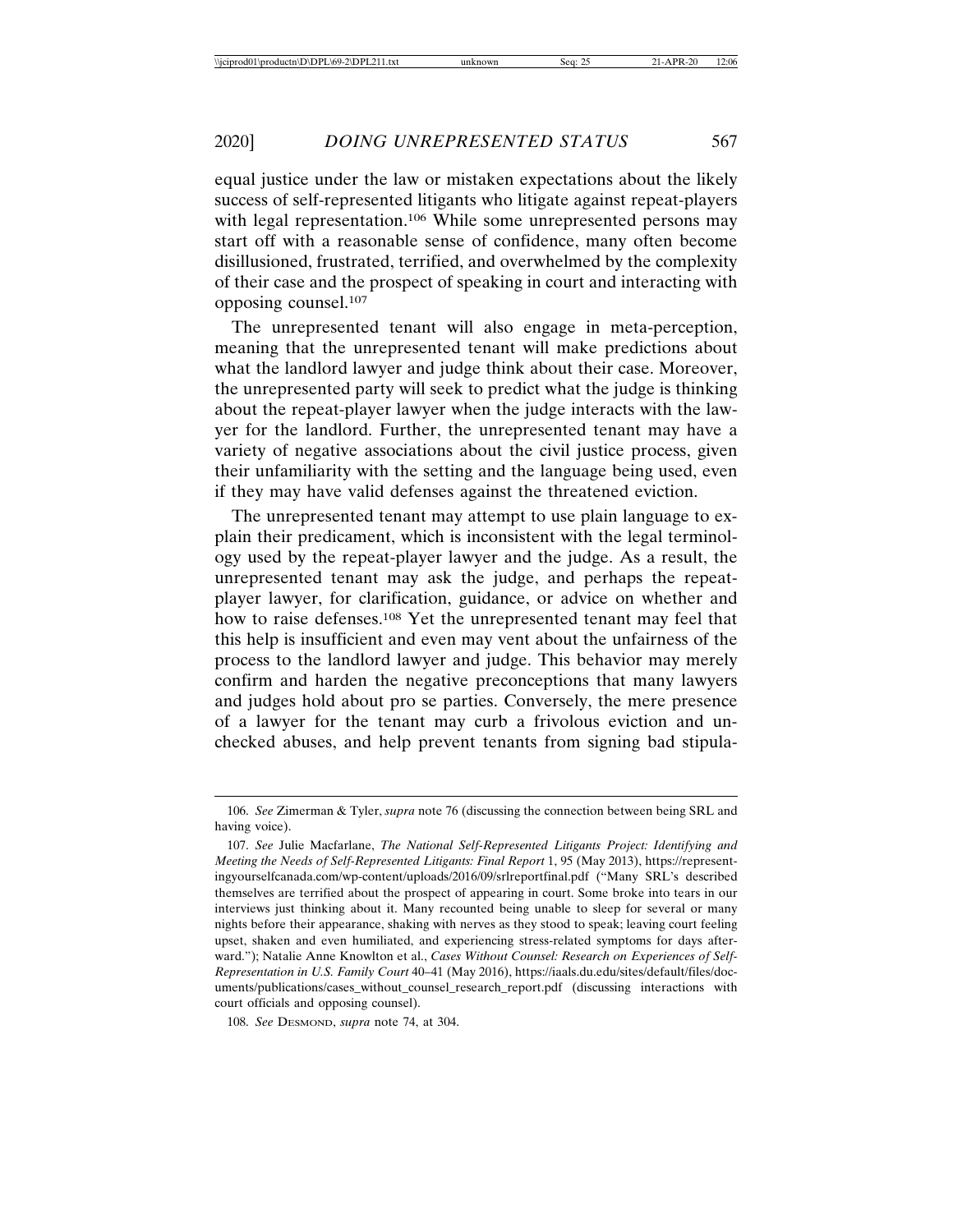tions.109 In sum, empirical research reveals that represented tenants are much less likely to be evicted.110

### III. THE SOCIAL PRODUCTION OF UNREPRESENTED PERSONS

The very presence, and certainly the vast percentage, of unrepresented persons within a civil justice system is not a fixed, natural, or inherent quality of that system. From one angle, for example, the percentage of unrepresented people within our federal and state civil justice systems has changed over time and has risen rapidly over the last several decades.111 Indeed, the percentage of unrepresented people within our civil justice system has more than quadrupled across case categories where basic human needs are at stake, including landlordtenant law, family law, and debt collection actions.112 Similarly, the percentage of claimants without legal representation in federal civil rights actions, such as federal employment discrimination actions, has risen as well.<sup>113</sup>

111. *See* Bruce D. Sales et al., *Is Self-Representation a Reasonable Alternative to Attorney Representation in Divorce Cases?*, 37 ST. LOUIS U. L.J. 553 (1993) (study showed that the percentage of domestic relation cases that involved a self-represented litigant rose from 24% in 1980 to 47% in 1985); Steinberg, *Demand Side Reform in the Poor People's Court*, *supra* note 95, at 752; Judicial Services Division, Administrative Office of the Courts, An Analysis of Pro Se Litigants in Washington State 1995-2000 tbl.1 (2001) (Washington state study found that from 1995 to 2001, 80% of paternity cases and 95% of domestic violence petitions involved pro se litigants.).

<sup>109.</sup> *See* DESMOND, *supra* note 74, at 398–99.

<sup>110.</sup> *See* D. James Greiener et al., *The Limits of Unbundled Legal Assistance: A Randomized Study in a Massachusetts District Court and Prospects for the Future*, 126 HARV. L. REV. 901 (2013); Carroll Seron et al., *The Impact of Legal Counsel on Outcomes for Poor Tenants in New York City's Housing Court: Results of a Randomized Experiment*, 35 L. & SOC'Y REV. 419 (2001); *see generally* Legal Services Corporation, *supra* note 80, at tbl.6 (2019) (using Hawaii, Philadelphia, and Virginia reports to illustrate that compared to represented tenants, those without representation are 3x as likely to default on payments and more than twice as likely to incur damage payments, required to pay plaintiffs' attorneys fees in more cases, and more than twice as likely to incur other costs); *id.* at 25 (showing when tenants represent themselves in NYC, they are evicted in nearly 50% of cases, by contrast when they are represented by a lawyer, tenants win 90% of the time).

<sup>112.</sup> *See* Stephan Landsman, *The Growing Challenge of Pro Se Litigation*, 13 LEWIS & CLARK L. REV. 439, 440 (2009); Carpenter et al., *supra* note 98 (discussing change over time in number of represented parties); *The Landscape of Civil Litigation in State Courts*, NATIONAL CENTER FOR STATE COURTS, https://www.ncsc.org/Newsroom/News-Releases/2015/Civil-Justice-Initia tive.aspx (showing that the percentage of unrepresented persons has changed markedly over time, particularly for unrepresented defendants in consumer and housing cases).

<sup>113.</sup> *See* Cheryl R. Kaiser & Victor D. Quintanilla, *Access to Counsel: Psychological Science Can Improve the Promise of Civil Rights Enforcement*, 1 POL'Y INSIGHTS BEHAV. & BRAIN SCI. 95 (2014); *see also* Amy Myrick et al., *Race and Representation: Racial Disparities in Legal Representation for Employment Civil Rights Plaintiffs*, 15 N.Y.U. J. LEGIS. & SOC. POL'Y 705, 757 (2012).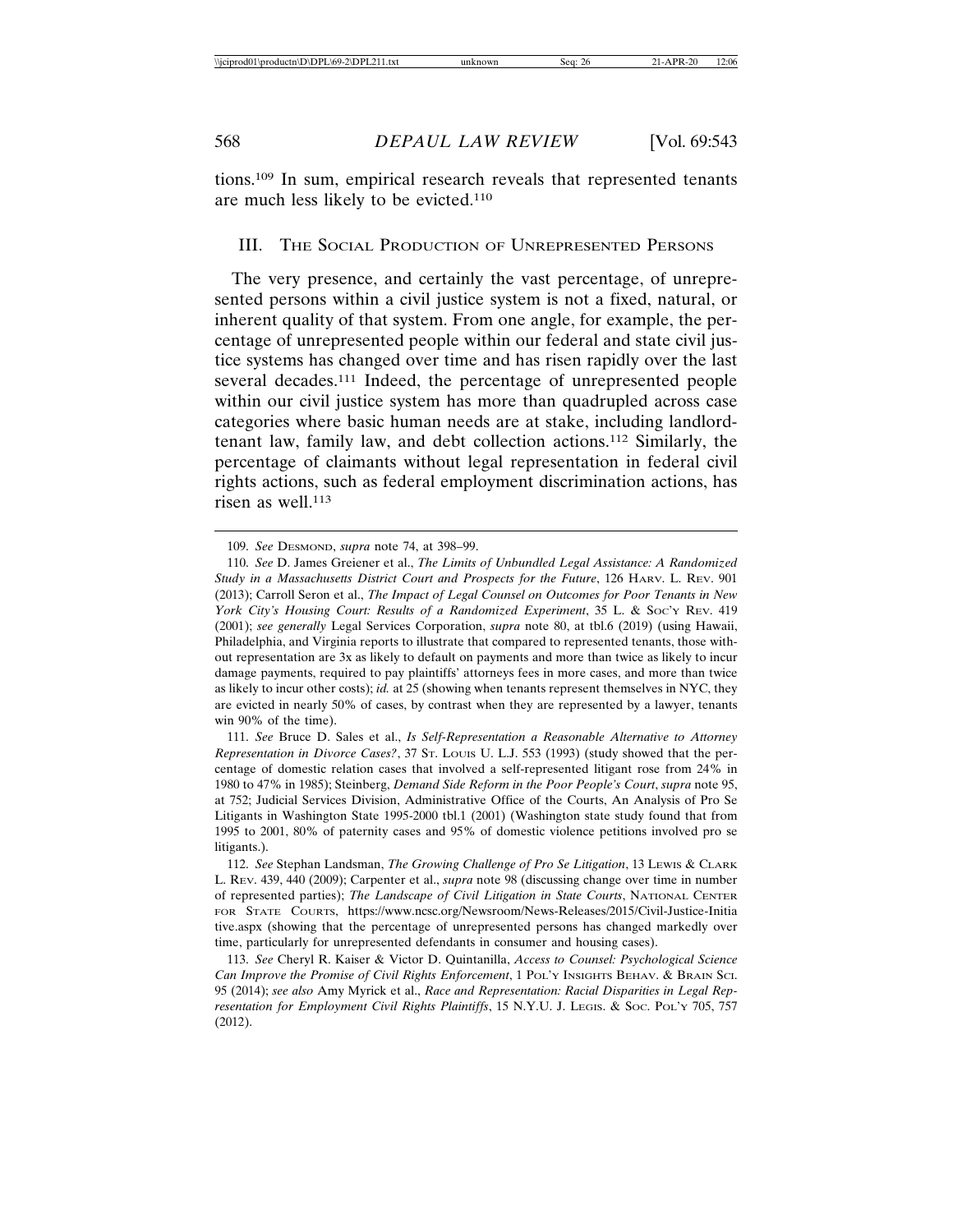From another angle, the levels of access afforded by our federal and state civil justice systems, as revealed by the proportion of unrepresented people flowing through these civil justice systems, differs markedly from that of other Western liberal democracies.114 Again, the very presence and vast percentage of unrepresented people within our civil justice system is not a fixed or inherent quality of the system.

Rather, our society engenders unrepresented persons through societal decisions and public policy choices that we make (and have made), which combine to form our civil justice system. These societal decisions and public policy choices, when taken together, produce and reproduce the structures, processes, and institutional design of our civil justice system.115 These societal decisions are shaped by social, economic, political, and ideological factors, as these decisions affect who is afforded voice and power, and whether and how persons can enforce rights and duties or assert power and privilege through legal institutions.<sup>116</sup>

While I refer to the form of doing pro se status, described in Part II, as the "social construction of pro se status," in this Part, I introduce a concept best described as *the social production of unrepresented persons*. That is, some societal decisions and public policy choices are causes and conditions that have the material effect, whether intended or not, of increasing the likelihood that persons will navigate the civil justice system as unrepresented parties. These societal decisions are often path dependent<sup>117</sup> or historically contingent<sup>118</sup> and influenced by socio-political,<sup>119</sup> economic, psychological, and ideological factors.120 The "social production of unrepresented persons" emphasizes

116. *See* Lincoln Caplan, *The Invisible Justice Problem*, DAEDALUS, Winter 2019, at 19, 25.

118. *See* Carrie Menkel-Meadow, *The Historical Contingencies of Conflict Resolution*, 1 INT'L J. CONFLICT ENGAGE. & RESOL. 32 (2013).

119. *See* Caplan, *supra* note 116.

120. *See* LARRY KRAMER, BEYOND NEOLIBERALISM: RETHINKING POLITICAL ECONOMY (2018); *see also* JOHN MAYNARD KEYNES, THE GENERAL THEORY OF EMPLOYMENT, INTEREST AND MONEY (1936) ("[I]t is ideas, not vested interests, which are dangerous for good and evil."); DAN RODGERS, AGE OF FRACTURE (2011).

<sup>114.</sup> *See* Gillian K. Hadfield & Jamie Heine, *Life in the Law-Thick World: Legal Resources for Ordinary Americans*, *in* BEYOND ELITE LAW: ACCESS TO CIVIL JUSTICE IN AMERICA 21, 23 (Samuel Estreicher & Joy Radice eds., 2016).

<sup>115.</sup> *See, e.g.*, Gillian K. Hadfield, *Higher Demand, Lower Supply? A Comparative Assessment of the Legal Resource Landscape for Ordinary Americans*, 37 FORDHAM URB. L.J. 129, 134 (2010) ("[T]he U.S., despite being one of the most law-based socio-economic systems on the planet, arguably devotes significantly less support than most other countries—both developed and developing—to the legal markets and institutions necessary to make all this law the organizing principle in fact, not just theory . . . .").

<sup>117.</sup> *See* PAUL PIERSON, POLITICS IN TIME: HISTORY, INSTITUTIONS, AND SOCIAL ANALYSIS (2004).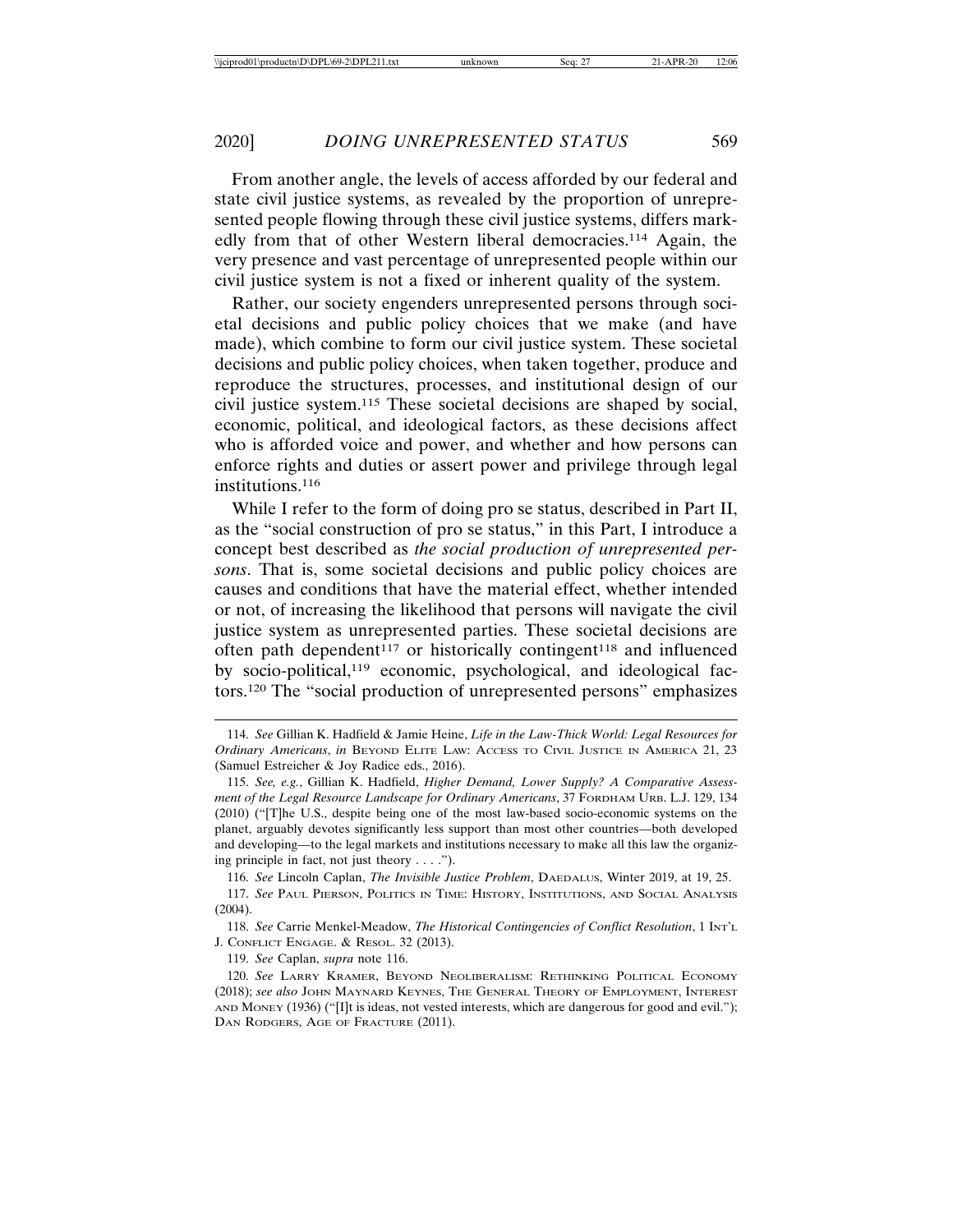societal decisions that affect the structures, processes, and institutional design of our civil justice system—which results in the presence of persons who do not have legal representation within our civil justice system. Taken together, these societal decisions affect the presence and prevalence of persons without legal representation.

One of the most significant institutional design choices that has materially increased the presence of unrepresented persons is the nonrecognition of a federal constitutional right to the appointment of counsel in civil cases,121 even on a limited basis for indigent persons when basic human needs are at stake.122 In *Gideon v. Wainwright*, the U.S. Supreme Court held that indigent criminal defendants have the right to court-appointed counsel.123 Over the past several decades, many advocates of "Civil Gideon" hoped that this decision and concerns about fundamental fairness for low-income members of our society would lead to its extension into civil matters.124 As will be described, the nonrecognition of this right in federal civil cases (and the recognition of this right at state and local levels in such cases) has been influenced by socio-political, economic, and ideological factors and movements; and it is a condition leading to the presence of indigent unrepresented persons within our civil justice system.

The U.S. Supreme Court has twice rejected a constitutional right to the appointment of counsel in civil cases. First, in *Lassiter v. Department of Social Services of Durham County*, the Court, in a closely divided five to four decision, held that the Constitution does not require the appointment of counsel for indigent parents in parental-status termination proceedings.125 In *Lassiter*, the majority reached its decision after imposing a presumption that an indigent litigant's right to counsel would attach only when the litigant may lose their physical liberty if they lose the civil litigation.126 In reaching its conclusion, the majority expressed concerns about the economic impact of providing counsel in this category of cases.<sup>127</sup> Justice Harry A. Blackmun<sup>128</sup> and

125. 452 U.S. 18, 33 (1981).

<sup>121.</sup> *See, e.g.*, Tonya L. Brito, *The Right to Civil Counsel*, DAEDALUS, Winter 2019, at 56, 57; Steinberg, *Demand Side Reform in the Poor People's Court*, *supra* note 95, at 745.

<sup>122.</sup> *See, e.g.*, Laura K. Abel, *Keeping Families Together, Saving Money, and Other Motivations Behind New Civil Right to Counsel Laws,* 42 LOY. L.A. L. REV. 1087, 1088–89 (2009).

<sup>123. 372</sup> U.S. 335, 344 (1962).

<sup>124.</sup> *See, e.g.*, Brito, *supra* note 121.

<sup>126.</sup> *Id.* at 25. 127. *Id.* at 28.

<sup>128.</sup> *Id.* at 36 (Blackmun, J., dissenting) ("[R]eason and reflection require us to recognize that in our adversary system of criminal justice, any person haled into court, who is too poor to hire a lawyer, cannot be assured a fair trial unless counsel is provided for him.") (quoting *Gideon*, 372 U.S. at 344).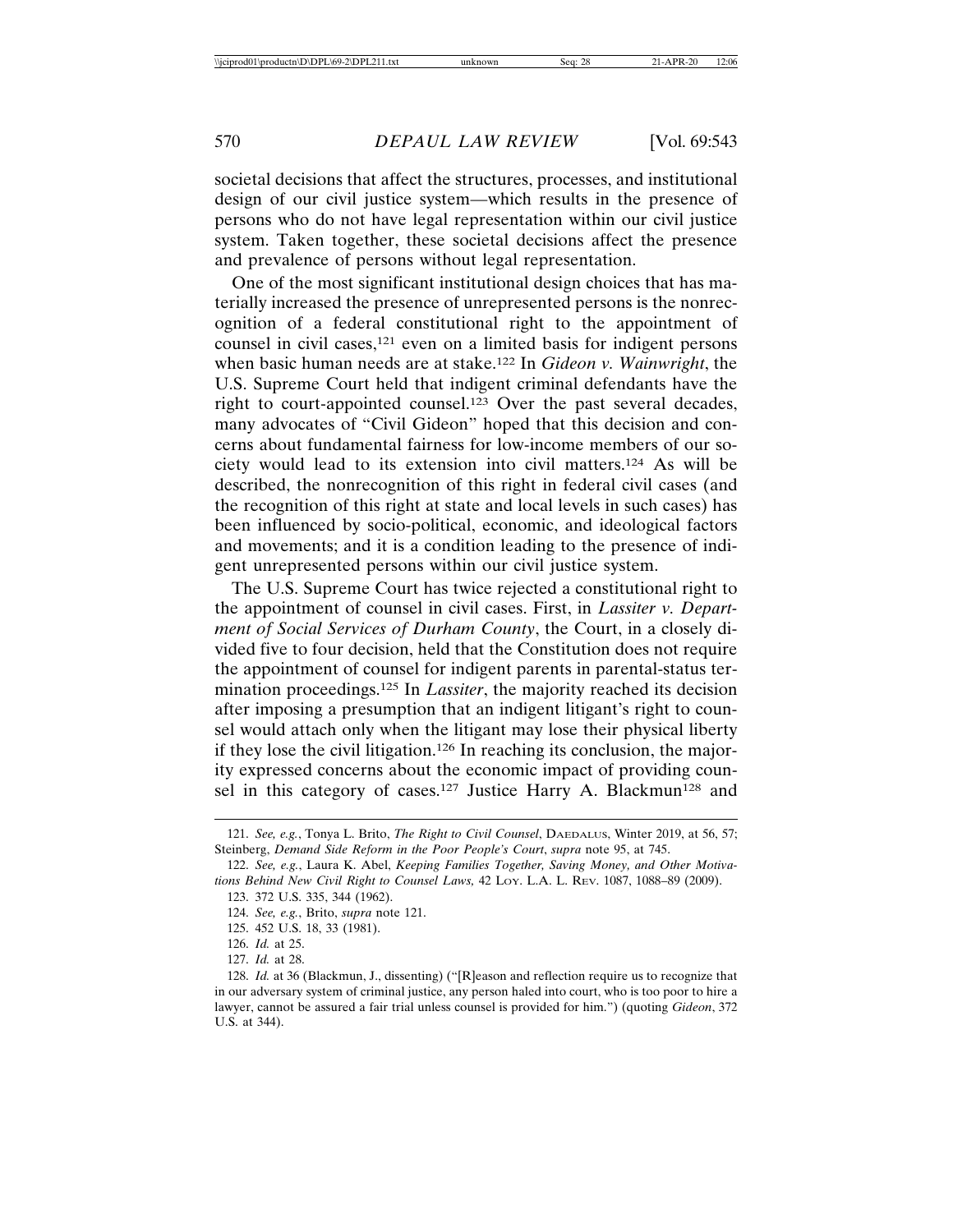Justice John Paul Stevens disagreed with both the application of this presumption and the majority's weighing of fiscal concerns, and each authored dissenting opinions that would have recognized a constitutional right to the appointment of counsel in parental-status termination proceedings.129

Next in *Turner v. Rogers*, the Court concluded that the Constitution does not require the appointment of counsel in civil contempt hearings, even when an indigent person may potentially face incarceration, but the state must have in place alternative procedures to ensure a fundamentally fair determination.130 In *Turner*, a majority of the court expressed concern about appointing counsel in civil contempt proceedings that stem from unpaid child-support orders—as many of these cases are brought by unrepresented custodial parents who may themselves be relatively poor, unemployed, and unable to afford counsel.131 That is, the Court was concerned with the creation of a right that may lead to asymmetries in representation.132 Specifically, given the non-recognition of a constitutional right to appointed counsel for the indigent-custodial parent prosecuting the case, the majority was not prepared to recognize a right to the appointment of counsel for the indigent-noncustodial parent who was defending the case and threatened with incarceration.133 The majority ultimately vacated the decision, however, because the state did not provide sufficient alternative procedures to ensure fundamental fairness.134 Justice Clarence Thomas, in a dissent joined by Chief Justice John Roberts, and Justices Antonin Scalia and Samuel Alito, would have limited the right to appointed counsel to indigent defendants in felony cases and other criminal cases resulting in a sentence of imprisonment.135

While the majority in *Turner* vacated the contempt decision on grounds that the state did not provide alternative procedural safeguards to ensure the respondent a fundamentally fair determination,

<sup>129.</sup> *Id.* at 59–60, (Stevens, J., dissenting) ("In my opinion the reasons supporting the conclusion that the Due Process Clause of the Fourteenth Amendment entitles the defendant in a criminal case to representation by counsel apply with equal force to a case of this kind. The issue is one of fundamental fairness, not of weighing the pecuniary costs against the societal benefits. Accordingly, even if the costs to the State were not relatively insignificant but rather were just as great as the costs of providing prosecutors, judges, and defense counsel to ensure the fairness of criminal proceedings, I would reach the same result in this category of cases. For the value of protecting our liberty from deprivation by the State without due process of law is priceless."). 130. 564 U.S. 431, 435 (2011).

<sup>131.</sup> *Id.* at 446–47.

<sup>132.</sup> *Id.* at 447.

<sup>133.</sup> *Id.*

<sup>134.</sup> *Id.* at 449.

<sup>135.</sup> *Turner*, 564 U.S. at 452 (Thomas, J., dissenting).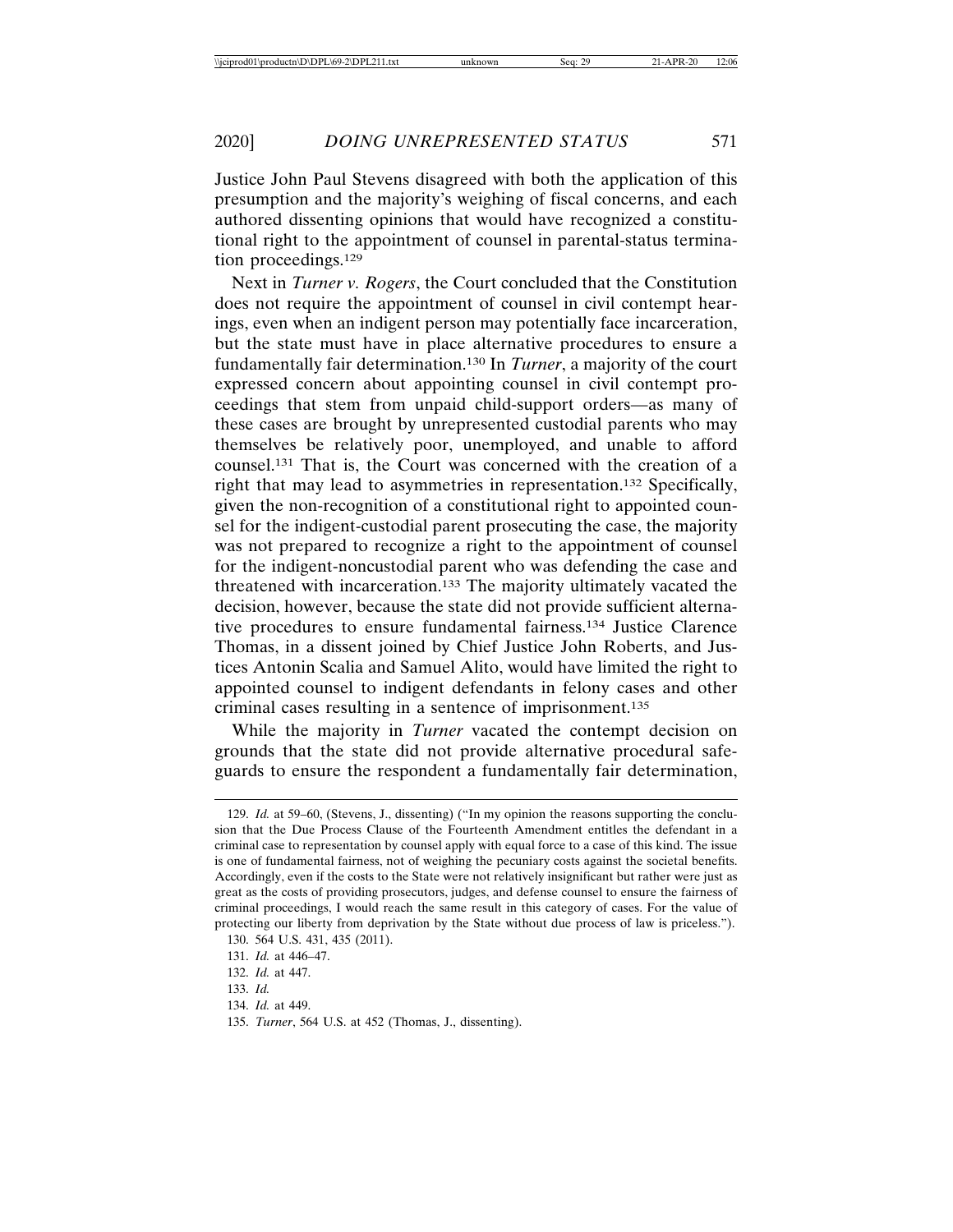its holding may have the ironic effect of increasing the prevalence of unrepresented parties.136 The Court's decision is an institutional design choice that may give states—wishing to avoid the fiscal impact of providing state-funded counsel—a lower constitutional floor, thereby increasing the prevalence of unrepresented parties. In *Turner*, the Court signaled that the appointment of counsel is not the legal minimum required under the Constitution when indigent persons face incarceration if they lose a civil case. This occurs when a state provides unrepresented persons notice about their proceedings, forms that elicit information, and an opportunity to respond (without counsel), and when courts articulate their findings.137

Given this nonrecognition of a federal constitutional right to the appointment of counsel in civil cases, much institutional design activity has taken place at the state and local levels, as well as with the American Bar Association (ABA) and state bar associations. For example, for the past several decades many states have provided a categorical right to the appointment of counsel in a subset of family-law matters: to children in abuse and neglect cases, to parents in stateinitiated termination of parental-rights cases, and to people facing involuntary civil commitment.138

In 2006, the ABA House of Delegates voted in favor of a resolution that "urges federal, state, and territorial governments to provide legal counsel as a matter of right at public expense to low income persons in those categories of adversarial proceedings where basic human needs are at stake . . . ."139 More recently, in 2010, the ABA adopted the Model Access Act, which, if adopted by states, would provide public legal services to indigent persons in any adversarial proceeding in which basic human needs are at stake.<sup>140</sup>

On the heels of this renewed interest and resurgence in the mobilization of Civil Gideon, state and local levels have made recent gains. For example, New York City has recently enacted legislation to provide low-income tenants legal representation when faced with evic-

<sup>136.</sup> *Id.*; *see* Stephanos Bibas, *Shrinking* Gideon *and Expanding Alternatives to Lawyers*, 70 WASH. & LEE L. REV. 1287, 1307 (2013).

<sup>137.</sup> Bibas, *supra* note 136, at 1306–07.

<sup>138.</sup> *See, e.g.*, Tonya L. Brito et al., *What We Know and Need to Know About Civil Gideon*, 67 S.C. L. REV. 223, 229 (2016).

<sup>139.</sup> Howard H. Dana, REPORT TO THE HOUSE OF DELEGATES, A.B.A. H.D. REP. 112A (Aug. 2006), https://www.americanbar.org/content/dam/aba/administrative/legal\_aid\_indigent\_de fendants/ls\_sclaid\_06A112A.authcheckdam.pdf.

<sup>140.</sup> *See, e.g.*, Brito et al., *supra* note 138, at 230–31.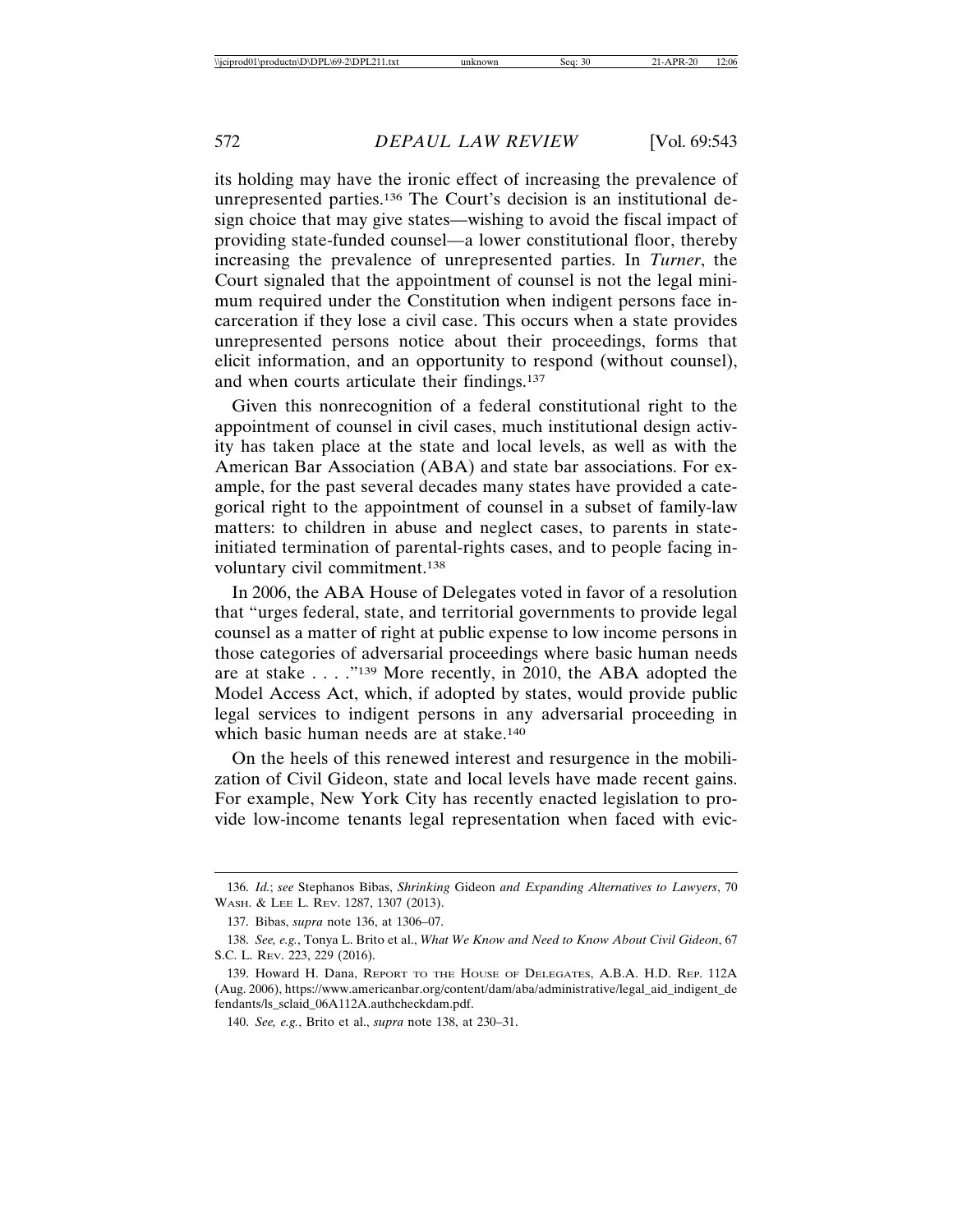tion.141 In addition, state courts across the country are experimenting with pilots programs that provide for the appointment of counsel in limited cases, including for low-income tenants at risk of eviction.<sup>142</sup>

In the United States, economic and political factors have impeded the recognition of Civil Gideon rights at the federal, state, and local levels.143 Yet, those who seek to shrink the ambit of *Gideon* rarely discuss the fiscal impact of savings that flow from recognizing these rights, such as a right to the appointment of counsel to indigent defendants in eviction cases that relate to avoiding homelessness and emergency shelter services.144 Nonetheless, the short-term, immediate fiscal costs of these rights weaken the political will to afford these rights to indigent persons, especially given competing perspectives on how best to use the pool of finite resources to address poverty, human wellbeing, and societal inequality.<sup>145</sup>

Moreover, a newly emerging restrictive attitude toward *Gideon* was expressed by Justice Thomas and Justice Neil Gorsuch in *Garza v. Idaho*. 146 In *Garza*, Justices Thomas and Gorsuch, writing in dissent, signaled that they may be prepared to overrule *Gideon* and reinterpret the Sixth Amendment as no longer granting a right to the appointment of counsel for defendants in criminal proceedings.147 Under their view, the Sixth Amendment would merely prevent states from prohibiting the appointment of counsel for criminal defendants.148

142. *See, e.g.*, Bos. Bar Ass'n Task Force on the Civil Rights to Counsel, *The Importance of Representation in Eviction Cases and Homelessness Prevention* (Mar. 2012), https:// www.bostonbar.org/docs/default-document-library/bba-crtc-final-3-1-12.pdf.

143. *See* Bibas, *supra* note 136, at 1291–93 (discussing the economic resource constraints and political challenges of extending *Gideon v. Wainwright* to indigent civil litigants).

144. *See* Martha Minow & Sharon Browne, *Funding Civil Legal Aid: A Bipartisan Issue*, THE HILL (Apr. 13, 2015), https://thehill.com/blogs/congress-blog/judicial/238480-funding-civil-legalaid-a-bipartisan-issue (citing proposition that studies show that for each dollar spent on civil legal assistance, three to six dollars of public funding needed to deal with the consequences is saved); *see also* Florida, Louisiana, Maine, and Minnesota 2016 reports regarding lost savings for the state. Bos. Bar Ass'n Task Force on the Civil Rights to Counsel, *supra* note 142, at app. A; Brito, *supra* note 121.

<sup>141.</sup> Brito, *supra* note 121; Ashley Dejean, *New York Becomes First City to Guarantee Lawyers to Tenants Facing Eviction*, MOTHER JONES, Aug. 11, 2017, https://www.motherjones.com/ politics/2017/08/new-york-becomes-first-city-to-guarantee-lawyers-to-tenants-facing-eviction/. I have described this Universal Access to Counsel program in *supra* note 81. The UAC has generated interest in other right to counsel programs across the country, including for example, among communities in California, New Jersey, Ohio, Pennsylvania, and Washington, D.C.

<sup>145.</sup> *See* Brito, *supra* note 121.

<sup>146. 139</sup> S. Ct. 738, 757–58 (2019).

<sup>147.</sup> *Id.* at 757.

<sup>148.</sup> *Id.* at 759. Given the length of this Article, I do not have the space to sufficiently rebut Justices Thomas and Gorsuch's erroneous interpretation of the Sixth Amendment. The crux of their error, however, can be underscored by analyzing the gap between affirming a positive right, on the one hand, and not negating a negative right, on the other. The right to the appointment of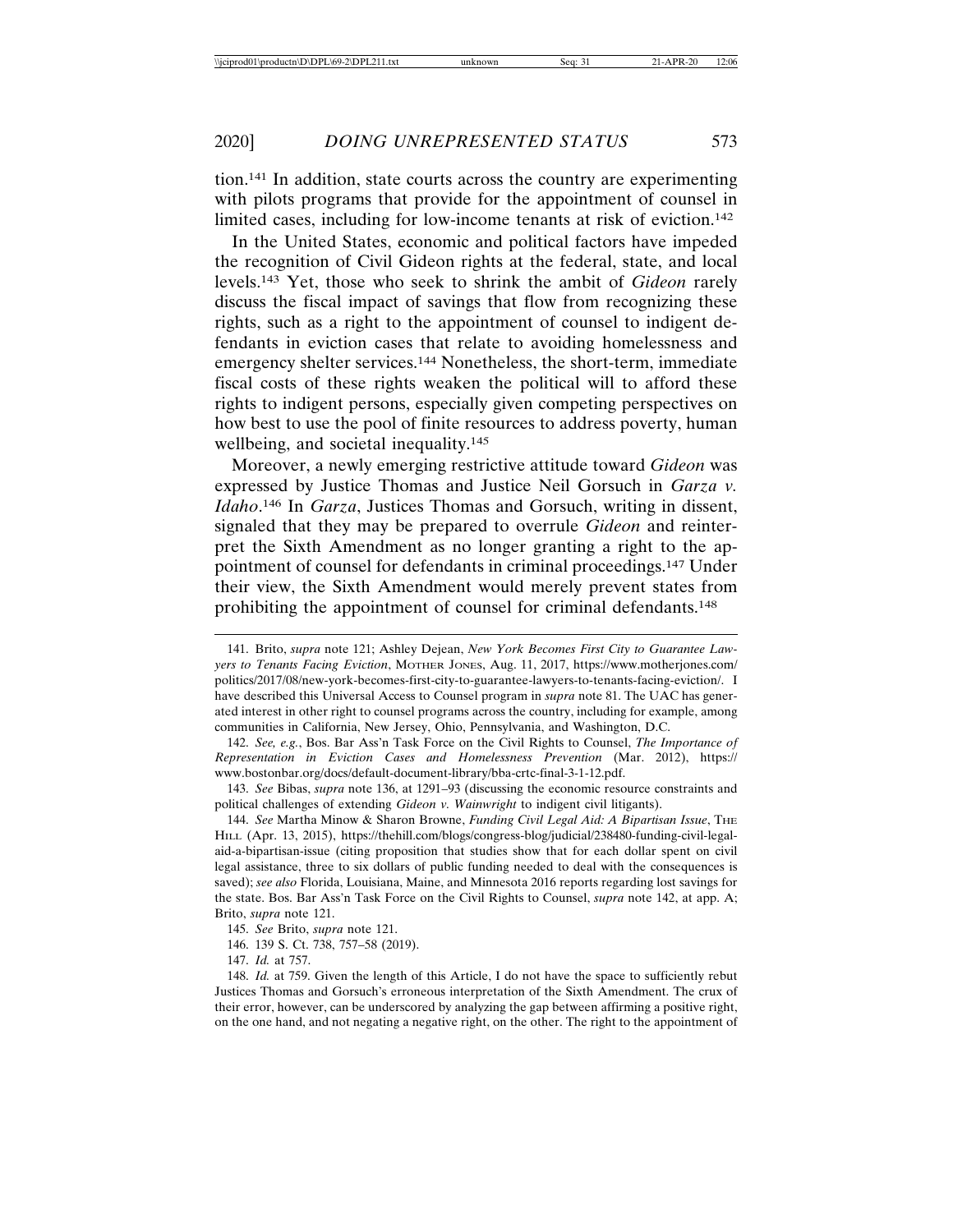One of the most significant institutional design choices that has materially increased the presence of unrepresented persons is the nonrecognition of a federal constitutional right to the appointment of counsel in civil cases, $149$  even on a limited basis for indigent persons when basic human needs are at stake.150 In *Gideon v. Wainwright*, the U.S. Supreme Court held that indigent criminal defendants have the right to court-appointed counsel.151 Over the past several decades, many advocates of "Civil Gideon" hoped that this decision and concerns about fundamental fairness for low-income members of our society would lead to its extension into civil matters.152 As will be described, the nonrecognition of this right in federal civil cases (and the recognition of this right at state and local levels in such cases) has been influenced by socio-political, economic, and ideological factors and movements. Moreover, the nonrecognition of this right is condition leading to the presence of indigent unrepresented persons within our civil justice system.

The nonrecognition of a federal right to the appointment of counsel in civil cases is not a natural or inherent feature of our civil justice system, and neither are the amount of unrepresented people that result from this institutional design decision. For example, over fifty countries around the world afford a right to the appointment of counsel for indigent persons in civil cases, including "[forty-nine] European member countries in the Council of Europe (COE), Australia, Canada, India, New Zealand, Hong Kong, Japan, Zambia, South Africa, and Brazil"; the United States, however, does not provide for this federal right.153 These other countries have recognized a federal right to the appointment of counsel for a variety of reasons, including to promote the rule of law, confidence in the judiciary, and to reduce pov-

151. 372 U.S. at 344.

152. *See, e.g.*, Brito, *supra* note 121.

153. Raven Lidman, *Civil Gideon as a Human Right: Is the U.S. Going to Join Step with the Rest of the Developed World*, 15 TEMP. POL. & C.R. L. REV. 769, 770–71 (2006).

counsel is a *positive* right to the appointment of counsel, requiring public funding to realize. This right is not merely a *negative* right implying the freedom from interference in retaining counsel in criminal cases. Taken to its logical conclusion, from an institutional design perspective, Justice Thomas and Gorsuch's radical reinterpretation of the Sixth Amendment would severely contract the meaning and scope of the right to counsel and allow states to defund public defenders, so long as states do not prohibit defendants from retaining counsel in criminal cases. This would, in practical terms, leave a Constitutional "right to counsel" in criminal matters that is best understood as the non-recognition of a Constitutional right to the appointment of counsel, eviscerating the central holding of *Gideon v. Wainright*. 372 U.S. 335, 344 (1962).

<sup>149.</sup> *See, e.g.*, Brito, *supra* note 121, at 57; Steinberg, *Demand Side Reform in the Poor People's Court*, *supra* note 95, at 745.

<sup>150.</sup> *See, e.g.*, Laura K. Abel, *Keeping Families Together, Saving Money, and Other Motivations Behind New Civil Right to Counsel Laws,* 42 LOY. L.A. L. REV. 1087, 1088–89 (2009).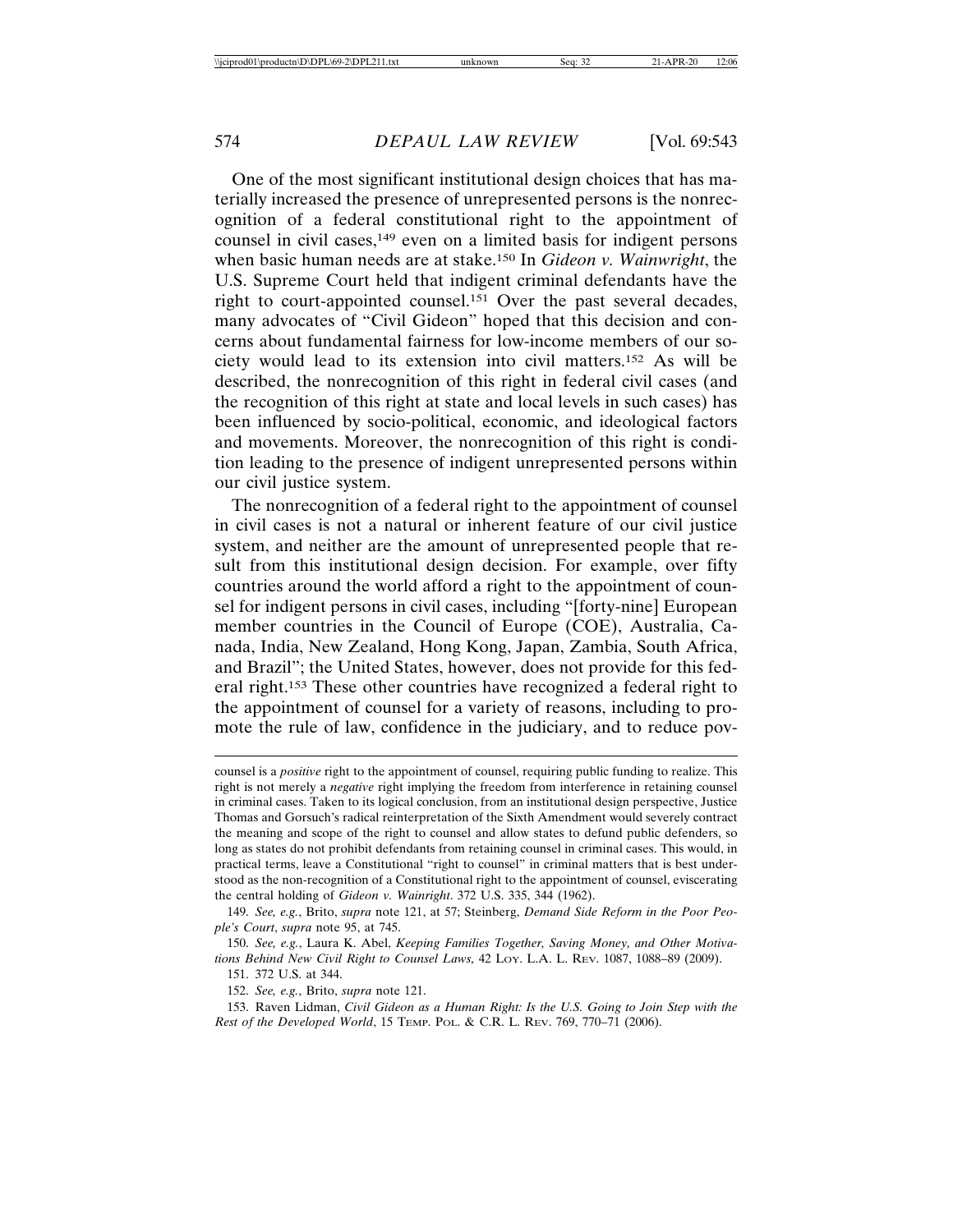erty.154 This comparative perspective reveals the relative nature of the nonrecognition of this right within the structure of our civil justice system, and it illuminates one way in which the nonrecognition of this right is a socially dependent condition that produces unrepresented persons.155

A second example of the social production of unrepresented persons relates to the annual appropriations that Congress provides to the Legal Services Corporation (LSC). The LSC is the largest funder of civil legal aid in the country, providing civil legal assistance to the poor and distributing the vast majority of its federal funding to independent legal aid organizations that serve low-income clients with civil legal needs across the country.156 Congressional appropriations provide funding for legal aid attorneys and their staff. While Congress should be applauded for allocating \$410 million to the LSC in 2019 more than it did in the prior two years—this funding purchases less than half of what it did in 1980.157 At the same time, the population of Americans eligible to receive LSC services, at or under 125% of the federal poverty level (FPL), has grown over the past thirty years to nearly one in five Americans, or 19.2% of the U.S. population.158 Recent studies suggest that 71% of low-income households experienced at least one non-trivial civil legal problem per year, which equates to nearly 8 million low-income American households.159 Troublingly, this

<sup>154.</sup> *Id.* at 771.

<sup>155.</sup> Whether a party with a legal issue seeks advice from another to solve the problem varies globally as well. *See* World Justice Project, Global Insights on Access to Justice 10–54 (2018), https://worldjusticeproject.org/sites/default/files/documents/WJP\_Access-Jus-

tice\_April\_2018\_Online.pdf. *Cf.* ROBERT A. KAGAN, ADVERSARIAL LEGALISM: THE AMERICAN WAY OF LAW 3-4 (2001) (U.S. socioeconomic life is substantially more reliant on law and legal management of relationships, yet the U.S. devotes far fewer resources to providing legal services needed to translate the law).

<sup>156.</sup> LEGAL SERVICES CORPORATION, 2017 ANNUAL REPORT 5–7 (2018).

<sup>157.</sup> In inflation adjusted dollars, the LSC's appropriation of \$300,000,000 in 1980 reflects an appropriation of \$892,427,184 in 2017. Hence, the allocation reflects a reduction in inflation adjusted dollars of 45.94 percent. Press Release, LSC, LSC Receives \$25 Million Spending Boost from Congress (Mar. 23, 2018), https://www.lsc.gov/media-center/press-releases/2018/lsc-receives-25-million-spending-boost-congress; Alan W. Houseman, *Civil Legal Aid In The United States An Update For 2015: A Report For The International Legal Aid Group* (Dec. 2015), https:// repository.library.georgetown.edu/bitstream/handle/10822/761858/ Houseman\_Civil\_Legal\_Aid\_US\_2015.pdf.

<sup>158.</sup> *See* U.S. Census Bureau, Poverty Status in the Past 12 Months ACS 5-Year Estimates, 2013-2017 (showing that 60.01 million—that is, nearly one in five Americans were at or below 125 percent of the FPL, or 19.2% of the U.S. population, and therefore eligible for LSC-funded services).

<sup>159.</sup> *Compare* Legal Services Corporation, *The Justice Gap: Measuring the Unmet Civil Legal Needs of Low-Income Americans* (June 2017) (finding that 71% of low-income households experienced one or more legal problems, *with* U.S. Census Bureau, Poverty Status in the Past 12 Months of Families ACS 5-Year Estimates, 2013-2017 (showing 11.17 million households living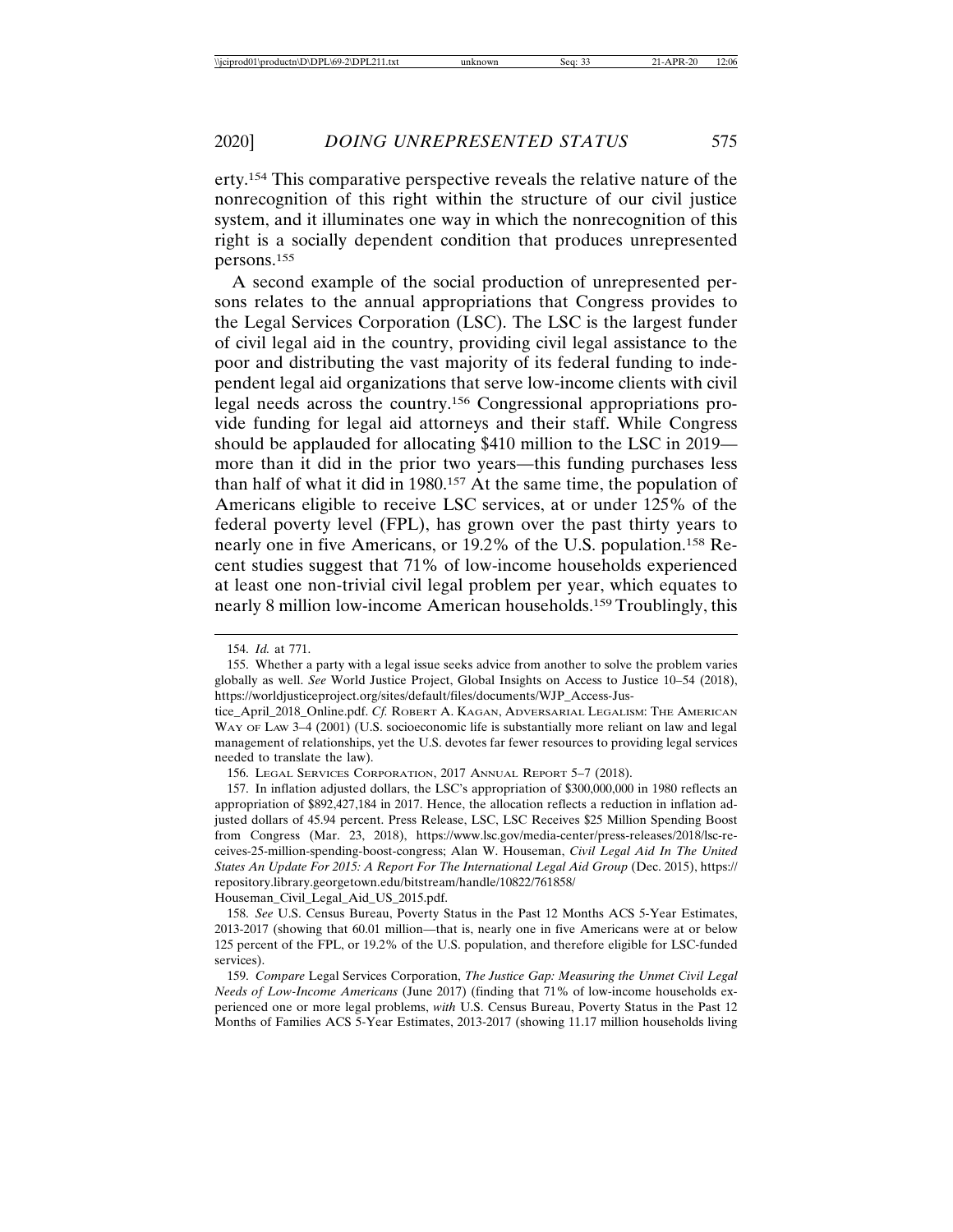contraction in federal funding has resulted in the elimination of fulltime legal aid attorney and staff positions and in deficits among civil legal aid providers.160 Moreover, the contraction of funding for civil legal aid providers has resulted in a decrease in the client services provided and an increase in the number of indigent clients who seek services who are turned away.161 In addition to changes over time, funding varies so greatly across regions that some have concluded that "geography is destiny" in the receipt of legal aid services.162 For example, in Indiana, our recent legal needs study revealed that, to survive in resource-scarce times, civil legal aid providers have reduced the percentage of their clients who receive direct legal representation and increased the proportion of the clients who receive brief services, unbundled services, and self-represented litigant (SRL) forms.163

This federal commitment to fund civil legal aid providers who serve low-income clients is neither inherent nor fixed. Federal funding has declined over time in inflation-adjusted dollars<sup>164</sup> yet this level of funding itself is a socially produced condition that materially shapes the presence of unrepresented parties in the civil justice system. The net result in the United States is that low-income Americans receive little or no professional help for eighty-six percent of their civil legal problems.165 In Indiana, the decline in federal funding results in a sys-

162. Rebecca L. Sandefur & Aaron C. Smyth, *Access Across America: First Report of the Civil Justice Infrastructure Mapping Project* 17–20 (2011) (regional variability on money spent/"geography is destiny").

163. *See* VICTOR D. QUINTANILLA & RACHEL THELIN, INDIANA CIVIL LEGAL NEEDS STUDY AND LEGAL AID SYSTEM SCAN 33 (2019). Given recent empirical work on this question, one might reasonably have concerns about the efficacy of this limited advice or unbundled assistance, especially in housing eviction cases. *See generally* D. James Greiner et al., *The Limits of Unbundled Legal Assistance: A Randomized Study in a Massachusetts District Court and Prospects for the Future*, 126 HARV. L. REV. 901 (2013); *see also* DEBORAH L. RHODE, ACCESS TO JUSTICE 14–15 (2004).

164. Specialist in Social Policy, Cong. Research Serv., RL34016, Legal Services Corporation: Background and Funding 5-6 (2016); Radice, *supra* note 160, at 252.

165. *See* LSC, 2017 JUSTICE GAP REPORT (2018) (low-income Americans receive little to no professional help for 86% of their civil legal problems), https://www.lsc.gov/media-center/publications/2017-justice-gap-report.

at or below 125% of the FPL.). *See also* Rebecca L. Sandefur, *The Impact of Counsel: An Analysis of Empirical Evidence*, 9 SEATTLE J. SOC. JUST. 51, 56 (2010) [hereinafter Sandefur, *The Impact of Counsel*].

<sup>160.</sup> Joy Radice, *Federally Funded Civil Legal Services*, *in* BEYOND ELITE LAW: ACCESS TO CIVIL JUSTICE IN AMERICA 249, 252 (Samuel Estreicher & Joy Radice eds., 2016).

<sup>161.</sup> LSC, DOCUMENTING THE JUSTICE GAP IN AMERICA: THE CURRENT UNMET CIVIL LE-GAL NEEDS OF LOW-INCOME AMERICANS 9 (2009), www.lsc.gov/JusticeGap.pdf (LSC-funded programs turned away about half of the poor who sought assistance in 2009); LSC, BUDGET REQUEST FISCAL YEAR (2019) (noting that as funding for civil legal aid changes so does the number of legal cases closed, e.g. when LSC funding peaked at \$394 million in 2010, so did the number of cases closed by LSC grantees to 932,000).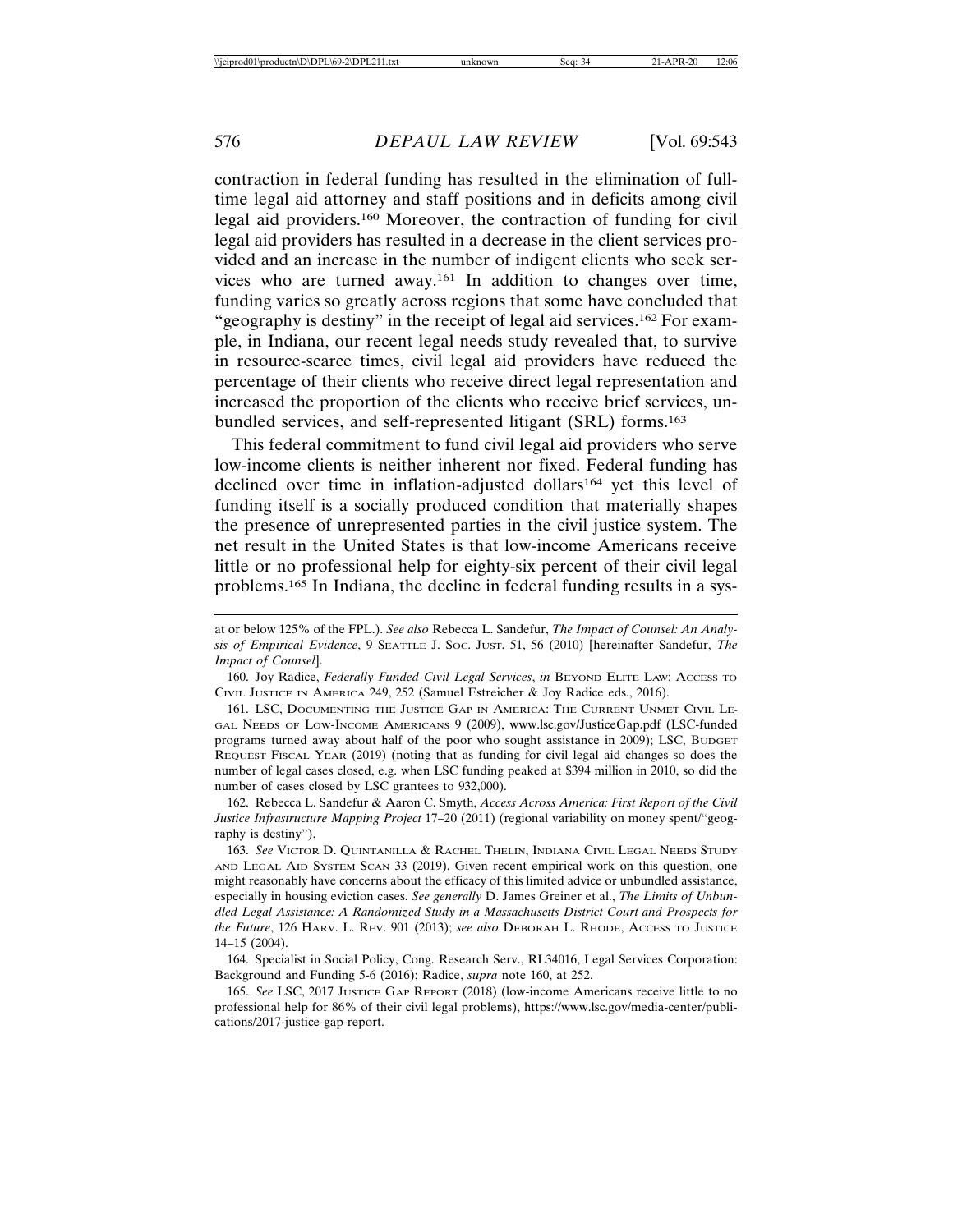tem of civil legal aid that is unable to address over ninety-six percent of the legal problems that low-income households experience.166 When left unaddressed, these problems interact with other social, environmental, and economic circumstances to undermine human wellbeing and the fulfillment of essential needs, including: access to medical services and healthcare; maintenance of safe, habitable housing; the receipt of benefits, such as disability and Social Security payments; support for family law matters, including child support and child custody actions; protection from abusive relationships; and, relief from financial exploitation.167 In Indiana, this decline in funding coincides with the rise of the proportion of unrepresented parties by thirty-three percent in the past decade.168

A final example of the social production of unrepresented parties radiates beyond the structure of our civil justice system and connects with the nature of inequality within our society and economic system. Many U.S. households are not sufficiently indigent to be eligible for LSC-funded services because their incomes exceed 125% of the (FPL).169 In 2019, for a family of four, 125% of the FPL equates to \$32,188, whereas 150% of the FPL equates to \$38,625, and 200% of the FPL equates to \$51,500.170 According to the U.S. Census, there are over 3 million households who fall between 125% and 150% of the FPL, and more than 6 million households that fall between 150% and 200% of the FPL.171 When these 9 million households seek to assert their legal rights or to defend themselves in court, the structure of our civil justice system necessitates that they recruit counsel on

<sup>166.</sup> VICTOR D. QUINTANILLA & RACHEL THELIN, INDIANA CIVIL LEGAL NEEDS STUDY AND LEGAL AID SYSTEM SCAN 33 (2019).

<sup>167.</sup> *See* Ab Currie, *The Legal Problems of Everyday Life: The Nature, Extent and Consequences of Justiciable Problems Experienced by Canadians* 43–47 (2007) (problems compound & intersect).

<sup>168.</sup> *See* QUINTANILLA & THELIN, *supra* note 37, at 5.

<sup>169.</sup> *See* Gillian K. Hadfield, *The Cost of Law: Promoting Access to Justice through the (Un)Corporate Practice of Law*, 38 INT'L REV. L. & ECON. 43, 43 (2014) (concluding that "ordinary people" are largely denied access to legal services and that it is "not fundamentally a problem of poverty"); *Income Eligible*, LSC, https://www.lsc.gov/income-eligible (last visited Nov. 12, 2019) (explaining the maximum income level for eligibility to receive LSC services is 125% of FPL).

<sup>170.</sup> Hadfield & Heine, *supra* note 114, at 23 ("Our results suggest that, while the United States has a robust legal system with nearly twice as many lawyers per capita as most other countries, ordinary Americans have very little access to reasonably priced legal help in navigating that system."); Office of the Assistant Secretary for Planning and Evaluation, *Poverty Guidelines*, ASPE (Jan. 11, 2019), https://aspe.hhs.gov/poverty-guidelines.

<sup>171.</sup> *See* Carmen DeNavas-Walt et al., *Income, Poverty, and Health Insurance Coverage in the United States: 2012* (2013), at 6, 9, https://www.census.gov/prod/2013pubs/p60-245.pdf (describing the percent of households in the U.S. that were at specific income levels in 2012).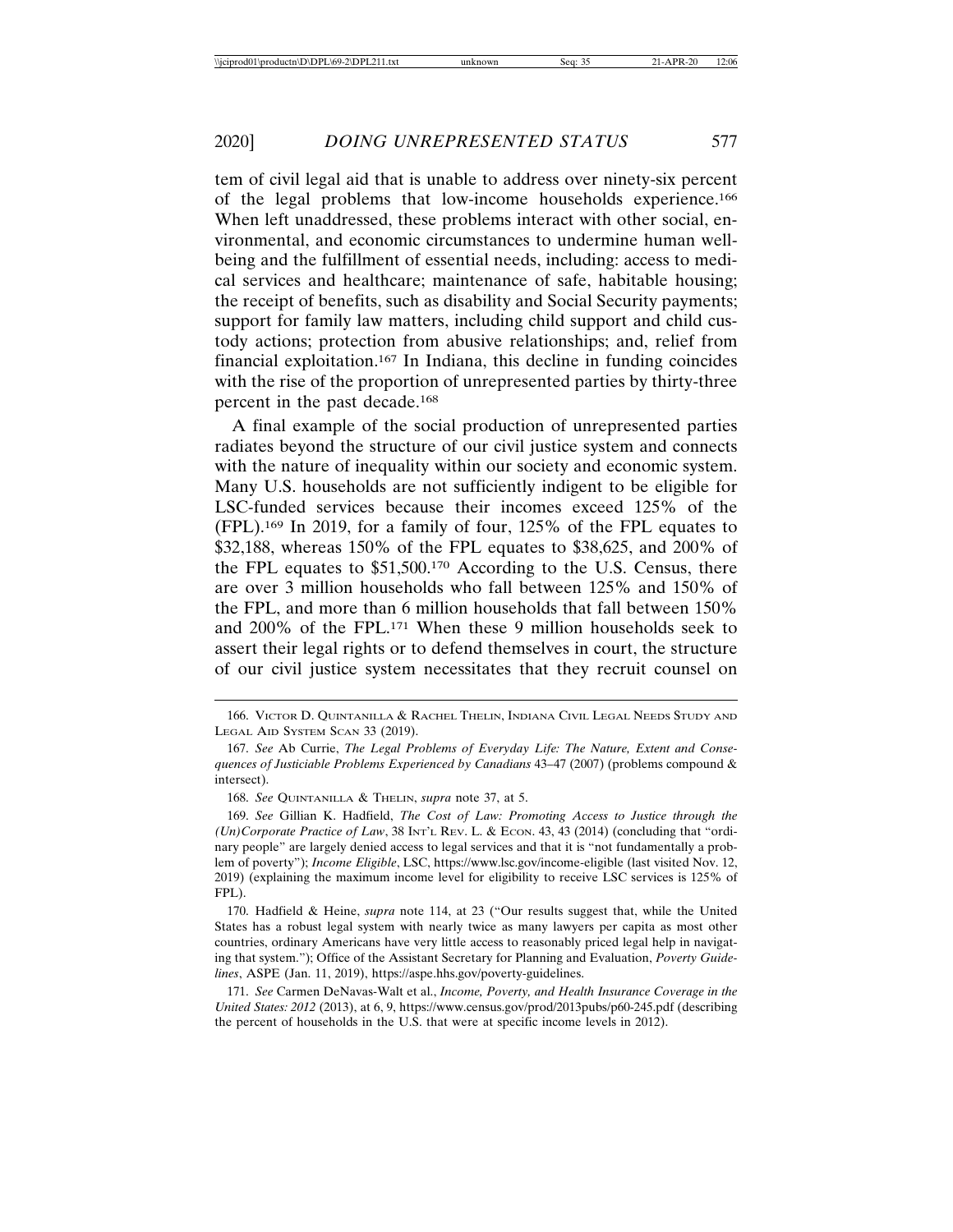their own, which turns on their ability to pay.172 Yet, in our economic system, people's ability to pay for legal representation depends on their income, their economic resources, and their relative power and privilege in society.173

Because our civil justice system intersects with our economic system, rising levels of economic and social inequality operate as another societal condition that affects the presence of unrepresented parties.174 In this regard, economic inequality has increased greatly over the past four decades with the "share of total income going to the top  $1\frac{8}{1}\%$  of earners, which stood at 8.9<sup>[%]</sup> in 1976, rising to 23.5<sup>[%]</sup> by 2007," yet during the same period "the average inflation-adjusted hourly wage has declined by more than 7[%]."<sup>175</sup> At the same time, household savings rates declined from 8.2% in 1982 to 1.3% in 2004.176 In addition, unlike some consumer goods that have decreased in inflation-adjusted costs relative to consumer purchase power, direct legal representation has not decreased in inflation-adjusted terms relative to consumer purchasing power. Most Americans are unable to afford—or rationally choose not to pay for—counsel, especially in state court where the average judgment has fallen. Namely, seventyfive percent of all judgments in state court are less than \$5,200, which

<sup>172.</sup> Many ordinary Americans do not construe the legal problems they face as legal nature, and hence, often do not seek to recruit legal counsel to resolve these problems. *See* Rebecca L. Sandefur, *Accessing Justice in the Contemporary USA: Findings from the Community Needs and Services Study* 3 (Am. Bar Found. 2014) [hereinafter Sandefur, *Accessing Justice in the Contemporary USA*]. Even when they do, many Americans choose to do nothing at all. *See* Galanter, *supra* note 79, at 106–07.

<sup>173.</sup> *See* Bibas, *supra* note 136, at 1295 (discussing the middle class's inability to afford legal services because the prices are too high and noting that middle class Americans "consume a much smaller share of legal services than their compatriots in other countries"); Hadfield, *supra* note 115, at 139–46 (discussing the legal services received by low and moderate-income Americans and concluding that "the vast majority of the legal problems faced by (particularly poor) Americans fall outside of the 'rule of law' with high proportions of people-many more than in the U.K., for example-simply accepting a result determined not by law but by the play of markets, power, organizations, wealth, politics, and other dynamics in our complex society").

<sup>174.</sup> *See* Administrative Office of the Courts, *Handling Cases Involving Self-Represented Litigants: A Bench Guide for Judicial Officers* 3–2 (2007) (the most common reason that litigants appear without representation is that they cannot afford a lawyer); *see also* Andrew Hammond, *Pleading Poverty in Federal Court*, 128 YALE L. REV. 1478, 1526–27 (2019).

<sup>175.</sup> *See* Robert H. Frank, *How Rising Income Inequality Threatens Access to Justice*, DAEDA-LUS, Winter 2019, at 10, 12; Robert H. Frank, *Income Inequality: Too Big to Ignore*, N.Y. TIMES, Oct. 16, 2010, https://www.nytimes.com/2010/10/17/business/17view.html.

<sup>176.</sup> Kevin L. Kliesen, *Do We Have a Savings Crisis?*, FED. RES. BANK OF ST. LOUIS (July 2005), https://www.stlouisfed.org/publications/regional-economist/july-2005/do-we-have-a-saving-crisis#figure1 (showing savings rate as a percentage of gross domestic product).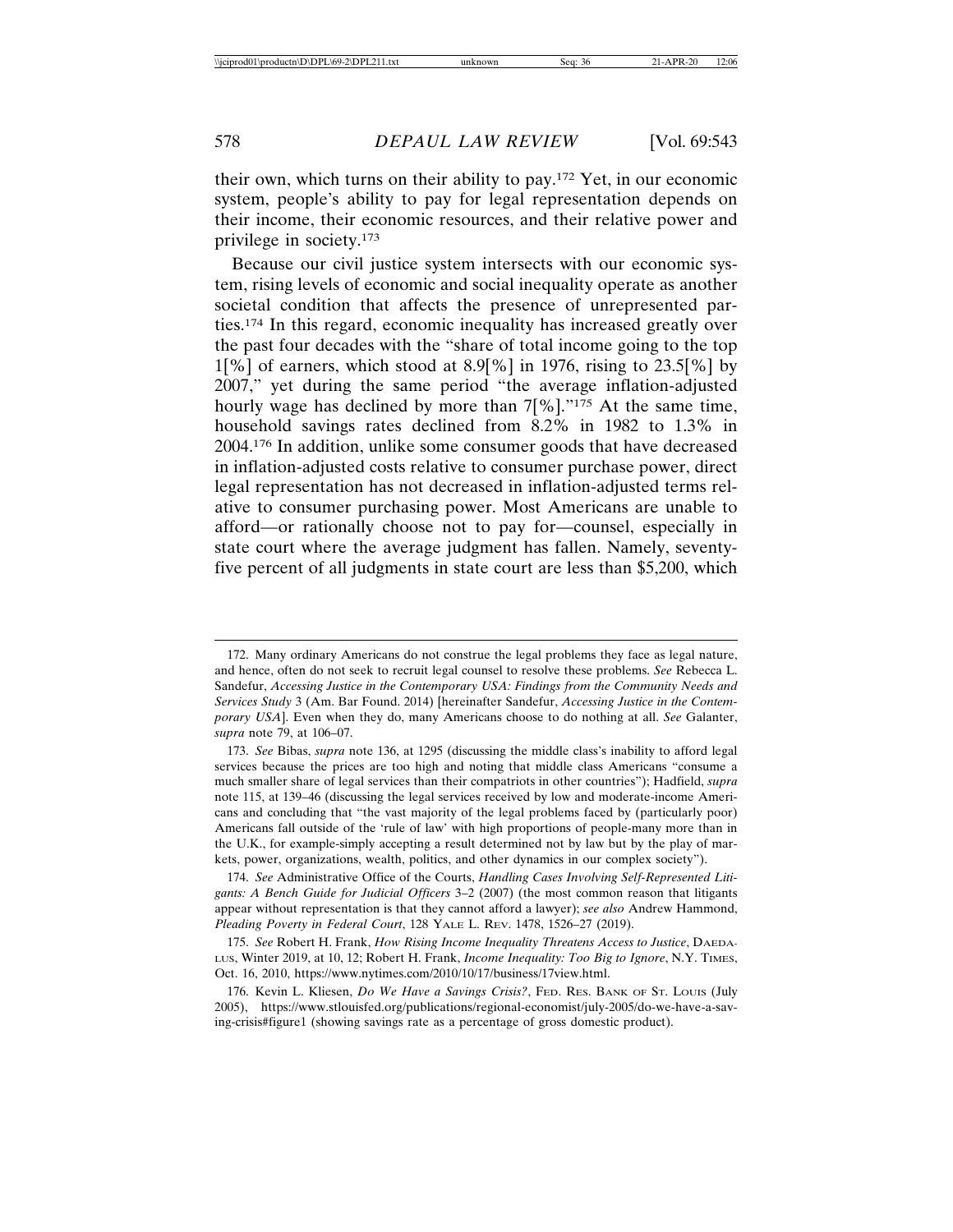2020] *DOING UNREPRESENTED STATUS* 579

means that most lawyers cost more to clients than potential judgments.<sup>177</sup>

While beyond the scope of this Article, the complex causes of this growing social and economic inequality reflect a series of interconnected and interrelated societal, political, legal, and policy choices.178 These interrelate to produce levels of inequality which not only vary across time and place, but that most Americans do not find desirable.179 In addition, the societal decisions that tolerate widening economic inequality are conditions that produce unrepresented persons and reproduce social inequality itself.180

# IV. INTERSECTIONALITY AND VARIATION ACROSS CIVIL JUSTICE **CONTEXTS**

Part II described "the social construction of pro se status" and the way in which pro se status is a socially constructed category laden with thoughts, meanings, and expectations about unrepresented people who seek to resolve legal problems within the civil justice system. Yet, these meanings and expectations about pro se parties are not fixed or unchanging. Indeed, the social construction of pro se status—and the material impact of this social construction on the experiences of unrepresented parties—will vary across contexts and arise depending on particular conditions. Further, the "social production of unrepresented persons," described in Part III, will vary across contexts and social conditions as well. This Part will briefly describe conditions that shape the way society does unrepresented status, including the kinds of legal claims and defenses raised by an unrepresented person, the ethical rules and professional norms applied in an unrepresented person's immediate social context, and an unrepresented person's social identity, power, and privilege.

To begin, the social construction of pro se status varies, in part, with the legal claims and defenses invoked by unrepresented persons. For

<sup>177.</sup> NCSC, The Landscape of Civil Litigation in State Courts iv (2015), https://www.ncsc.org/ ~/media/Files/PDF/Research/CivilJusticeReport-2015.ashx.

<sup>178.</sup> *See* Bibas, *supra* note 136, at 1291; Rebecca L. Sandefur, *Access to What?*, DAEDALUS, Winter 2019, at 49, 50, https://www.amacad.org/sites/default/files/publication/downloads/19\_Winter\_Daedalus\_Sandefur.pdf [hereinafter Sandefur, Access to What?].

<sup>179.</sup> *See* Michael Norton & Dan Ariely, *Building a Better America—One Wealth Quintile at a Time*, 6 PERSP. PSYCHOL. SCI. 9, 10 (2011).

<sup>180.</sup> Rebecca L. Sandefur, *The Fulcrum Point of Equal Access to Justice: Legal and Non-Legal Institutions of Remedy*, 42 LOY. L.A. L. REV. 949, 976 (2009) [hereinafter Sandefur, *The Fulcrum Point of Equal Access to Justice*] ("Inequality in access to justice has the potential to create social and economic inequality, because different groups of people can experience different consequences from similar justice problems.").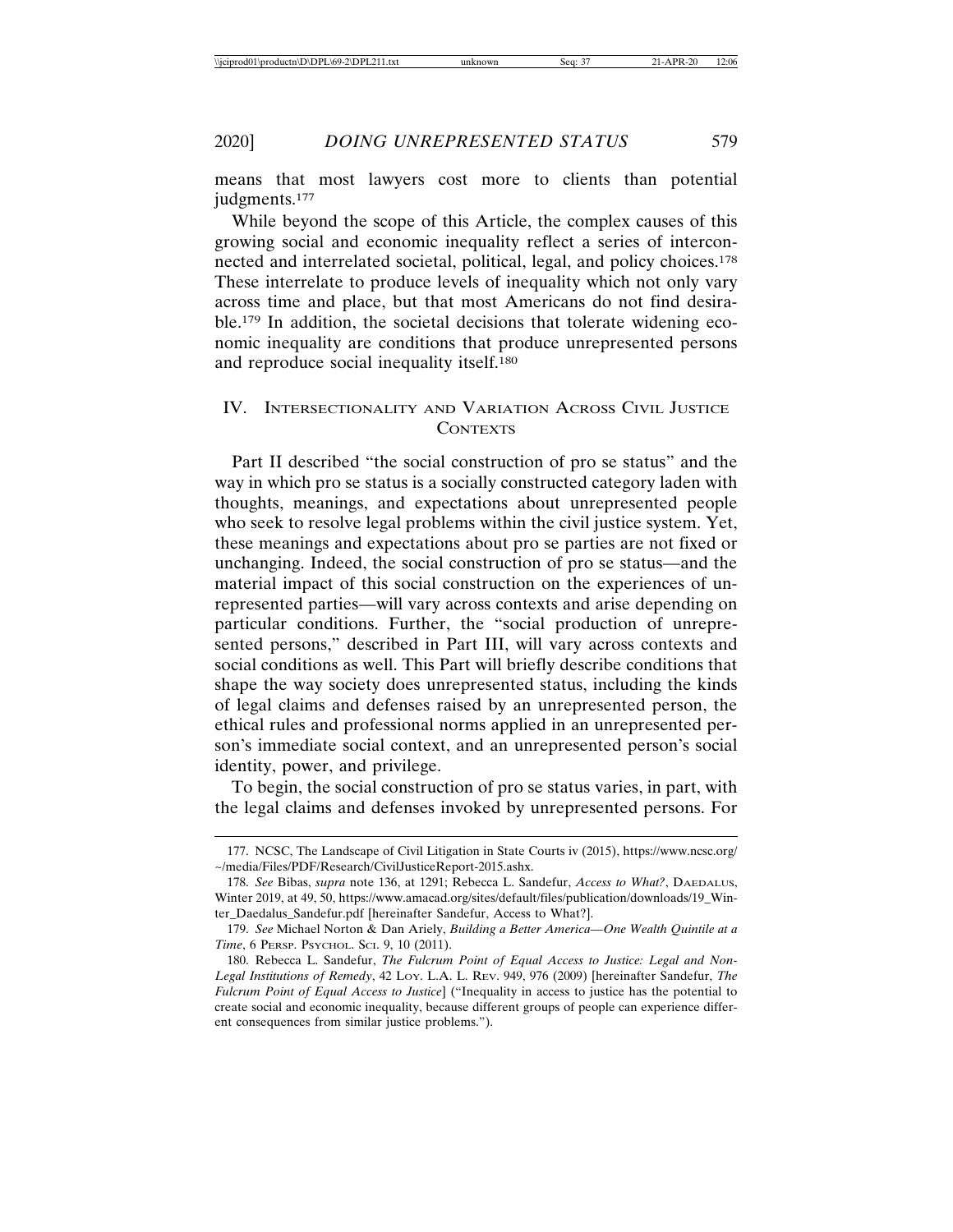example, the schemas, stereotypes, attributions, and biases applied to unrepresented persons who bring federal civil rights claims differ from those of other unrepresented persons. When a plaintiff files a federal civil rights lawsuit, such as a claim that their employer unlawfully discriminated against them in violation of Title VII, attorney's fee awards can theoretically be awarded under § 1988.181 Section 1988 provides attorney's fee awards to plaintiffs who are deemed prevailing parties.182 Many court officials and legal professionals believe that, given the possibility of attorney's fee awards in federal civil rights cases, plaintiff-side attorneys choose to represent worthy claimants and meritorious claims. Conversely, when persons proceed without representation in federal civil rights cases, plaintiffs-side attorneys have chosen not to represent them. Many court officials and legal professionals interpret the failure to secure counsel as an indicator of the lack of merit of these claims, and relatedly, many court officials and legal professionals hold negative biases against unrepresented persons who bring federal civil rights cases.183 In this way, the legal claims and legal defenses invoked by an unrepresented party may exacerbate the social construction of pro se status.

Secondly, the social construction of pro se status—and the detrimental effects of this social construction on the experiences of unrepresented persons—will vary depending on the institutional design of ethical rules, professional norms, and dispute-resolution logics applying to court officials and legal professionals in an unrepresented person's immediate social context. For example, in the asymmetric scenario in which repeat players who have legal representation litigate against unrepresented persons, the ethical and professional rules that apply to repeat-player lawyers and court officials will shape how pro se status is done in an immediate context.184 All else being equal, when repeat-player lawyers believe that they must serve as zealous advocates for their clients,185 the harms that flow from this social construction of pro se status would be exacerbated. Relatedly, when court officials believe that judicial ethics require (or allow) them to serve as problem solvers who potentially assist unrepresented persons in these scenarios, the harms that flow from this social construction may be

<sup>181. 42</sup> U.S.C. § 1988 (2018).

<sup>182. § 1988.</sup>

<sup>183.</sup> *See* Myrick et al., *supra* note 113. *See, e.g.*, Doyle et al., *supra* note 65, at 310–11, 343.

<sup>184.</sup> *See* Engler, *Approaching Ethical Issues Involving Unrepresented Litigants*, *supra* note 68, at 378; *see also* Yolanda F. Sonnier, *Approaching Your Case Against the Pro Se Litigant*, 36 FAM. ADV. 11, 11–12 (2013).

<sup>185.</sup> *See generally* MODEL RULES OF PROFESSIONAL CONDUCT r. 4.3 & cmt. (AM. BAR ASS'N 2018).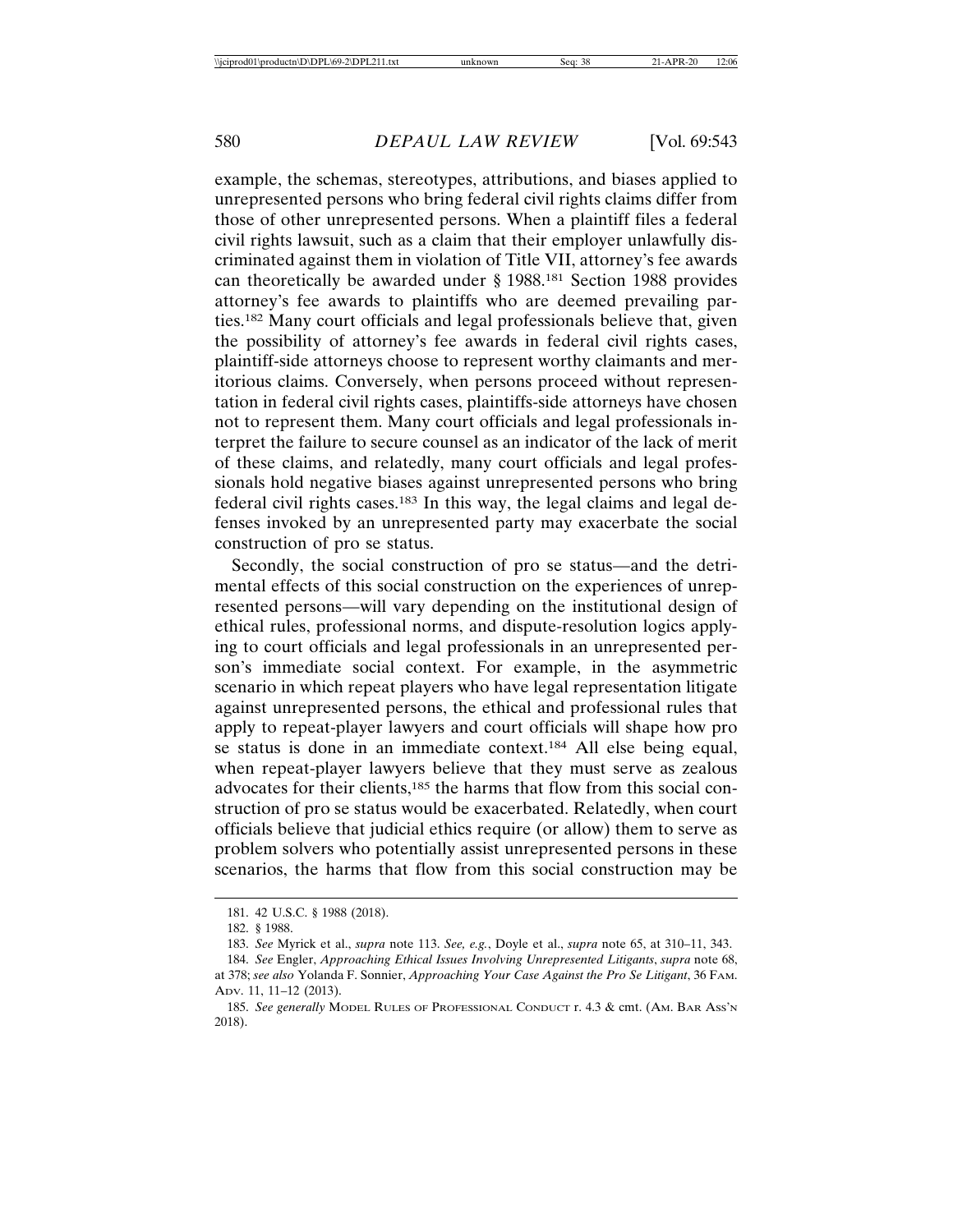somewhat attenuated.186 Professors Anna Carpenter, Alyx Mark, Colleen Shanahan and Jessica Steinberg have cast light on the importance of these considerations.187 Another series of ethical rules are the rules that prevent non-lawyers from serving as representatives who might offer legal assistance to third-parties when lawyers are not available or within reach.188

Relatedly, on one hand, technology may empower some parties to effectively self-represent themselves in a dispute. Legal services, state bar, and access to justice organizations are increasingly focusing on the role of online intake and form generators, video technology, and digital maps and illustrations as tools that could close access to justice gaps.189 These technologies provide unrepresented parties with substantive and procedural expertise, helping them navigate disputes more successfully. On the other hand, it is possible that when unrepresented parties come into court with these tools, they will face additional bias from repeat-player lawyer adversaries. The legal profession in particular has reacted with suspicion and opposition to online tools such as LegalZoom, which has faced lawsuits throughout the country for violating unauthorized practice of law (UPL) regulations.190 Deborah L. Rhode's research on UPL claims suggests that the lawyers' use of the claims as an enforcement mechanism does more to benefit the profession than the public.<sup>191</sup> Further, research on UPL suits brought against the use of "cyber lawyer" tools typically only

189. *See* James J. Sandman, *The Role of the Legal Services Corporation in Improving Access to Justice*, DAEDALUS, Winter 2019, at 113, 115–17 (describing LSC's Technology Initiative Grants (TIGs)); J. J. Prescott, *Improving Access to Justice in State Courts with Platform Technology*, 70 VAND. L. REV. 1993 (2017); Gordon J. Glover, *Online Legal Service Platforms and the Path to Access to Justice*, 90 FLA. B.J. 88 (2016).

190. *See, e.g.*, Catherine J. Lanctot, *Does LegalZoom Have First Amendment Rights?: Some Thoughts about Freedom of Speech and the Unauthorized Practice of Law*, 20 TEMP. POL. & CIV. RTS. L. REV. 255, 258–61 (2011) (discussing lawsuits and bar opinions arguing that LegalZoom is engaged in the unauthorized practice of law); Michael E. McCabe, Jr., *May The LegalForce Be With You: California IP Firm Sues To Stop LegalZoom's Unauthorized Practice Of Trademark Law*, MCCABE LAW (Dec. 19, 2017), https://www.ipethicslaw.com/may-the-legalforce-be-withyou-california-ip-firm-sues-to-stop-legalzooms-unauthorized-practice-of-trademark-law/.

191. *See generally* Deborah L. Rhode, *Policing the Professional Monopoly: A Constitutional and Empirical Analysis of Unauthorized Practice Prohibitions*, 34 STAN. L. REV. 1, 5 (1981).

<sup>186.</sup> *See* Anna E. Carpenter, *Active Judging and Access to Justice*, 93 NOTRE DAME L. REV. 647, 661–62 (2017); Carpenter et al., *supra* note 98; Erika Rickard, *The Agile Court: Improving State Courts in the Service of Access to Justice and the Court User*, 39 W. NEW ENG. L. REV. 227 (2017); Richard Zorza, *A New Day for Judges and the Self-Represented: The Implications of Turner v. Rogers*, 50 JUDGES J. 16 (2011).

<sup>187.</sup> *See* Carpenter et al., *supra* note 98.

<sup>188.</sup> Herbert M. Kritzer, LEGAL ADVOCACY: LAWYERS AND NONLAWYERS AT WORK (1998); Sandefur, *The Fulcrum Point of Equal Access to Justice*, *supra* note 180 (discussing limited availability of lawyers and legal assistance); Steinberg, *In Pursuit of Justice?*, *supra* note 84, at 463 (unbundling/limited advice).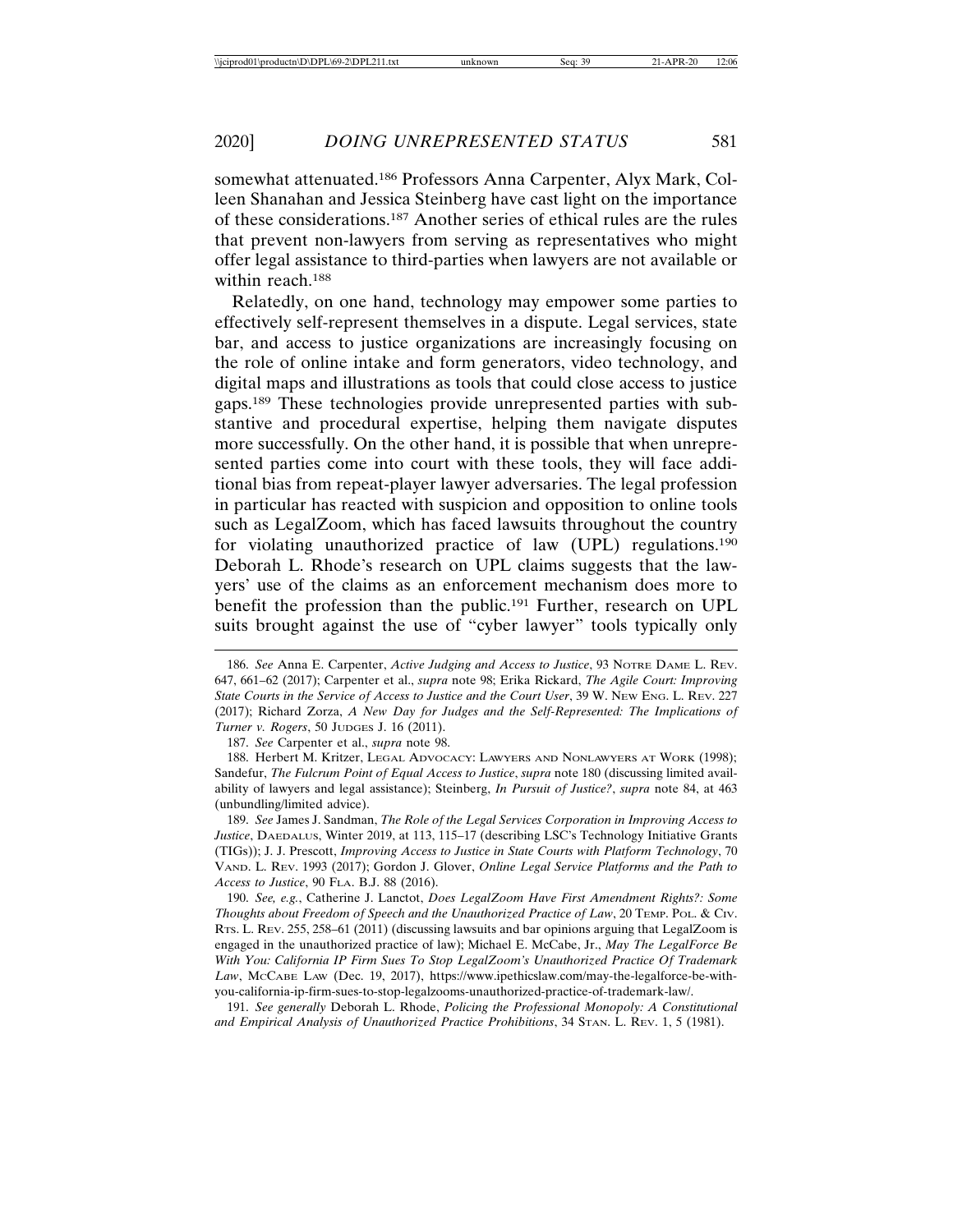allege general harms, and the suits are most often brought by UPL committees and not individual litigants who have been harmed by the use of these tools.192 Thus, hostility to the use of these tools, which may be perceived as a threat to the legal profession by repeat-player lawyers, may actually increase bias against unrepresented parties who use them.

Finally, the social production of unrepresented persons, and the social construction of pro se status, varies with the social identities and the unique power, privilege, capabilities, and vulnerabilities of the unrepresented persons involved.193 Rather than a static binary of doing pro se status or not, there are intersectional consequences of the label depending on other social identities, privileges, and prejudices experienced in society; there is no solitary "default," or "natural" category in which pro se status is done. Few examples will fit cleanly into the discrete categories of pro se status or not, given the multiple layers of other social identities, roles, power, privilege, and vulnerabilities. Persons with power and privilege are less likely to have their rights routinely violated and more likely to gain access to counsel than outsiders, such as poor persons and subordinated groups.194 For example, "If incarceration [has] come to define the lives of men from impoverished black neighborhoods, eviction [is] shaping the lives of women. Poor black men were locked up. Poor black women were locked out."<sup>195</sup> Recent scholarship has revealed the ways in which structural racism within the criminal justice system extracts wealth from marginalized communities.196 The scholarship also revealed that over-policing, rightly or wrongly, breeds cynicism toward the role of

<sup>192.</sup> *See* Deborah L. Rhode & Lucy Buford Ricca, *Protecting the Profession or the Public: Rethinking Unauthorized-Practice Enforcement*, 82 FORDHAM L. REV. 2587, 2605 (2014); Mathew Rotenberg, *Stifled Justice: The Unauthorized Practice of Law and Internet Legal Resources*, 97 MINN. L. REV. 709, 722 (2012).

<sup>193.</sup> *See* Tonya L. Brito et al., *"I Do For My Kids": Negotiating Race and Racial Inequality in Family Court*, 83 FORDHAM L. REV. 327, 329 (2015) (investigating how attorney representation affects civil court proceedings for low-income litigants, particularly through the lens of critical race empiricism).

<sup>194.</sup> *See* Myrick et al., *supra* note 113.

<sup>195.</sup> *See* DESMOND, *supra* note 74, at 98.

<sup>196.</sup> *See* Monica C. Bell, *Hidden Law in the Time of Ferguson*, 132 HARV. L. REV. 1, 6 (2018); Laura Beth Nielsen, *Race and Determination of Discrimination: Vigilance, Cynicism, Skepticism, and Attitudes about Legal Mobilization in Employment Civil Rights*, 51 LAW & SOC'Y REV. 669 (2017); Myrick et al., *supra* note 113; Michael Z. Green, *Finding Lawyers for Employees in Discrimination Disputes as a Critical Prescription for Unions to Embrace Racial Justice*, 7 U. PA. J. LAB. & EMP. L. 55, 62 (2004); Theresa Zhen & Brandon Greene, *Pay or Prey: How the Alameda County Criminal Justice System Extracts Wealth from Marginalized Communities* (2018), https:// ebclc.org/wp-content/uploads/2018/10/EBCLC\_CrimeJustice\_WP\_Fnl.pdf.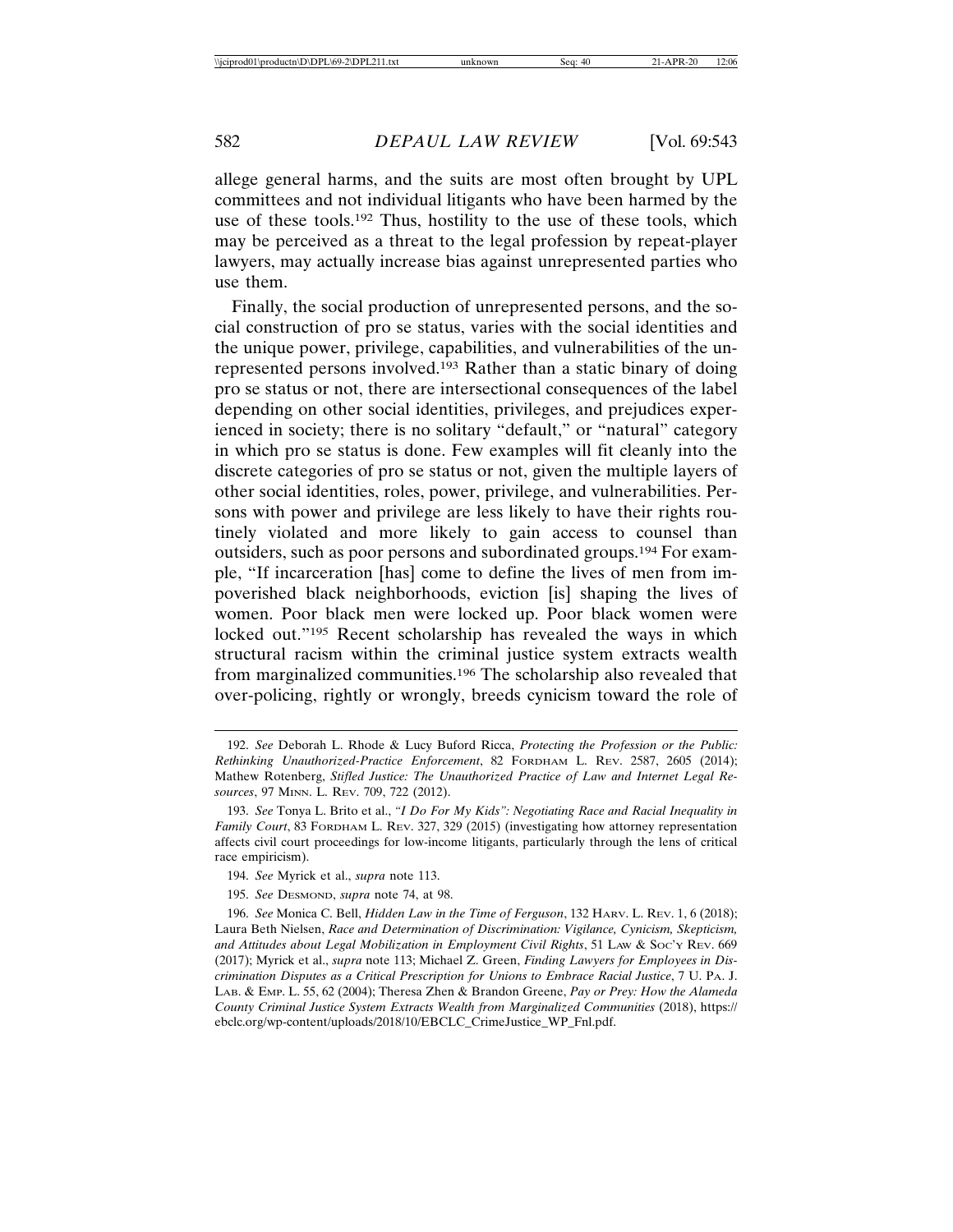lawyers and court officials.<sup>197</sup> These inequalities in the ability to access counsel magnify with the differential impact of the social construction of pro se status across class, race, gender, ethnicity, and religious groups.198

In short, there are intersectional consequences of the label of pro se status depending on other social identities, privileges, and prejudices experienced in society.199 How legal officials and law-trained persons do pro se status to an unrepresented party who is a forty-five-year-old white, non-disabled, highly educated male in the upper-middle class will differ from how these same law-trained persons do pro se status to an unrepresented party who is a seventy-year-old white, disabled male, who is among the working poor and who did not complete high school.200 Moreover, how pro se status is done to an unrepresented party will differ for a forty-five-year old African American, disabled female who is among the working poor and who did not complete high school.201 In this way, some unrepresented parties will benefit from the existing structure of the civil justice system, as they have the privilege, power, literacy, advances, and social status to be viewed as different from the other, more general category of negative pro se parties; instead, *these* unrepresented persons are viewed as empowered, self-represented parties and treated with more respect.

In this regard, for many court officials and lawyers, an unrepresented person's pro se status may operate as a doorway that opens for the expression of other societal biases, including that of race.202 Over

200. Brito, *supra* note 121, at 59–60 (discussing the impact of lack of representation on lowincome, black fathers in child support proceedings who may be perceived as "deadbeat dad[s]"). 201. *Id.*

<sup>197.</sup> *See* Bell, *supra* note 196; Nielsen, *supra* note 196; Myrick et al., *supra* note 113; Green, *supra* note 196; Zhen & Greene, *supra* note 196.

<sup>198.</sup> *See* Sandefur, *Elements of Professional Expertise*, *supra* note 13, at 924 ("[T]he focal party frequently labors under double stigmas of a disesteemed social position—poor, disabled and a disesteemed legal position—cast as a delinquent or malingerer. Lawyer representation may act as an endorsement of lower-status parties . . . .").

<sup>199.</sup> *See* Greene, *supra* note 97, at 1265–66 (describing members of poor and minority groups discussing experiences in the legal system and how their lack of trust leads to a lack of access to legal aid); Myrick et al., *supra* note 113, at 707–08. Consider also the experiences of persons experiencing homelessness who are also members of minority groups or who suffer from mental illness. *See* Alice Giannini, *An Intersectional Approach to Homelessness: Discrimination and Criminalization*, 19 MARQ. BENEFITS & SOC. WELFARE L. REV. 27, 34–36 (2017).

<sup>202.</sup> *See, e.g.*, Victor D. Quintanilla, *Beyond Common Sense: A Social Psychological Study of Iqbal's Effect on Claims of Race Discrimination*, 17 MICH. J. RACE & L. 1, 5, 18 (2011) ("Iqbal has had a significant effect on unrepresented Black plaintiffs because, like other pro se plaintiffs, they tend to assert claims in a more broad, general fashion than represented parties; on balance, courts characterize many more of their allegations as legal conclusions. \* \* \* In addition, the powerful cultural stereotypes for the subgroup of Blacks who are poor and cannot afford counsel may subtly affect analysis of these pro se plaintiff's claims."); Victor D. Quintanilla & Cheryl R.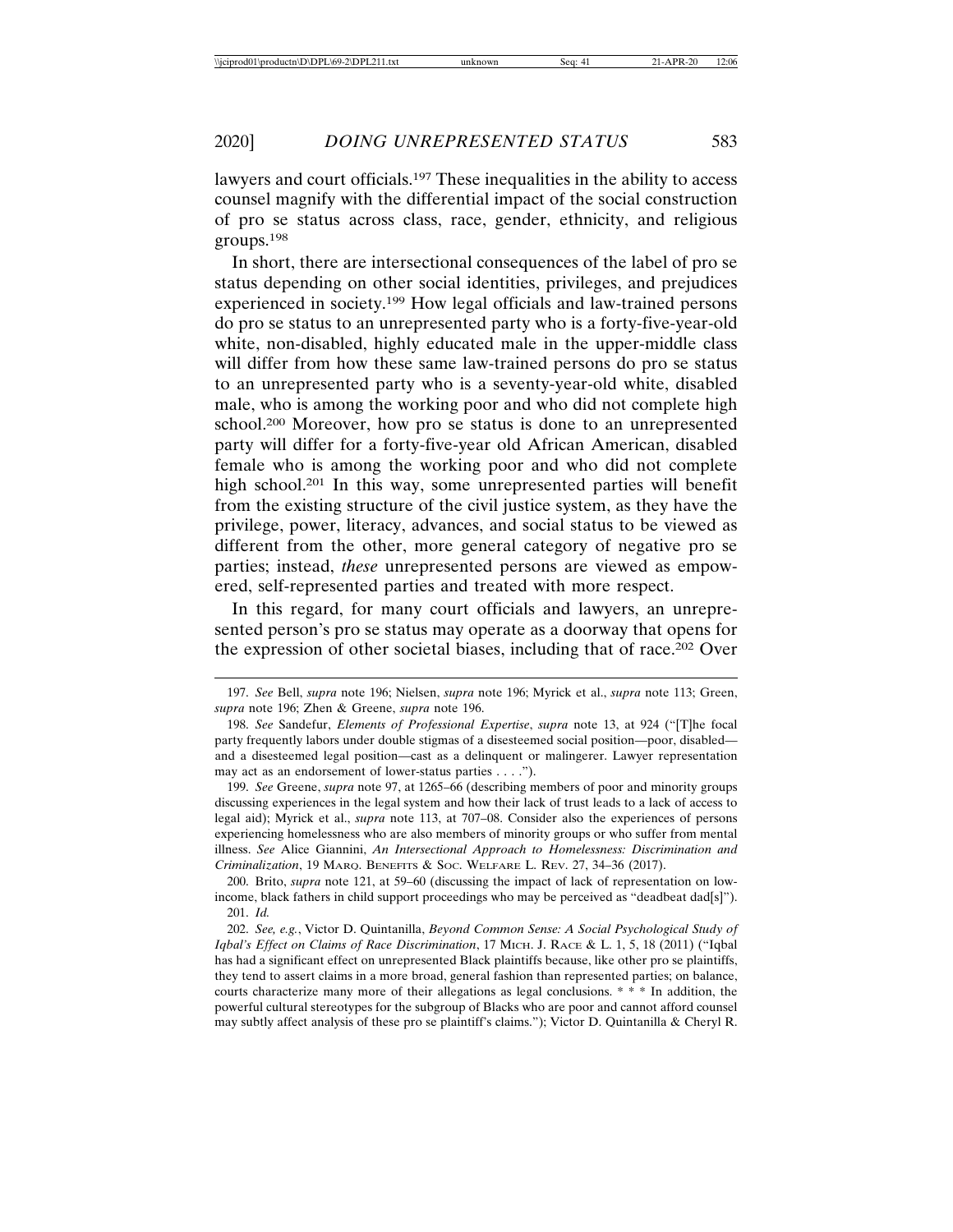the past several decades, for example, social psychologists have demonstrated that situational contexts shape and influence the suppression, justification, and expression of bias.203 On the one hand, many court officials and lawyers aspire to be non-prejudiced and to avoid discriminating against stigmatized group members in situational contexts with strong egalitarian norms, where discrimination would be obvious to others and themselves. Yet these same persons may express bias subtly and in ways that can be rationalized under conditions of situational ambiguity, especially when bias against stigmatized group members can be rationalized on some factor other than their stigmatized identity, such as their racial, gender, or religious social identity.204 Troublingly, in these situations, court officials and lawyers may discriminate against subordinate group members in ways that allow them to maintain non-prejudiced self-concepts, such as by rationalizing their differential treatment toward these stigmatized group members on the grounds that they are pro se parties.<sup>205</sup> This is especially the case in state civil justice systems where subordinated groups are heavily surveilled, and the very same court officials who oversee and administer racialized criminal justice systems<sup>206</sup> are called to make decisions over members from the same low-income communities who bring claims to court pro se.207

These intersectional differences unfold, in part, because doing pro se status is more than a process in which unrepresented people become passive objects that have no agency. That is, each unrepresented person will interact with court officials and lawyers and respond somewhat differently. Some unrepresented persons will have more power and privilege to shape the meanings and consequences of what it means to be an unrepresented person in a particular kind of civil justice dispute. Others will be more vulnerable and more subordinated, lacking the power and ability to avoid these biasing effects. Still, others may incorporate ideas and practices about what it means to be

Kaiser, *The Same-Actor Inference of Nondiscrimination: Moral Credentialing and the Psychological and Legal Licensing of Bias*, 104 CALIF. L. REV. 1, 4 (2016).

<sup>203.</sup> *See* Christian S. Crandall & Amy Eshleman, *A Justification-Suppression Model of the Expression and Experience of Prejudice*, 129 PSYCH. BULL. 414, 414 (2003); Quintanilla & Kaiser, *supra* note 202, at 9.

<sup>204.</sup> *See* Crandall & Eshleman, *supra* note 203, at 415; Quintanilla & Kaiser, *supra* note 202, at 5.

<sup>205.</sup> *See* Crandall & Eshleman, *supra* note 203, at 414–15.

<sup>206.</sup> *See* Bell, *supra* note 196, at 8; Victor M. Rios, PUNISHED: POLICING THE LIVES OF BLACK AND LATINO BOYS 40, 42 (2011); Forrest Stuart, DOWN, OUT, AND UNDER ARREST 37–77 (2016).

<sup>207.</sup> *See* Paul D. Butler, *Poor People Lose: Gideon and the Critique of Rights*, 122 YALE L. J. 2176, 2183–84 (2013).